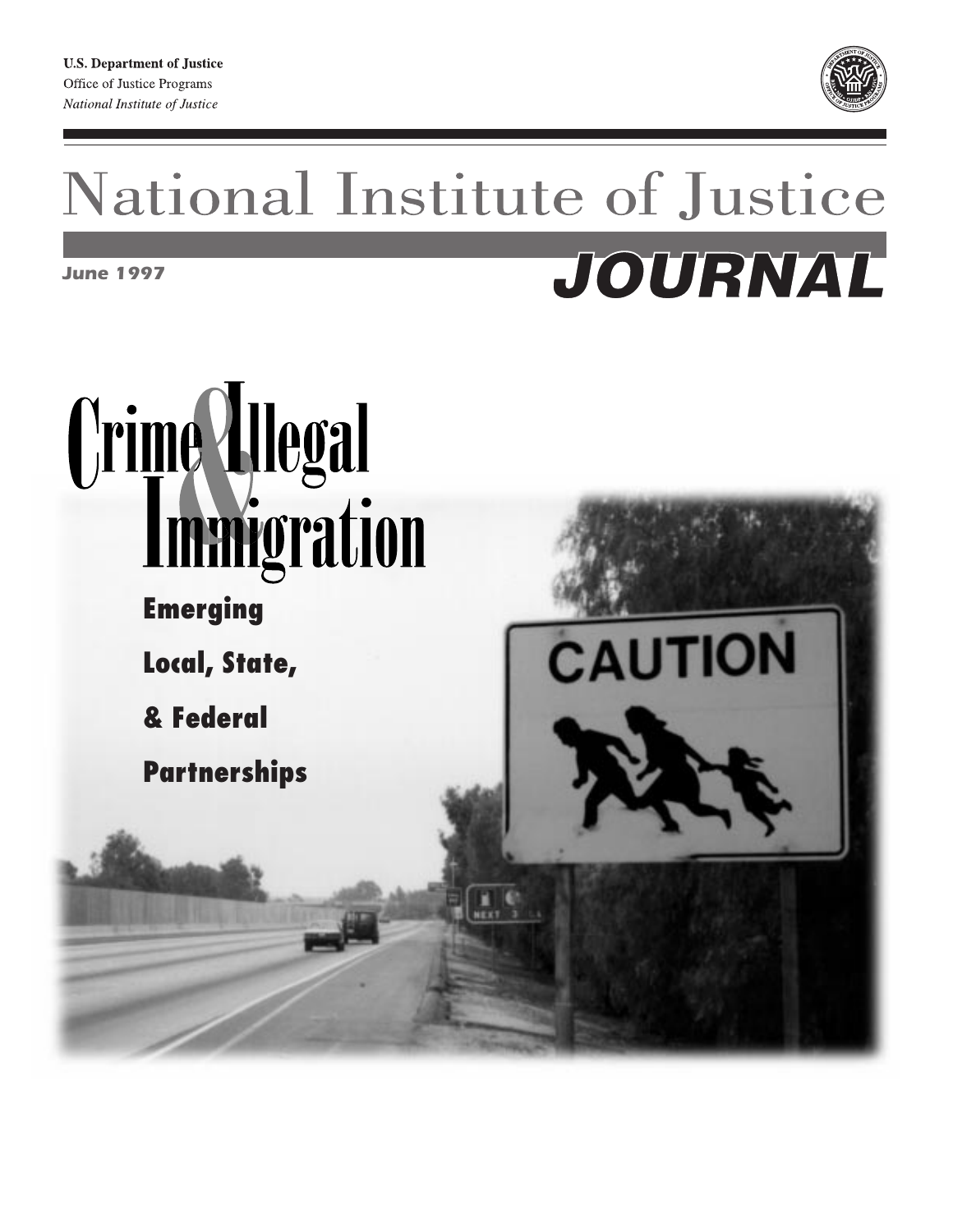# DIRECTOR'S MESSAGE

This issue of the National Institute of Justice Journal represents a renewed commitment by NIJ to publish this flagship communications vehicle on a quarterly basis, while continuing the Journal's tradition of excellence in presenting findings from the best of criminal justice research. To help achieve these goals, we've established an in-house Editorial Board whose members you'll find listed on the masthead in this edition. The Board helps the editorial staff assure that the information in the Journal accurately reflects the scope of NIJ's research and development activities, is timely, and, when based on sponsored research, is academically rigorous.

Highlighted in this issue is an article written by NIJ Visiting Fellow William McDonald about the complex issues surrounding illegal immigration and related crime. The impact of illegal immigration is often felt most severely at the local level, yet overall the repercussions can be national in scope. As officials formulate strategies to deal with illegal immigration and related crime—both by and against immigrants—law enforcement agencies at the Federal, State, and local level each play a role, based on differing authority and responsibility. This article discusses efforts to define roles and forge partnerships to deal with the problem while recognizing the differing attitudes toward immigration policy and the differing goals associated with immigration control and crime control.

Also in this issue is an article describing NIJ's National Law Enforcement and Corrections Technology Centers, a national and regional resource for State and local law enforcement and corrections agencies. NIJ's Office of Science and Technology supports the development of new technologies and the testing of existing technologies for criminal justice applications. The Technology Centers described in this issue provide hands-on technical assistance and information related to criminal justice technology to the State and local criminal justice agencies in their area. We urge our partners at the local level to take advantage of this resource.

Last year marked the publication of the 20th edition of Crime and Justice: A Review of Research. This issue of the NIJ Journal includes a synopsis of this milestone edition, a look at future volumes, and a historical overview of the prestigious series, sponsored primarily by NIJ and published by the University of Chicago Press. NIJ's continued support for Crime and Justice reflects its commitment to remain at the forefront of important criminal justice research.

Other information presented in this issue highlights new developments at NIJ, such as the establishment of a new Crime Mapping Center—which will be covered in more detail in future issues. New challenges in criminal justice require new commitments to meet those challenges. Part of NIJ's commitment is to share useful information through the NIJ Journal. We welcome your comments and suggestions.

Jeremy Travis **Director** National Institute of Justice

#### **National Institute of Justice** Jeremy Travis *Director*

#### *NIJ Journal* **Editorial Board**

Sally Hillsman *Deputy Director for Office of Research and Evaluation* John L. Schwarz *Deputy Director for Office of Development and Dissemination* David Boyd *Director, Office of Science and Technology*

> Stephanie Bourque Cheryl A. Crawford Mary G. Graham Wendy Howe Christy Visher

**Issue Editor** Daniel Tompkins

The *National Institute of Justice Journal* is published by the National Institute of Justice, the research arm of the U.S. Department of Justice, to announce the Institute's policy-relevant research results and initiatives. The Attorney General has determined that publication of this periodical is necessary in the transaction of the public business required by law of the Department of Justice.

Opinions or points of view expressed in this document are those of the authors and do not necessarily reflect the official position of the U.S. Department of Justice.

The National Criminal Justice Reference Service (NCJRS), a centralized national clearinghouse of criminal justice information, is sponsored by the Office of Justice Programs agencies and the Office of National Drug Control Policy. Registered users of NCJRS receive the *National Institute of Justice Journal* and *NCJRS Catalog* free. To become a registered user, write NCJRS User Services, Box 6000, Rockville, MD 20849–6000, call 800–851–3420, or e-mail askncjrs@ncjrs.org.

The National Institute of Justice is a component of the Office of Justice Programs, which also includes the Bureau of Justice Assistance, Bureau of Justice Statistics, Office of Juvenile Justice and Delinquency Prevention, and Office for Victims of Crime.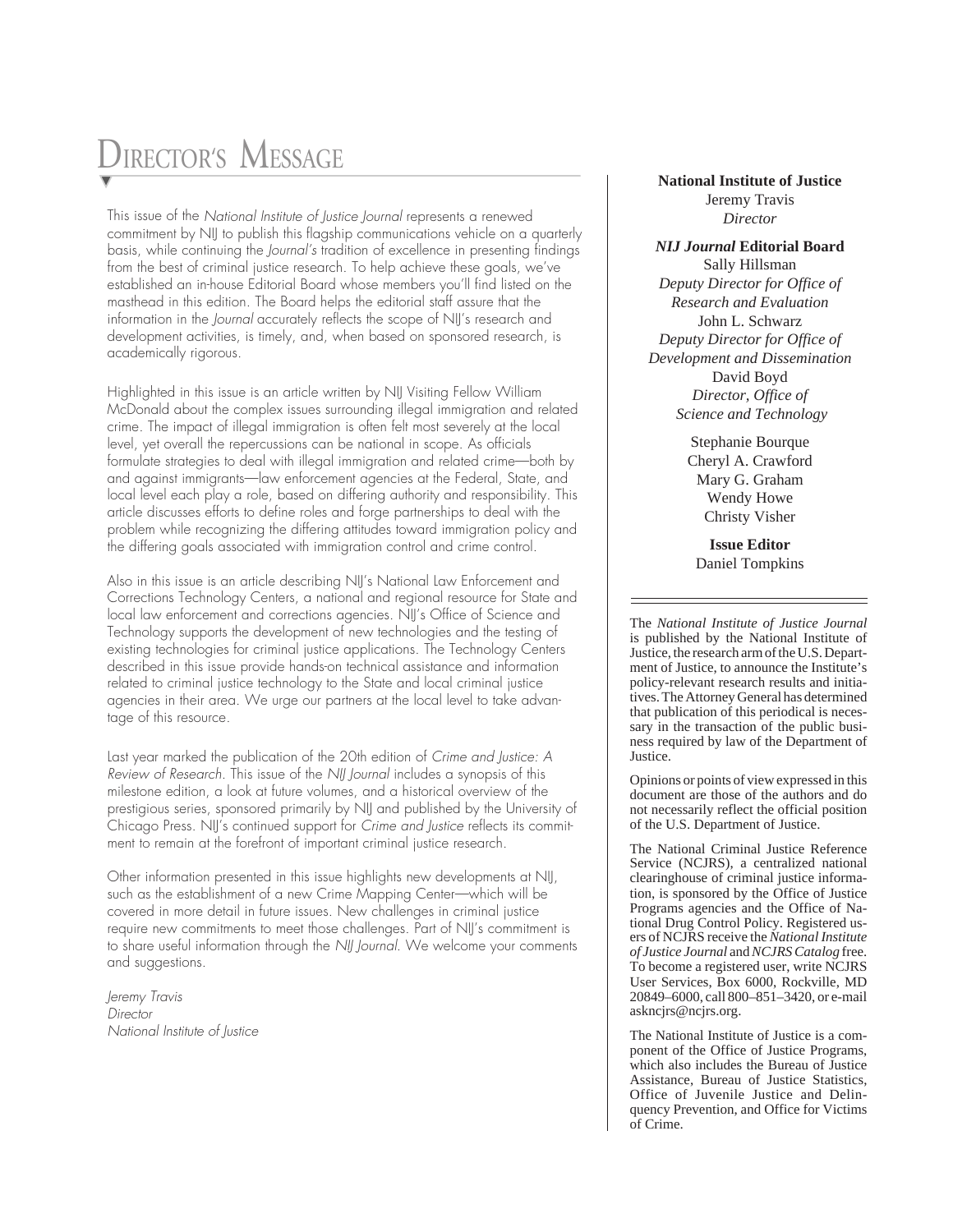# ONTENTS I



*Crime and Illegal Immigration See page 2*

# **FEATURES**

| <b>CRIME AND ILLEGAL IMMIGRATION:</b>                   |
|---------------------------------------------------------|
| APPLYING TECHNOLOGICAL ADVANCES TO CRIMINAL JUSTICE  11 |
| <b>CRIME AND JUSTICE SERIES:</b>                        |



*National Law Enforcement and Corrections Technology Centers See page 11*

# RESEARCH PREVIEWS

| <b>EVALUATION OF DRUG TREATMENT IN LOCAL CORRECTIONS  19</b> |  |
|--------------------------------------------------------------|--|
| COURT SECURITY AND THE TRANSPORTATION OF PRISONERS  21       |  |

# DEPARTMENTS

| 29 |
|----|



*Crime and Justice Series See page 16*

*Cover photo by William McDonald U.S. Interstate 5 in California, 2 miles north of the U.S.- Mexican border* Issue No. 232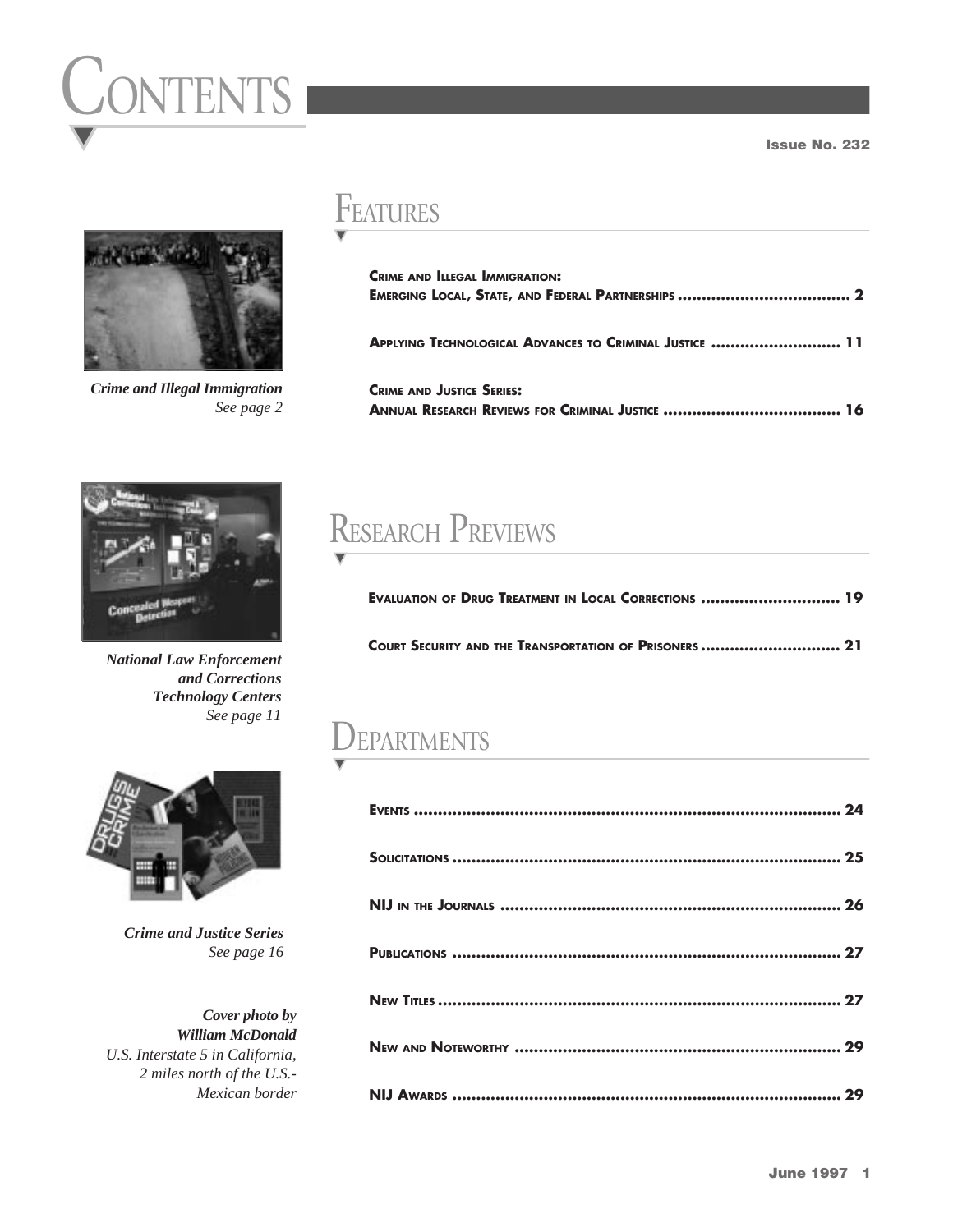# Hegal EY *<u>roration</u>*

**Emerging Local, State, and Federal Partnerships**

*by William F. McDonald*

**A**<br>Ployers ployers struggle to steer a course true to crime control as they navigate the turbulent waters of cultural and political sensitivities. s they have since Colonial days, immigration and related crime control policies continue to fuel our national debate. Law enforcement, central and local governments, border communities, and em-

This article describes a new partnership approach to sharing responsibility and authority for the costs and outcomes of illegal immigration and related crime. These partnerships among local, State, and Federal authorities—recognize the separate and sometimes confounding distinctions

between crime control and immigration control. The shared responsibility recognizes that law enforcement's mission is primarily crime control, not immigration control.

Crosscutting the partnerships are political forces at all levels of government—and police agencies are sometimes caught in the middle. Policymakers who favor immigration would narrowly restrict the police role in immigration control (e.g., by discouraging the police from referring suspected illegals to Federal authorities); those opposed to immigration would greatly expand it (e.g., by requiring the police to report all suspected illegal immigrants). The police, however, have their own views to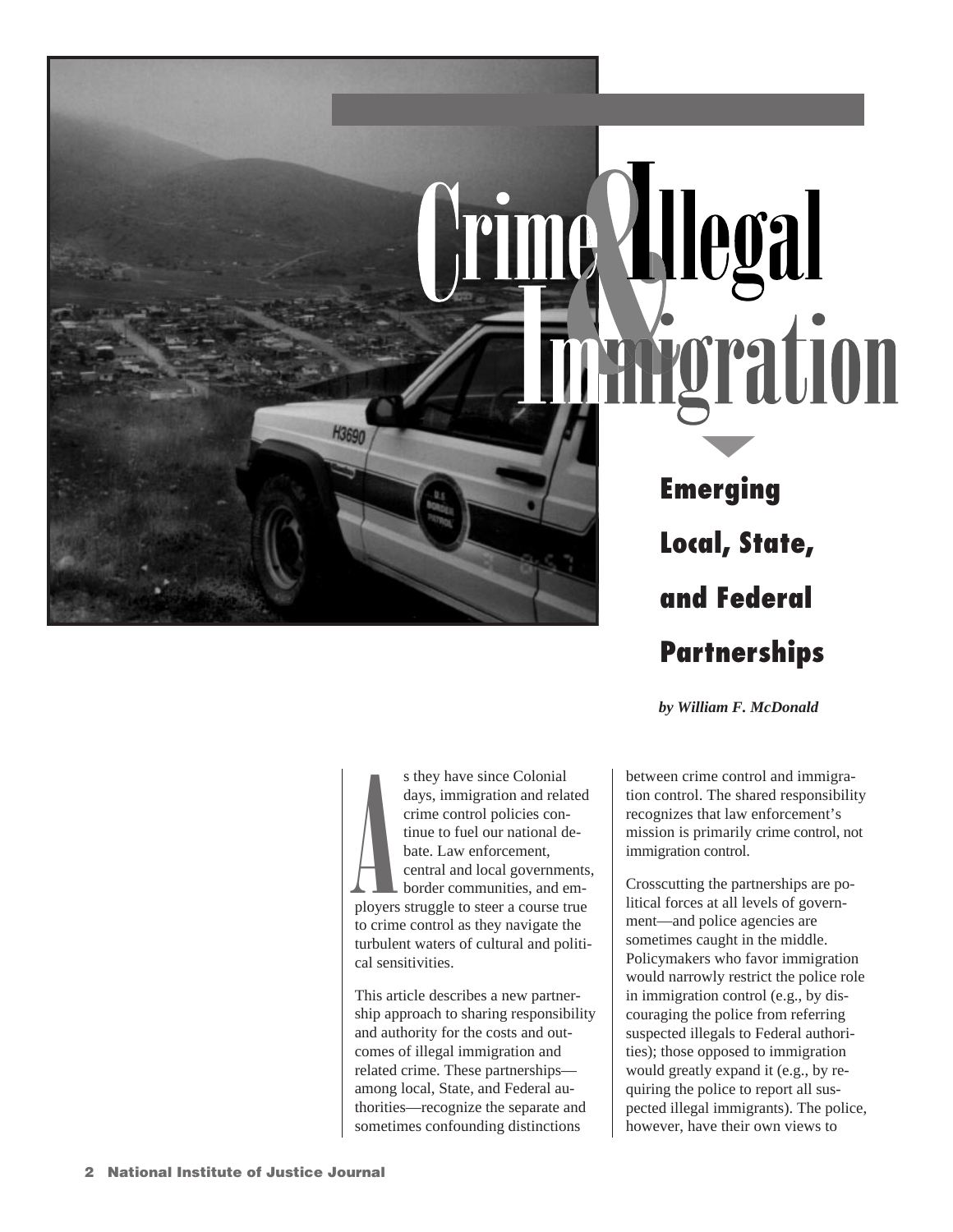contribute to the debate. Some of the Nation's largest police organizations, for example, urged Congress to drop a proposal in a House immigration bill that would have allowed States to deny public education to illegal immigrants, arguing that if enacted it would lead to more crime.<sup>1</sup>

The challenges presented by immigration cannot be reduced by providing foreign aid to countries from which most immigrants originate. People will continue to cross borders in search of better lives. To deter such crossings, nations should exercise border controls and interior enforcement. A nation's rules regarding who and how many people should be allowed to immigrate should be supported with some form of police enforcement. For democratic countries committed to the rule of law, rules should be enforced until or unless replaced by a duly enacted policy of completely open borders.

# Immigration and today's world

The worldwide supply of, demand for, and ambivalence about immigrants has risen dramatically in the past two decades. An estimated 100 million people (2 percent of the world's population) live outside their homelands. The movement of people throughout the world has become much freer and easier. Even in the most remote corner of the earth, people are only a 2- or 3 day journey away from an airport and a newly adopted country.

Industrial nations have begun taking a harder line against illegal immigrants, but they are increasingly caught in a squeeze. Their populations are aging, forcing up welfare expenses, and illegal immigrants favorably influence the dependency ratio of productive workers to retirees. These immigrants work cheaply, are mostly not entitled to benefits, are often paid off the books,

and contribute in important ways to the informal economies that allow some countries to maintain their standards of living.<sup>2</sup>

In addition, nations are being legally constrained by a human rights revolution akin to the "criminal law revolution" exercised by the Warren Court in the 1960s. Human rights are universal; they are not limited to citizens. By asserting them, illegal immigrants can limit a government's options to refuse asylum and restrict immigration.3

# Illegal immigration and crime in the United **States**

Estimating the population of illegal immigrants residing in the United States is a daunting task; the best estimates now peg the number at 5 million (nearly 2 percent of the total U.S. population), with an estimated net annual increase of about 275,000. Contrary to public perception, the vast majority of illegal immigrants in the United States do not enter the country illegally across the border with Mexico. Rather, a substantial proportion (41 percent) enter legally at airports and other entry points and overstay their visas. Of the net increase of 275,000 a year, about

125,000 are visa "overstayers."4 (See "Where Do Most Illegal Immigrants Come From?")

It is reasonable to assume that most illegal immigrants are not involved in serious crime. The extent to which they represent a crime threat is difficult to estimate and varies within communities. In 1994, a major survey estimated that 21,395 illegal aliens were in State prisons in 7 States. (See "Where Do Illegal Immigrants Reside?") California held 70.6 percent of these illegal aliens. New York was next with 10 percent.<sup>5</sup> A study of illegal immigrant involvement in serious crime in San Diego and El Paso in 1985–86 found that, of arrestees for serious crimes in San Diego, 81 percent were citizens, 12 percent were illegal immigrants, 2 percent were legal immigrants, and 4 percent were foreign born but with unconfirmed citizenship. In El Paso, 74 percent were citizens, 15 percent were illegal aliens, 7 percent were legal aliens, and 4 percent were unconfirmed.6 A 1993 study in San Diego County estimated the illegal immigrant population at 220,000, or 7.9 percent of the county's total population, and claimed that approximately 22 percent of felony arrestees were illegal aliens.7 Without adjustments for the age and gender of the illegal immigrant population,

# **WHERE DO MOST ILLEGAL IMMIGRANTS COME FROM?**

Illegal immigrants enter the United States from every part of the globe, but as of 1992, the top five countries of origin were:

|                            | <b>Number of Illegal Immigrants</b> |
|----------------------------|-------------------------------------|
| <b>Originating Country</b> | in the United States                |
| <b>Mexico</b>              | 1,321,000                           |
| El Salvador                | 327,000                             |
| Guatemala                  | 129,000                             |
| Canada                     | 97.000                              |
| Poland                     | 91,000                              |
|                            |                                     |

Source: U.S. Immigration and Naturalization Service, Statistical Yearbook of the Immigration and Naturalization Service, 1994, Washington, D.C.: U.S. Government Printing Office, 1996.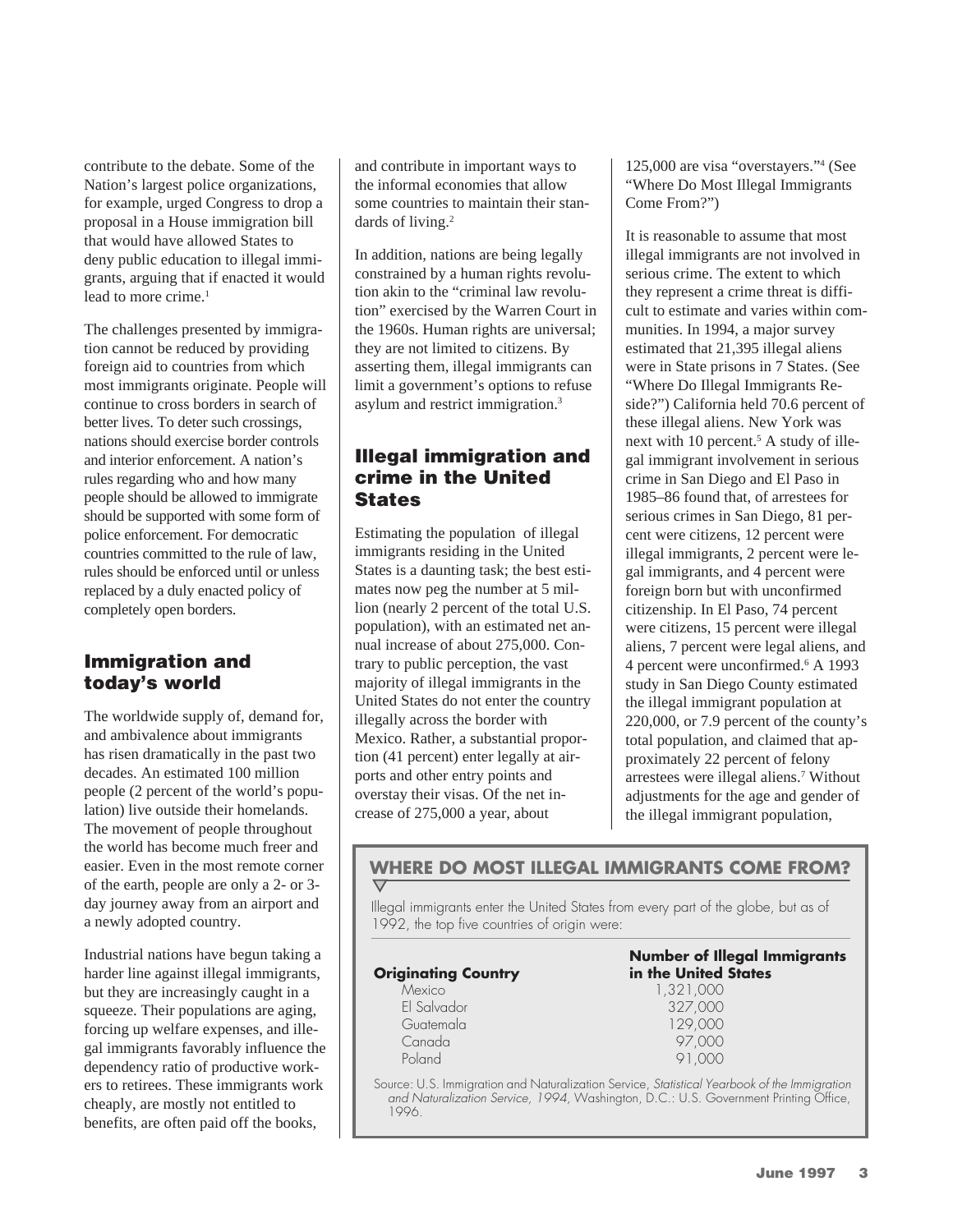# CRIME & ILLEGAL IMMIGRATION

however, these numbers probably overestimate the relative criminality of the illegal population because a disproportionate number of the illegal immigrants were likely to have been single males in their crime-prone years.

Discussion of crime and immigration is not limited to illegal immigrants' involvement in crime. It extends to all crimes associated with illegal immigration, including smuggling illegal immigrants, manufacturing and selling fraudulent documents, bribing public officials, and preying on illegal immigrants.

A wide range of predators victimize illegal immigrants. Guides and organized gangsters have robbed, raped, and killed them; abandoned them in the desert; tossed them overboard at sea or out of speeding cars under hot pursuit; or forced them to work in sweatshops or prostitution rings to pay off the cost of the trip. Bandits prey upon them during their journeys. Xenophobes and hatemongers terrorize them. Some employers cheat them of their earnings. The fact that illegal immigration is a crime makes the immigrants particularly vulnerable because they are unlikely to seek the protection of the law.

# **WHERE DO ILLEGAL IMMIGRANTS RESIDE?**

### $\overline{\vee}$

The INS estimates that 5 million undocumented aliens currently reside in the United States—an estimate they caution could be off in either direction by up to 400,000 people. The table below lists the estimates by State for 1992 (the last time the INS projected illegal alien population totals) and 1996.

| <b>State</b>  | 1992      | 1996      | <b>State</b>   | 1992    | 1996    |
|---------------|-----------|-----------|----------------|---------|---------|
| Alabama       | 3,200     | 4,000     | Nebraska       | 5,800   | 7,600   |
| Alaska        | 2,400     | 3,700     | Nevada         | 19,000  | 24,000  |
| Arizona       | 95,000    | 115,000   | New Hampshire  | 1,500   | 2,000   |
| Arkansas      | 4,400     | 5,400     | New Jersey     | 105,000 | 135,000 |
| California    | 1,600,000 | 2,000,000 | New Mexico     | 29,000  | 37,000  |
| Colorado      | 35,000    | 45,000    | New York       | 410,000 | 540,000 |
| Connecticut   | 22,000    | 29,000    | North Carolina | 20,000  | 22,000  |
| Delaware      | 2,000     | 2,500     | North Dakota   | 600     | 800     |
| D.C.          | 21,000    | 30,000    | Ohio           | 18,000  | 23,000  |
| Florida       | 270,000   | 350,000   | Oklahoma       | 17,000  | 21,000  |
| Georgia       | 26,000    | 32,000    | Oregon         | 27,000  | 33,000  |
| Hawaii        | 6,400     | 9,000     | Pennsylvania   | 27,000  | 37,000  |
| Idaho         | 12,000    | 16,000    | Rhode Island   | 9,000   | 12,000  |
| Illinois      | 220,000   | 290,000   | South Carolina | 4,100   | 4,800   |
| Indiana       | 11,000    | 14,000    | South Dakota   | 600     | 800     |
| lowa          | 5,000     | 6,400     | Tennessee      | 9,500   | 13,000  |
| Kansas        | 15,000    | 20,000    | Texas          | 530,000 | 700,000 |
| Kentucky      | 4,600     | 6,000     | Utah           | 13,000  | 15,000  |
| Louisiana     | 18,000    | 22,000    | Vermont        | 2,400   | 2,700   |
| Maine         | 2,200     | 3,300     | Virginia       | 42,000  | 55,000  |
| Maryland      | 33,000    | 44,000    | Washington     | 42,000  | 52,000  |
| Massachusetts | 65,000    | 85,000    | West Virginia  | 1,600   | 2,000   |
| Michigan      | 28,000    | 37,000    | Wisconsin      | 6,100   | 7,700   |
| Minnesota     | 5,800     | 7,200     | Wyoming        | 1,400   | 1,700   |
| Mississippi   | 2,800     | 3,700     | Guam           | 4,100   | 6,500   |
| Missouri      | 12,000    | 16,000    | Puerto Rico    | 21,000  | 34,000  |
| Montana       | 1,100     | 1,200     | Virgin Islands | 8,100   | 11,000  |
|               |           |           | Unknown        | 2,300   | 2,000   |

Source: U.S. Immigration and Naturalization Service, Office of Policy and Planning, "Estimates of the Unauthorized Immigrant Population Residing in the United States as of October, 1996," Washington, DC: January 1997.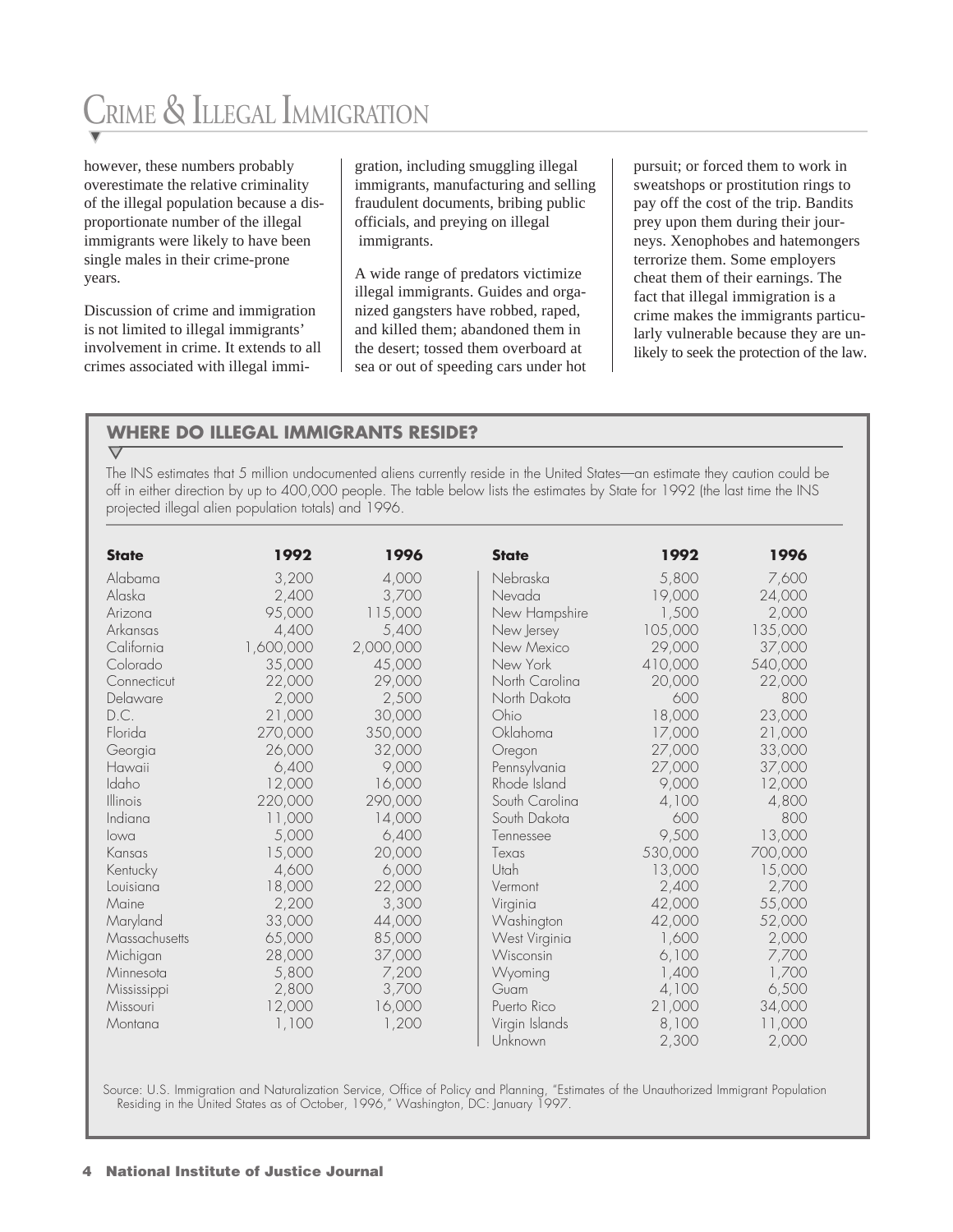Since the collapse of the Soviet Union and the opening of world markets, the worldwide smuggling of immigrants has mushroomed. It is a growth industry for organized crime.<sup>8</sup> By 1993, New York gangs were charging residents of China between \$15,000 and \$50,000 each to be smuggled into the United States. The market for smuggling Chinese immigrants was estimated at \$3.5 billion. Usually, immigrants paid \$1,500 in advance, with the balance paid after arriving—often by working for years as indentured servants under horrendous conditions. By 1995, Central America had become a free-trade zone in which government officials sold the visas and passports necessary to leave China via plane for \$25,000 to \$50,000 apiece. An estimated 10,000 illegal aliens per month were being moved through the region to the United States. The business was regarded as less risky and almost as lucrative as drug trafficking.<sup>9</sup>

Reliable measures of the prevalence of these ancillary crimes do not exist. Little documentation is available and what exists is largely anecdotal or expert guesstimates.10

# Reshaping past partnerships

Even after the Immigration Act of 1891 established complete and definite Federal control over immigration, local and State law enforcement agencies often cooperated with Federal immigration officials. Local police were involved in immigration control indirectly (through their crime control activities) and directly (by referring suspected illegals to Federal authorities), assisting with searches of city blocks where illegals were living, and participating in mass expulsions of illegals, such as "Operation Wetback," which in 1954 returned 50,000 illegal Mexicans across the border. For their part, Federal immigration

officials often stressed the crime control aspects of their mission.

The 1960s wrought many changes in the ethos of police work as well as in public sentiments about civil rights,

the treatment of minority groups, and the willingness to protest Federal policies. Rising crime rates and, in some communities, a rapid influx of illegal immigrants stimulated a refashioning of the police mission. By the late 1970s, the foundations for old partnerships began to be redefined in light of these new

conditions. The willingness and freedom of local law enforcement to cooperate fully with Federal immigration authorities was reconsidered and challenged.

The front line of police work, the daily and routine encounters between police and suspicious persons, began to cause problems whenever noncitizens were involved. Traditionally, the police referred to Federal authorities any suspicious persons believed to be illegal aliens. In some border communities the Immigration and Naturalization Service (INS) paid police departments a monthly per capita fee for detaining suspects for them.

As time passed, however, local officials in communities with high proportions of foreign-born residents were increasingly concerned that their continued close association with INS might harm their painstakingly nurtured relationships with Mexican Americans, ethnic voting blocs, and advocacy groups. Police officials worried that illegal aliens would not report crimes or cooperate as wit-

nesses for fear that contact with any Government agency would lead to deportation. Such a perception could handicap law enforcement's ability to deal with serious crimes. As a result, some local police agencies began to

**Contrary to public perception, the vast majority of illegal immigrants in the United States do not enter the country illegally across the border with Mexico. Rather, a substantial proportion (41 percent) enter legally at airports and other entry points and overstay their visas.**

distance themselves from certain INS activities. In other communities, advocates for immigrants, refugees, and ethnic groups wielded enough influence to impose restrictions on the type of involvement their local police should have with Federal immigration-control efforts.

The most visible

reshaping of the old partnership occurred in the mid-1980s in Santa Ana, California, when Police Chief Ray Davis began working to establish a community-oriented policing program. He publicly announced that his department would no longer participate in residential raids and street roundups; he maintained that such tactics were ineffective and counter to his department's attempts to strengthen community relations.<sup>11</sup> He did, however, continue to cooperate with INS regarding cases of alien smuggling and other victimization crimes.

In other jurisdictions, restrictions on local police were imposed via lawsuits or from internal policy. In some jurisdictions, for example, the police stopped completing citizenship information on arrest reports after receiving criticism that they stopped suspects on the basis of Mexican appearance.

At the same time, the growing number of illegal aliens in prisons began causing alarm in already crowded correc-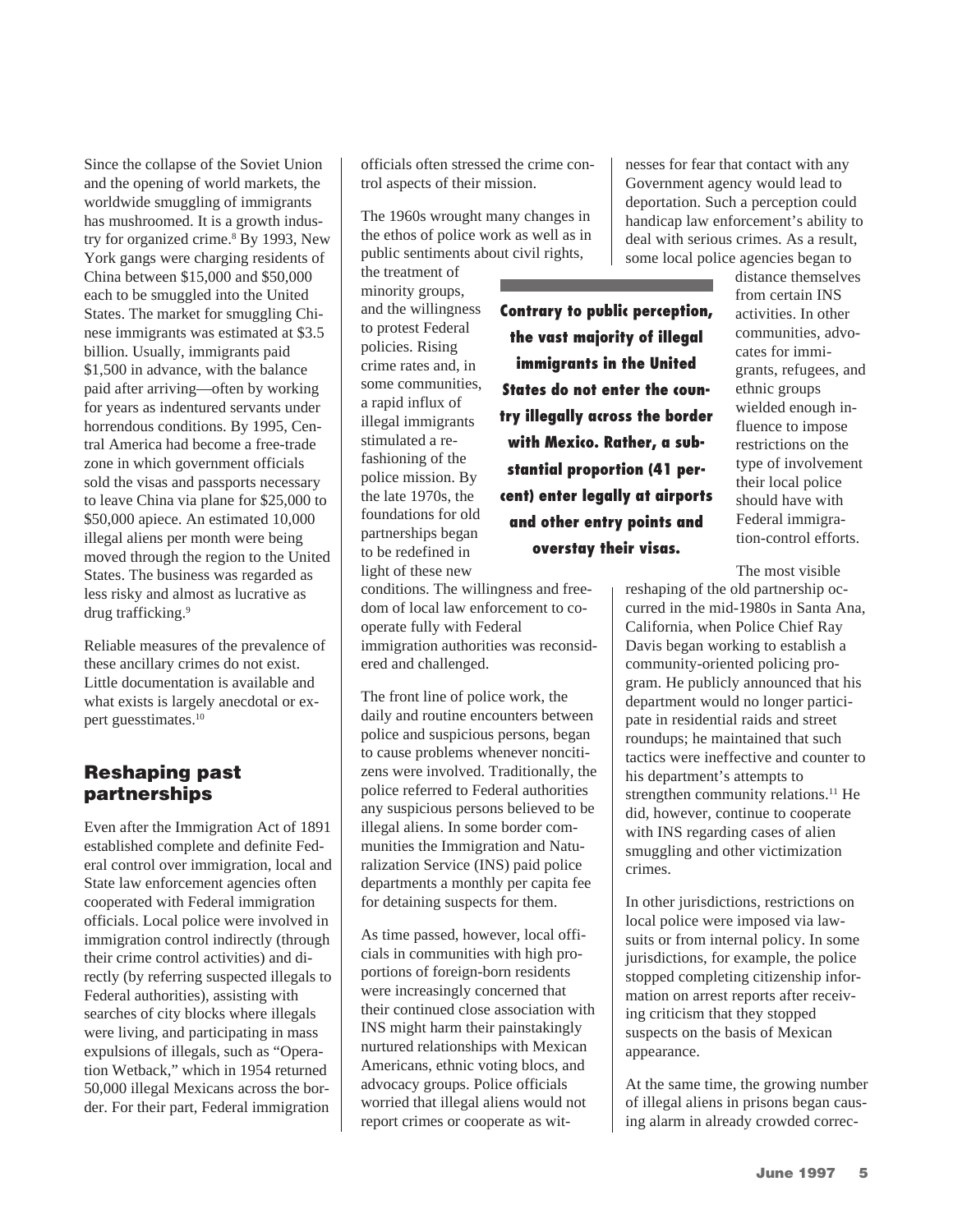# CRIME & ILLEGAL IMMIGRATION

tional facilities. In February 1983, New York State's Department of Correctional Services contacted Federal authorities requesting assistance to alleviate the burden of incarcerating illegal aliens.

Finding that neither INS nor the Bureau of Prisons had space available and learning that there may be 4,000 or more aliens in State prisons nationally, Congress eventually passed legislation, which became part of the 1986

lean years, INS received a major infusion of funds earmarked for (1) reducing illegal immigration by hardening the border, (2) deterring the employment of illegals, and (3) improving support of crime-fighting abilities of State and local law enforcement agencies.

The 1994 Crime Act authorized \$1.2 billion for specialized enforcement provisions, including border control, criminal alien deportation, asylum re-

> form, and a criminal alien tracking center.

In addition, it authorized funds to reimburse the States and localities for the cost of incarcerating illegal aliens.<sup>13</sup> In December 1996, the Federal Government released \$495 million. Half of the money went to California, with \$12.8 million set

aside for Los Angeles County jails. The rest went to 48 other States.<sup>14</sup>

In the wake of the Crime Act, INS has launched two major initiatives addressing criminal aliens: the Law Enforcement Support Center (LESC), designed to improve the process of identifying illegal aliens who commit crimes, and the Institutional Hearing Program (IHP), designed to streamline deportation procedures. Both programs aim to enhance coordination with State and local agencies.

**Streamlining identification procedures.** The LESC program improves the efficiency of the expulsion process through the front end of the system when law enforcement officers first come in contact with criminal aliens in the course of routine police work.

LESC gives local law enforcement the capacity to quickly determine the immigration status of suspects so that criminal aliens can be readily identified and removed. One feature of this is the development of a system to flag the criminal records of individuals who have been deported. Other aspects are more complex and cannot be reduced to a simple entry on a computer record. Rather, the determination of immigration status and possible deportability requires the judgment of officials knowledgeable in the arcane particulars of immigration law and experienced at interpreting immigration files. The program has been pilot tested in Arizona and Iowa and is being further tested in south Florida.

**Streamlining deportation proce-**

**dures.** IHP is a key component in Federal efforts to streamline the deportation process and close the gap that allows immigrants in State and local custody to be released before their immigration status can be determined and deportation initiated. Once released, illegal immigrants disappear, move, and often get new identification papers with different names. Finding them again to enforce final orders of deportation is extremely inefficient. Of the 83,793 deportation orders issued to illegal immigrants who were not in prison in 1995, 37,246, or 44.5 percent, were issued for immigrants who could not be found  $15$ 

Through IHP, the deportation hearing process is conducted before the immigrant leaves the custody of the State or local facility, thereby ensuring his availability for removal. In addition, with the recent influx of Federal money, INS can now afford to set high bail so fewer illegal workers can disappear. Suspected illegal workers are held in jail at a cost of \$60 per day—a cost that is reimbursed by the Federal Government.



immigration reform bill, to reimburse States for costs incurred for imprisoning illegal aliens.<sup>12</sup>

By the 1990s, aroused public concern about illegal immigration resulted in the opening of a new round of discussions about the compatibility of immigration control with the fundamental mission of the police. (See "Chronicle of Immigration Policies and Legislation.")

# New partnerships

Passage of the Violent Crime Control and Law Enforcement Act of 1994 (Crime Act) created unprecedented levels of Federal resources that were committed to control illegal immigration and the crimes committed by and against illegal immigrants. After many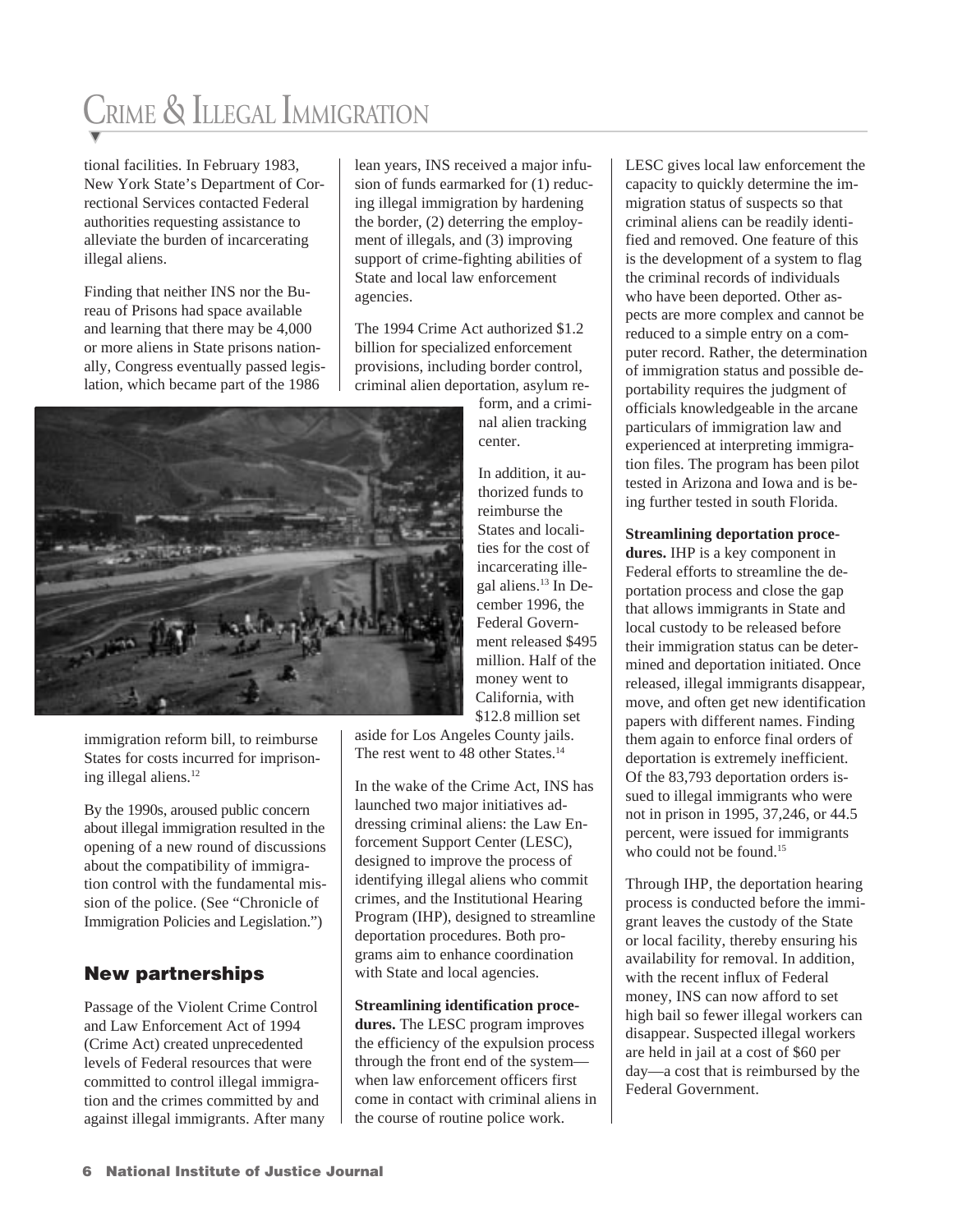One obstacle to more efficient deportation of immigrant prisoners has been the housing of prisoners in various locations. Immigration agency resources were spread thin across many

sites. INS is now consolidating into one location business that had been conducted in several locations. For example, in Texas, with its 65 widely dispersed prison and treatment facili-

#### **CHRONICLE OF IMMIGRATION POLICIES AND LEGISLATION**  $\overline{\nabla}$

The American struggle to define which level of government should bear the costs and effects of immigration and crime began as early as the 17th century when the British established the policy of shipping prisoners to the American Colonies. The Colonies resisted the policy in various ways, such as the following:

- Maryland prohibited the landing of convicts.
- Massachusetts excluded the lame, infirm, and dependent.
- Pennsylvania placed a tax on every criminal who landed and held the ship owner liable.
- Virginia, South Carolina, Georgia, and New York enacted penalties for the landing of convicts.<sup>1</sup>

The Colonies, however, eventually lost the battle: between 1700 and 1800, 50,000 convicts were transported to American shores.2

In 1875, the U.S. Congress passed the first legislation restricting immigration by prohibiting the entry of criminals and prostitutes. That legislation, however, did not make illegal entry a crime and did not provide any enforcement mechanism for excluding or deporting immigrants.

In 1882, Congress passed additional legislation excluding immigrants who were convicted of political offenses, who could be classified as "lunatics" and "idiots," and who were likely to become public charges. This legislation also excluded Chinese people, for the first time making national origin a basis for exclusion. Congress granted the Federal Government power to enforce the law, but the enforcement mechanism involved using State officials appointed by the Governors and using funds from a 50-cent tax collected from each immigrant by local officials.

State and local governments continued to play a significant role in the enforcement of immigration restrictions associated with criminal matters even after 1891 when the Bureau of Immigration, forerunner of the Immigration and Naturalization Service, was established. The transition to complete Federal control of immigration and criminalization of illegal immigration was gradual, haphazard, and subject to the intense racial politics typical of the turn of the century.

Until 1918 and passage of the wartime provisions of the Passport Act, excluded immigrants who entered illegally could be deported but not criminally prosecuted. It was not until 1929 that unlawful entry was unequivocally established as a Federal crime.

Illegal entry today continues to be a misdemeanor and reentry after deportation a felony. In 1988, the penalty for reentry was dramatically increased to up to 20 years for a new category of deportable alien—"aggravated felon"—created to help speed deportations. A growing list of qualitative and quantitative restrictions on immigration also has been added over the years, and the grounds for deportation of legally admitted immigrants have been expanded. The recent adjustments in the criminal penalties are part of the refocusing of Federal policy.

#### **Notes**

- 1. McDonald, William F., "Illegal Immigration: Crime, Ramifications and Control (The American Experience)." In William F. McDonald, ed., Crime and Enforcement in the Global Village, Cincinnati, OH: Anderson Publishers, 1997:72.
- 2. Christianson, Keith S., "The American Experience of Imprisonment, 1607–1776." Ph.D. diss., State University of New York at Albany, 1981.

ties, INS is constructing a permanent central processing facility in Huntsville through which the Texas Department of Criminal Justice has agreed to process all foreign-born offenders to determine their alien status. All immigration hearings will be held there. In addition, INS has given its deportation policy an almost exclusive emphasis on crime. It has made criminality its highest priority grounds for deportation.

The impact of these changes is evident. From January 1993 through July 1996, INS removed 113,000 criminal aliens (roughly twice the number in the previous 4 years). In 1996, it removed 63,000 illegal aliens and expects to remove 93,000 more in 1997.16

**Assessing procedures.** A joint Federal and State task force also conducted assessments of Federal, State, and local practices related to identifying and processing criminal aliens in five States: California, Texas, New York, Florida, and Illinois. The assessments found wide variations in the nature of cooperation between Federal, State, and local agencies. The assessment group made 32 recommendations for improving partnerships, including expanding the LESC program and enhancing criminal record flagging systems. The group hopes that by the year 2000, a nationwide information system will exist to enable local law enforcement officials to quickly identify and deport criminal aliens, particularly deported aliens who have reentered the country illegally.

Specific recommendations include:<sup>17</sup>

- Adopting uniform data elements to capture citizenship and immigration status information on local, State, and Federal Bureau of Investigation records.
- Adopting uniform procedures regarding when and under what circumstances immigration status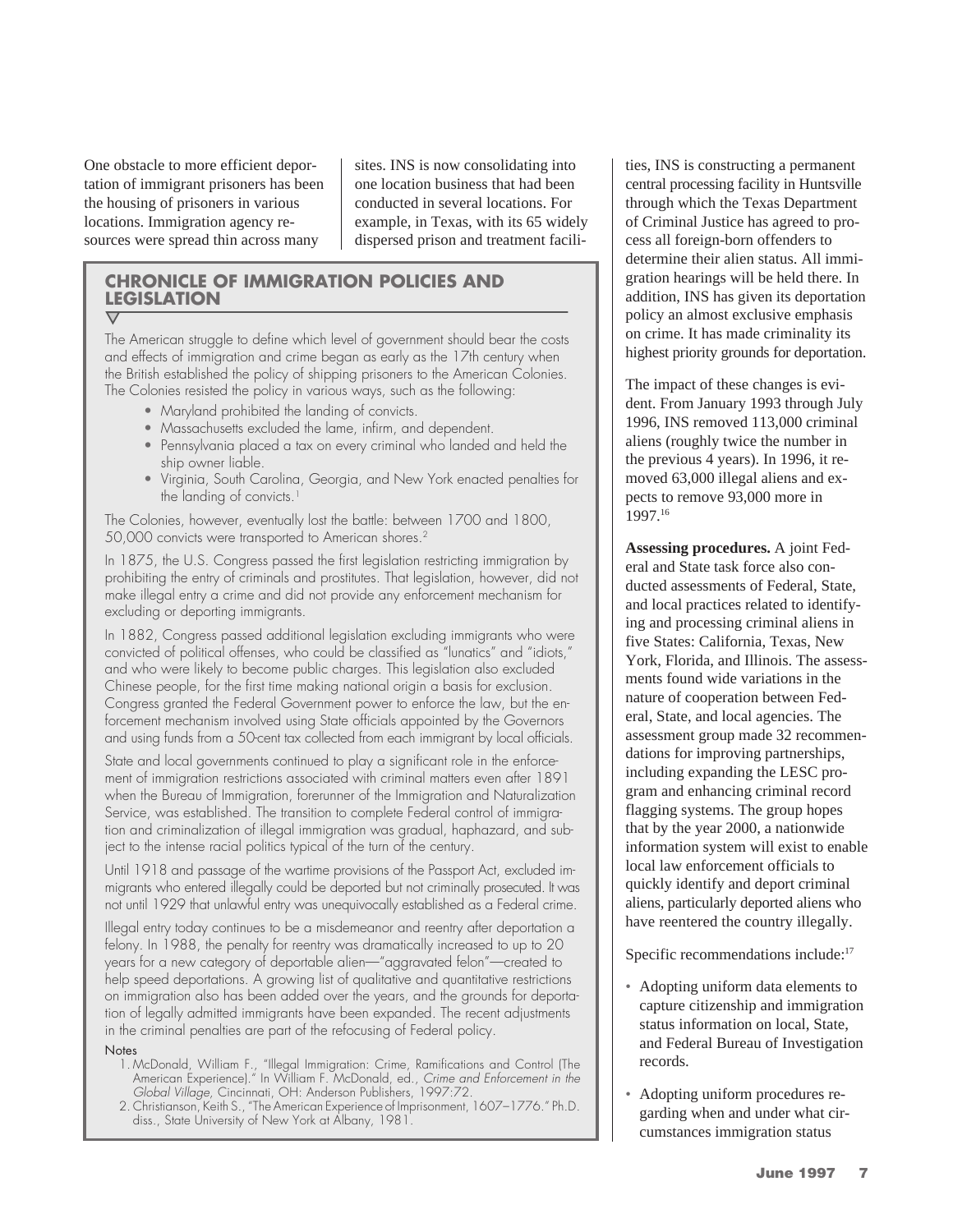# CRIME & ILLEGAL IMMIGRATION

checks should be conducted on suspected foreign-born arrestees, defendants, and offenders.

• Entering into National Crime Information Center (NCIC) files all warrants on criminal aliens with final orders of deportation who abscond prior to removal.

tice (CDOJ) now share fingerprint and deportation status information. On completion of their State-imposed prison terms, alien felons are fingerprinted and released to INS custody for deportation. When the alien is deported, INS forwards a fingerprint card to CDOJ for positive identification. CDOJ then applies a new flag to



- Having INS establish positive identification capabilities through biometric measures rather than name-based records.
- Exploring the possible use of the Interstate Identification Index as a national deported criminal alien flagging system.

The assessment in New York found that a flagging system for updating criminal records with notifications that an individual had been deported was already in place but not working well. A check of 180 cases from a 1992 INS Criminal Alien Summary Sheet (in which deportation orders had been issued for inmates with 1995 or earlier release dates) revealed that only one criminal history record had been updated to indicate that the subject of the record had been deported.

The assessment in California was used to develop a new system. INS and the California Department of JusCalifornia's Criminal History System (CHS). In the event of a subsequent contact with local law enforcement, the alien's deportation status will be in the CHS message along with an INS telephone number to call for removal.

**Other cooperative efforts.** The Federal Government, through the Bureau of Justice Assistance, is funding seminars for local law enforcement on dealing with alien crime. The seminars are being conducted by the International Association of Chiefs of Police with the cooperation of INS.

Alan Bersin, U.S. Attorney for the Southern District of California and Attorney General Janet Reno's Special Representative to the Southwest Border, is enlisting local law enforcement in a new partnership against crime related to illegal immigration. Well aware of the sentiments of State and local officials about the Federal Government's responsibility for the criminal justice costs related to illegal

immigrants, he has proposed a logic by which local law enforcement agencies would accept responsibility for prosecuting crimes that fall within their local bailiwick. Together with San Diego District Attorney Paul Pfingst, he has developed an agreement that covers most serious crime. The intent of the allocation is to prosecute offenses in that jurisdiction where the potential sanction is best calculated to result in an appropriate punishment and deterrent effect on a case-by-case basis.

The agreement continues to be refined but generally works this way: If a criminal episode at the border could result in violation of either Federal or local statutes, the responsibility for prosecution falls upon local authorities when the nexus of the crime is local or the nature of the offense is a traditional subject of local interest and county concern. Responsibility is allocated to the Federal Government when the nexus of the crime is not specific to San Diego or where Federal jurisdiction traditionally has been asserted—for example, in the civil rights area. Aliens who smuggle drugs across the border, therefore, are prosecuted for drug offenses by local authorities if they reside in San Diego County, if they drive a car registered in the county, or if the narcotics are intended for distribution in the county. Otherwise, the suspect is prosecuted federally or, in certain cases where evidence of intent is lacking, sanctioned administratively by INS and removed from the county. Criminal aliens who enter the United States after having been deported, on the other hand, are charged under Federal law with immigration violations to access the severe penalties available in those circumstances. The result of this Federal/county coordination between prosecutors is enhanced performance of the criminal justice system across the board on a regional level.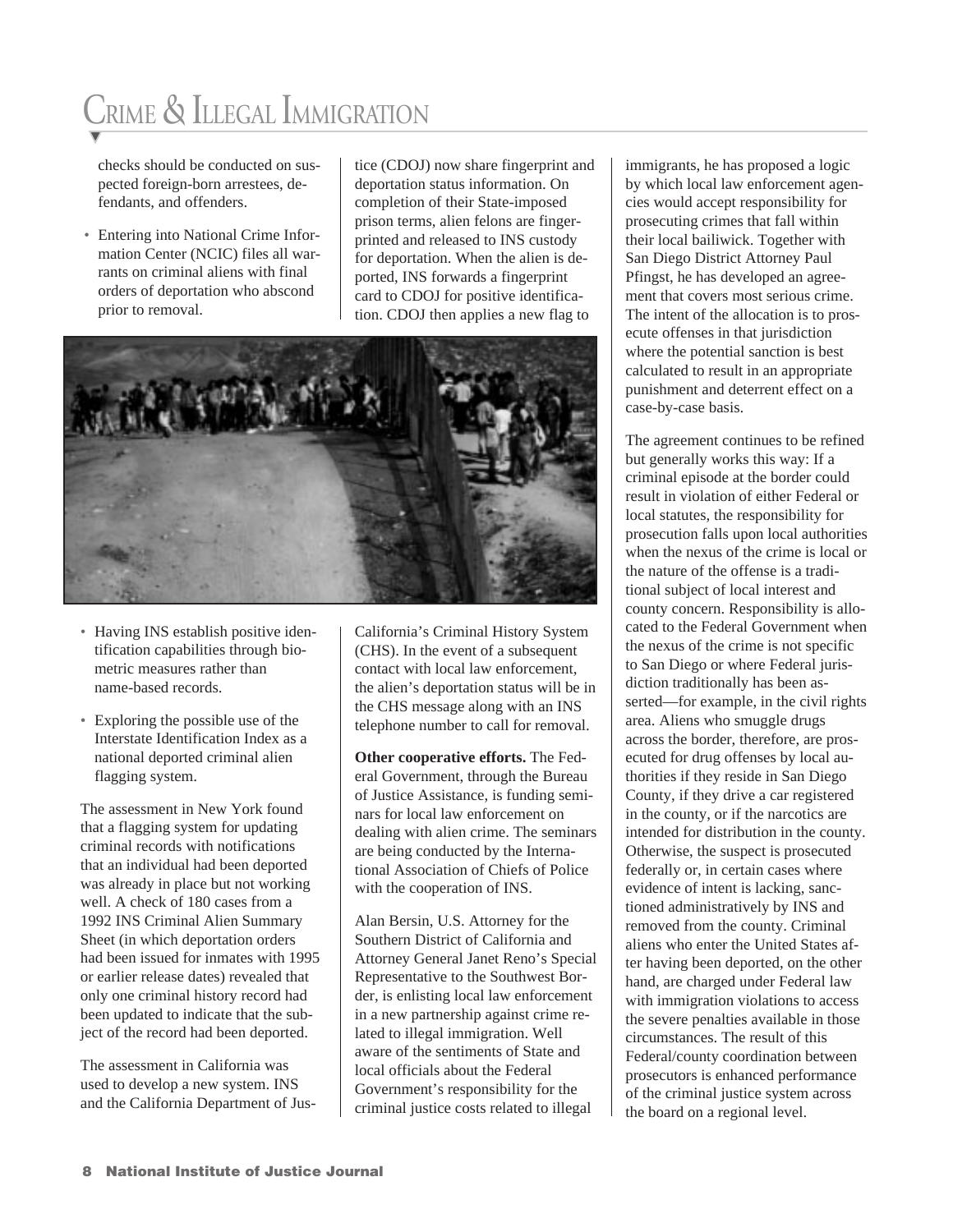# Law and justice for illegal immigrants

In the heat of the discussion over Federal reimbursement to the States and the proper role of local law enforcement in immigration control, it is easy to overlook another side of the issue, namely, protecting illegal immigrants from the exploitation and victimization to which they are so vulnerable. Here, local law enforcement and Federal authorities also have cooperated.

Federal officials and the San Diego Police Department have, over the years, established a special police task force to protect immigrants from the bandits who prey upon them. The first unit operated for only 5 months in 1976 and made 131 arrests. The unit was disbanded due to international sensitivity over some incidents in

which it was involved.<sup>18</sup> even though the incidents of local youth gangs preying upon the immigrants ended. Today the San Diego Police Department operates a similar unit that patrols the canyons every night assuring surprised illegal immigrants that they are there to protect them.

But illegal immigration is no longer solely a border issue; the State's Attorney's Office in Montgomery Country, Maryland, has begun operating a "theft of services" unit, which deals primarily with getting justice for illegal immigrants cheated by employers who often threaten to report them to INS if they complain.

Illegal immigration is likely to continue to be a challenge for democracies for some time. As they search for guidance, policymakers

would do well to take a lesson from the San Diego County Sheriff's Department, an agency familiar with illegal immigration and the conflicting values, responsibilities, and public interests involved. Its policy manual reads as follows:

The primary responsibility for the enforcement of immigration laws rests with Federal authorities. Nonetheless, the Sheriff's Department has a responsibility to guarantee the safety and well-being of all people living within this county. The scope of this responsibility includes the enforcement of applicable Federal and State statutes concerned with illegal immigration into the United States and the County of San Diego to ensure the safety and well-being of illegal immigrants, as well as the security of the residents of this county.19

*William F. McDonald, a Visiting Fellow at the National Institute of Justice, is Deputy Director of the Institute of Criminal Law and Procedure and Professor at Georgetown University. This article was supported by grant 95– IJ–CX–0110 from the National Institute of Justice. The views and opinions expressed are those of the author and do not necessarily reflect those of the U.S. Department of Justice or Georgetown University.*

# **Notes**

1. Schmitt, Eric, "Police Scorn Plan to Deny Schooling to Illegal Aliens: Groups Say Bill Will Lead to Rise in Crime," *New York Times,* April 9, 1996.

> 2. Cornelius, Wayne A., Philip L. Martin, and James F. Hollifield, eds., *Controlling Immigration: A Global Perspective*. Stanford, CA: Stanford University Press, 1991.

3. Jacobson, David, *Rights Across Borders: Immigration and the Decline of Citizenship*. Baltimore, MD: The Johns Hopkins Press, 1996.

4. Branigin, William, "Illegal Immigrant Population Grows to 5 Million," *Washington Post*, February 8, 1997:A3.

5. Clark, Rebecca L., S. Jeffrey Passel, Wendy N. Zimmermann, and Michael E. Fix, *Fiscal Impacts of Undocumented Aliens: Selected Estimates for Seven States*. Washington, DC: The Urban Institute, 1994.

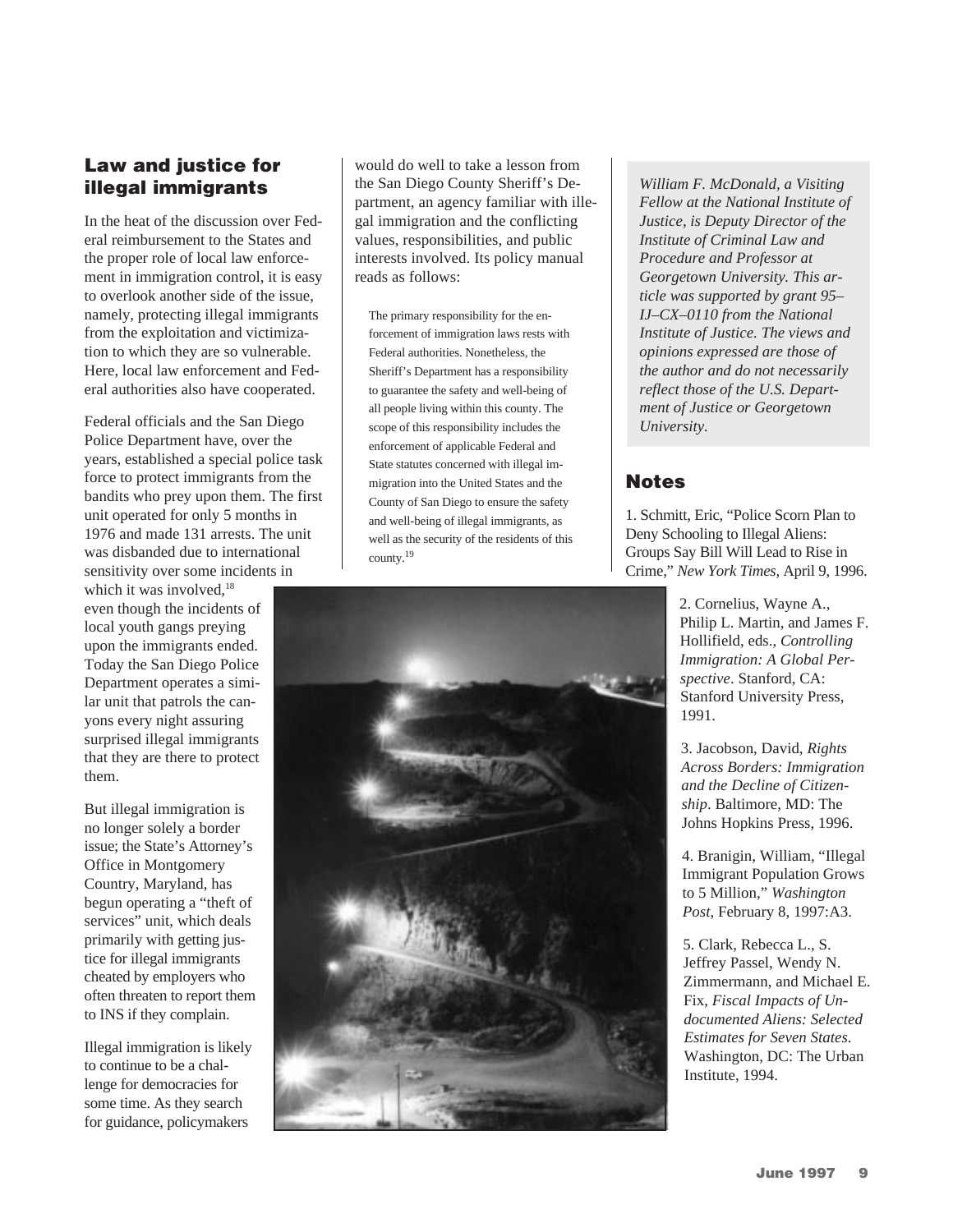# CRIME & ILLEGAL IMMIGRATION

6. Pennell, Susan, Christine Curtis, and Jeff Tayman, *The Impact of Illegal Immigration on the Criminal Justice System*. San Diego, CA: San Diego Association of Governments, 1989.

7. Richard A. Parker and Louis M. Rea, California Senate, Special Committee on Border Issues, *Illegal Immigration in San Diego County: An Analysis of Costs and Revenues*. Sacramento, CA, 1993.

8. Schmid, Alex P., ed., *Migration and Crime*. Milan, Italy: International Scientific and Professional Advisory Council of the United Nations Crime Prevention and Criminal Justice Programme, 1996.

9. The smuggling of illegal immigrants across the U.S. border began in 1882. Shortly after Federal law excluded the immigration of Chinese, the smuggling of Chinese immigrants began, as did the manufacturing of fraudulent documents to accompany them. In 1973, the smuggling of illegal immigrants across the U.S.- Mexican border was a thriving business estimated at \$125 million a year. By 1977, the Mexican border was described as a "free-fire zone" with human beings being bought and sold in a kind of slave trade. One Los Angeles smuggling operation was making \$120,000 a trip packing up to 45 aliens in a panel truck. Source: McDonald, William F., "Illegal Immigration: Crime, Ramifications and Control (The American Experience)." In William F. McDonald, ed., *Crime and Law Enforcement in the Global Village*, Cincinnati, OH: Anderson Publishers, 1997:65–86.

10. In the mid-1970s, along a short stretch of land that separates residential areas in south San Diego from the border with Mexico, the known rate of victimization of immigrants making their way into the country illegally was high, even though it was estimated to be only 10 to 25 percent of the true rate. During 1975, 130 cases of robbery (with multiple victims), 13 rapes, and 4 murders were reported to the San Diego Police Department. In 1976, 156 robberies, 3 rapes, and 3 homicides were reported, all directly involving illegal aliens as either victims or suspects. Source: Kolendar, William B., "Remarks Regarding Illegal Aliens." In *The Police Yearbook 1978*. Gaithersburg, MD: International Association of Chiefs of Police, 1978:47–50.

11. Interestingly, two large local newspapers sold in the politically conservative community agreed with him, stating that they, too, thought residential raids were disruptive and that the better strategy would be to concentrate immigration control efforts at the border. Skolnick, Jerome H., and David H. Bayley, *The New Blue Line: Police Innovation in Six American Cities*. New York, NY: The Free Press, 1986.

12. D'Amato, Alfonse M., "Aliens in Prison—The Federal Response to a New Criminal Justice Emergency," *Detroit College of Law Review* 4 (1983):1163–1169.

13. McDonald, "Illegal Immigration: Crime, Ramifications and Control (The American Experience)," 70.

14. Lacey, Marc, "U.S. Releases Disputed Jail Costs to States," *Los Angeles Times*, December 6, 1996.

15. Hall, Charles W., "INS Has a Hard Time Deporting Illegal Immigrants It Can't Find," *Washington Post*, March 3, 1996:B1, B3.

16. Branigin, "Illegal Immigrant Population Grows to 5 Million," A3.

17. Interstate Criminal Alien Working Group, *Report on Addressing the Criminal Alien Problem*, Washington, DC: U.S. Department of Justice, Bureau of Justice Assistance, August 1996.

18. Wambaugh, Joseph, *Lines and Shadows*. New York, NY: William Morrow, 1984.

19. San Diego County Sheriff's Department, "Immigration Laws: Enforcement: Policy 6.47.2." In *Policies and Procedures*. San Diego, CA: October 1, 1992.

#### **Photo credits:**

Page 2: *U.S. Border Patrol in California at the U.S.-Mexican border; courtesy of NIJ's Border Research and Technology Center*

Pages 6 and 8: *U.S.-Mexican border, south of San Diego; courtesy of NIJ's Border Research and Technology Center*

Page 9: *U.S. Border Patrol, Imperial Beach Sector; courtesy of Office of the U.S. Attorney for the Southern District of California*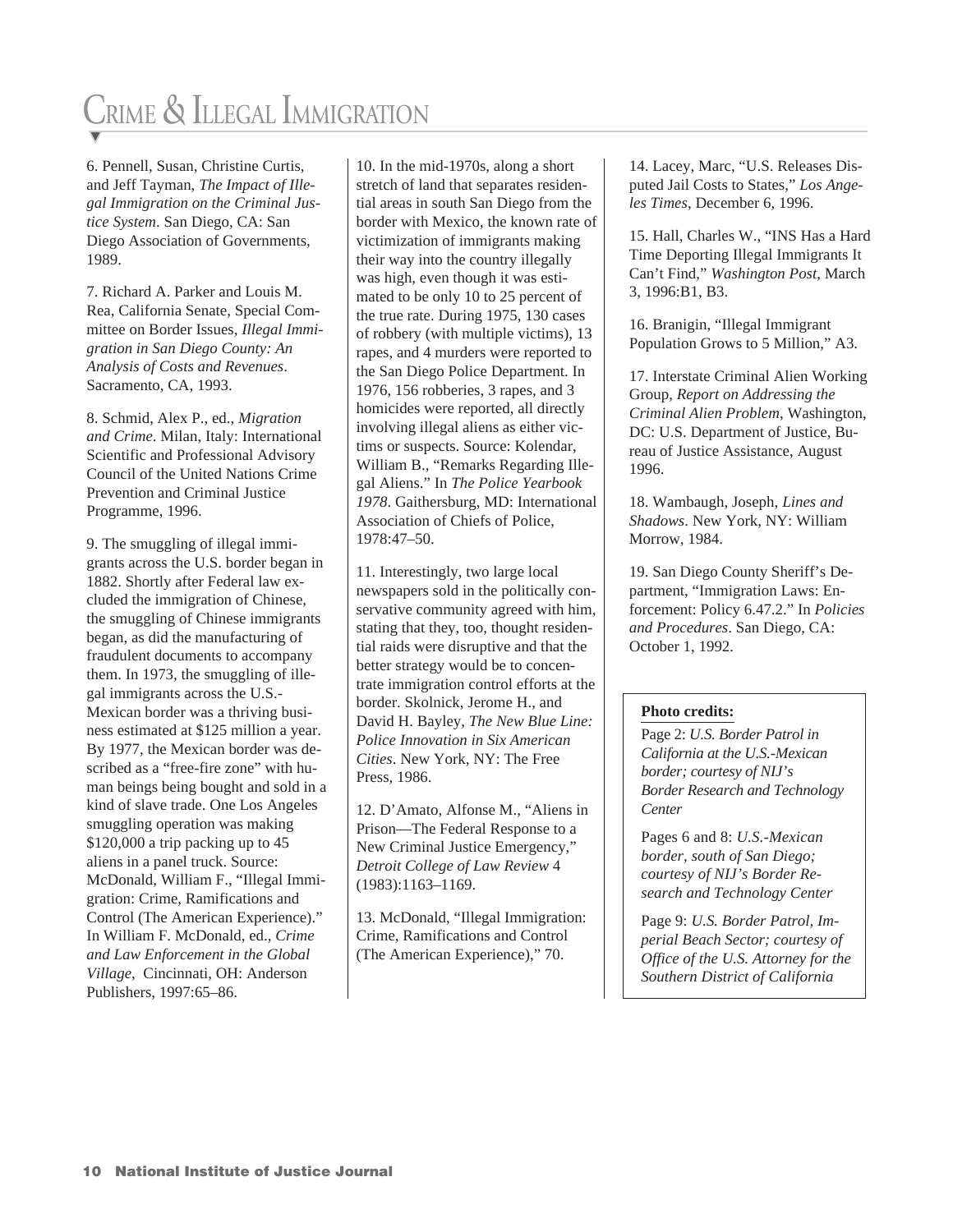# ADVANCES TO

O *n November 1, 1996, Charles Rathbun was found guilty of brutally killing a 27-year-old woman. In addition to damaging physical evidence, the jury said that on the basis of the technical evidence, they believed Rathbun lied during testimony.*

*The technical evidence that weighed so heavily with the jury involved photographs the defendant, a professional photographer, claimed he had taken of the victim the day she was killed. Rathbun, who had alleged that the death was accidental, maintained that the victim had consented to being photographed.*



*To verify his claim, investigators sought the assistance of engineers at the western regional office of the National Institute of Justice's National Law Enforcement and Corrections Technology Center in El Segundo, California. The Center's imagery experts enhanced the retrieved photos of a woman whose face is hidden. Comparative analysis by forensic experts of these photos with autopsy photos clearly indicated that the bodies in the two sets of photos were not the same person. Additionally, the forensic experts said that the car in Rathbun's photos was not the same one in which he claimed the photos had been taken. The Center's engineers were also able to recover data from the defendant's computer, including an address book he had deleted before he turned himself in to the police.*

*This evidence helped convince the jury that Rathbun had lied on the witness stand. He was found guilty and sentenced to life in prison without the possibility of parole.*

The National Institute of Justice (NIJ) is committed to supporting the development of new technologies and the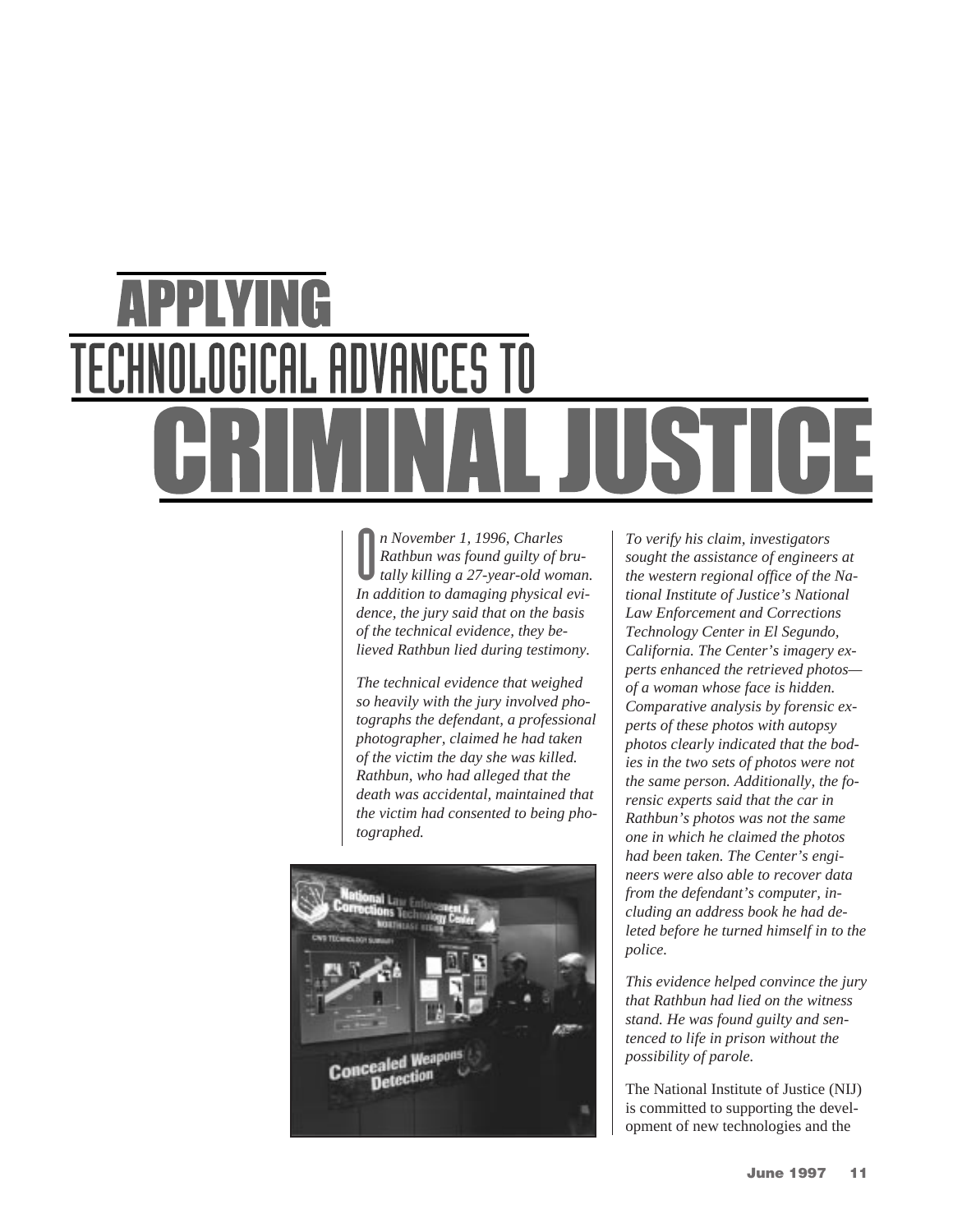# APPLYING TECHNOLOGICAL ADVANCES TO CRIMINAL JUSTICE

## **NIJ'S SCIENCE AND TECHNOLOGY MISSION**

The mission of NIJ's Office of Science and Technology is to:

- Identify law enforcement and criminal justice requirements for new technologies, especially at the State and local level.
- Find, research, and develop new technologies and new applications to existing technologies to improve policing, corrections, and criminal justice in the United States.
- Introduce promising new technologies to law enforcement and corrections agencies.
- Provide technical and information assistance to law enforcement and corrections agencies at all levels in the area of technology.

dissemination of information to State and local law enforcement and corrections agencies. NIJ's Office of Science and Technology (OST) coordinates technology programs and conducts outreach (see "NIJ's Science and Technology Mission"). To fulfill its mission, NIJ has implemented a national and regional system of support centers for State and local law enforcement and corrections agencies that provide the kind of technical assistance described in the example above. The National Law Enforcement and Corrections Technology Centers (NLECTCs), which are managed by OST staff, consist of one national center, four regional centers, and one center to support border States. (See "NLECTC Contact Information" for the addresses, phone and fax numbers, e-mail addresses, and Directors of the six Centers.) In addition, the network includes an Office of Law Enforcement Technology Commercialization at NASA's National Technology Transfer Center in Wheeling, West Virginia. (A forthcoming *NIJ Journal* article will report on this office's work.)

The concept of regional centers developed as a means for NIJ to learn more about the needs of law enforcement and corrections professionals and to use the specialized technological expertise available around the country. The regional centers not only maximize geographic representation but

also allow NIJ to leverage available technology resources by linking each center to special areas of expertise. The centers, as shown on the accompanying map, and their specialties are: • National Center, Rockville, Maryland.

Specialties: Equipment testing, data base maintenance, outreach, Web site maintenance, and publications distribution.

- Northeastern Regional Center, Rome, New York.
	- Specialties: Weapons detection and audio processing.
- Southeast Regional Center, Charleston, South Carolina.

Specialties: Surplus property and corrections.

• Rocky Mountain Regional Center, Denver, Colorado.

Specialties: Communications and computer mapping.

## **NLECTC CONTACT INFORMATION**

#### National Center

NLECTC–National Center 2277 Research Boulevard Rockville, MD 20850 Phone: 800–248–2742 Fax: 301–519–5149 E-mail: mcaplan@aspensys.com Senior Project Manager: Marc H. Caplan

#### Northeast Region

NLECTC–Northeast Region 26 Electronic Parkway Rome, NY 13441–4514 Phone: 888–338–0584 Fax: 315–330–4315 E-mail: ritzj@rl.af.mil Director: John Ritz

#### Southeast Region

NLECTC–Southeast Region 7325 Peppermill Parkway North Charleston, SC 29418 Phone: 800–292–4385 Fax: 803–207–7776 E-mail: sextont@awod.com Director: Thomas Sexton

#### Rocky Mountain Region

NLECTC–Rocky Mountain Region 2050 East Illiff Avenue Denver, CO 80208 Phone: 800–416–8086, or 303–871–2522 in the Denver, Colorado, area Fax: 303–871–2500 E-mail: jkeller@du.edu Director: James A. Keller

### Western Region

NLECTC–Western Region P.O. Box 92957 Mail Station M1/300 Los Angeles, CA 90009–2957 Phone: 310–336–2171 Fax: 310–336–2227 E-mail: nlectc@law–west.org Director: Robert Pentz

# Border Research and

Technology Center 1250 Sixth Avenue, Suite 130 San Diego, CA 92101 Phone: 619–685–1491 Fax: 619–685–1484 e-mail: brtcchrisa@aol.com Director: Chris Aldridge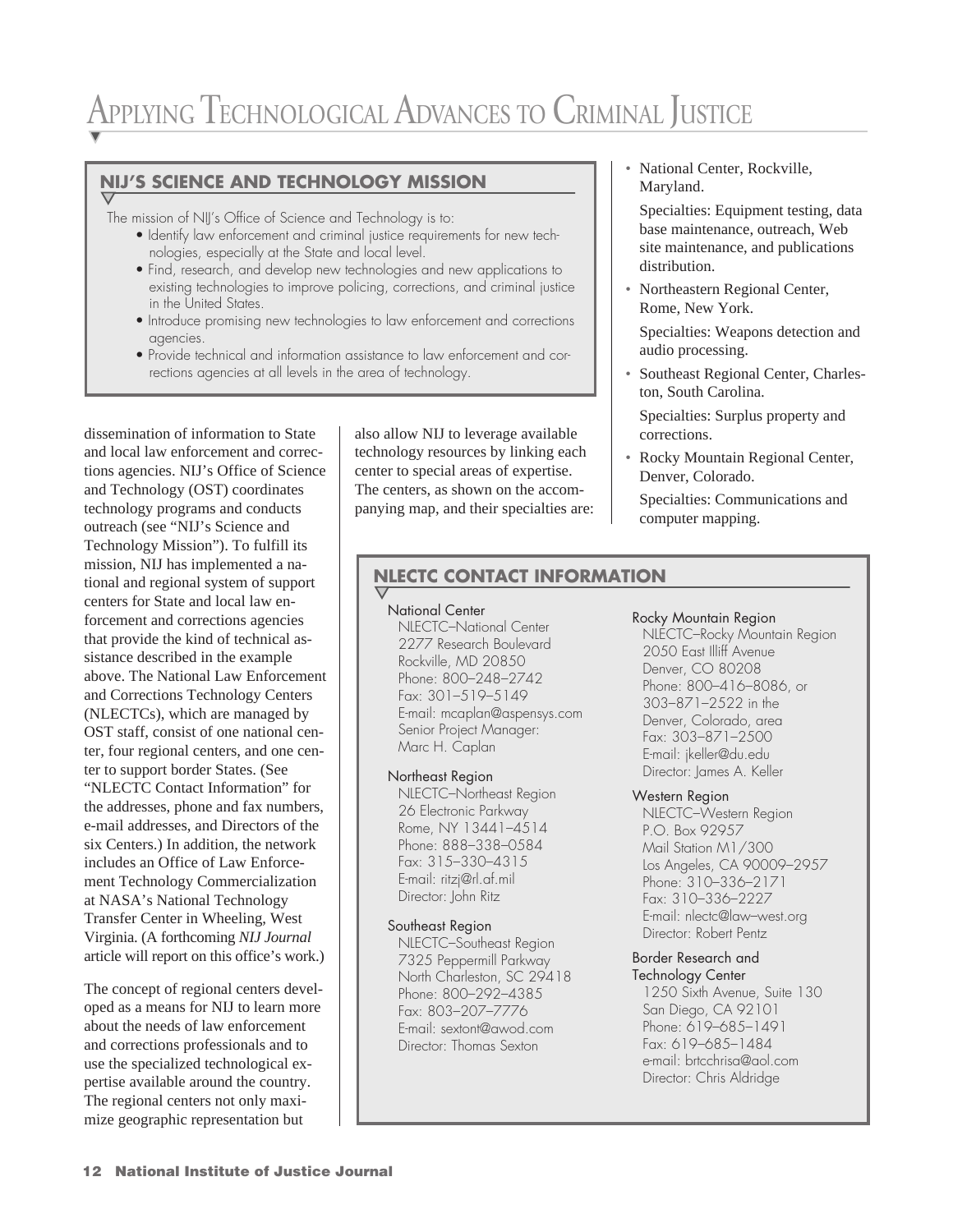

• Western Regional Center, El Segundo, California.

Specialties: Forensic image and audio analysis.

• Border Research and Technology Center, San Diego, California. Specialties: Border surveillance, security, and identification; and night vision technology.

# NLECTC—National **Center**

The National Center was the first office established in the NLECTC system. It is the hub for coordinating, collecting, and disseminating information about new equipment, guidelines and standards, and technical assistance. It is also responsible for developing and maintaining the Technology Center World Wide Web site, the Justice Technology Information Network (JUSTNET). (See "Information Gateway to NLECTC.") Law enforcement and corrections professionals call the National Center or connect to JUSTNET to obtain general information or order publications such as reports on product testing.

The National Center also manages the voluntary equipment standards and testing program and is best known for its work in testing and certifying the soft body armor worn by most police officers. Among this center's most popular products are reports on new police car packages and tires, which agencies use to develop informed purchasing plans.

The National Center also supports the outreach efforts and activities of the Law Enforcement and Corrections Technology Advisory Council, the body that guides the work of the centers and promotes knowledge of technological advances.

# NLECTC—Northeast Region

In June 1996, the Northeast Center was established at Rome Laboratory (a division of the Air Force research and development laboratories) in New York. This center focuses its activities on detecting concealed weapons, one of the greatest challenges facing the

law enforcement and corrections communities.

The center has identified several technologies—for example, lowpower radar, X-ray, and acoustic and infrared imaging—that demonstrate that an individual carrying a weapon, even in crowds, can be located and electronically "tagged" quickly and effectively. Technology under development might, for example, combine the complementary characteristics of millimeter wave-imaging technology with infrared images. Engineers are also considering ways to set up a stationary device in a corridor of a public building or other crowded setting so that security officers can scan the passing crowd (rather than screen persons one at a time) for concealed weapons. Other advances include portal devices that improve on today's passthrough metal detectors by revealing not only metal but also nonmetal and composite weapons. Handheld scanners are also being developed for police officers to use in their daily activities.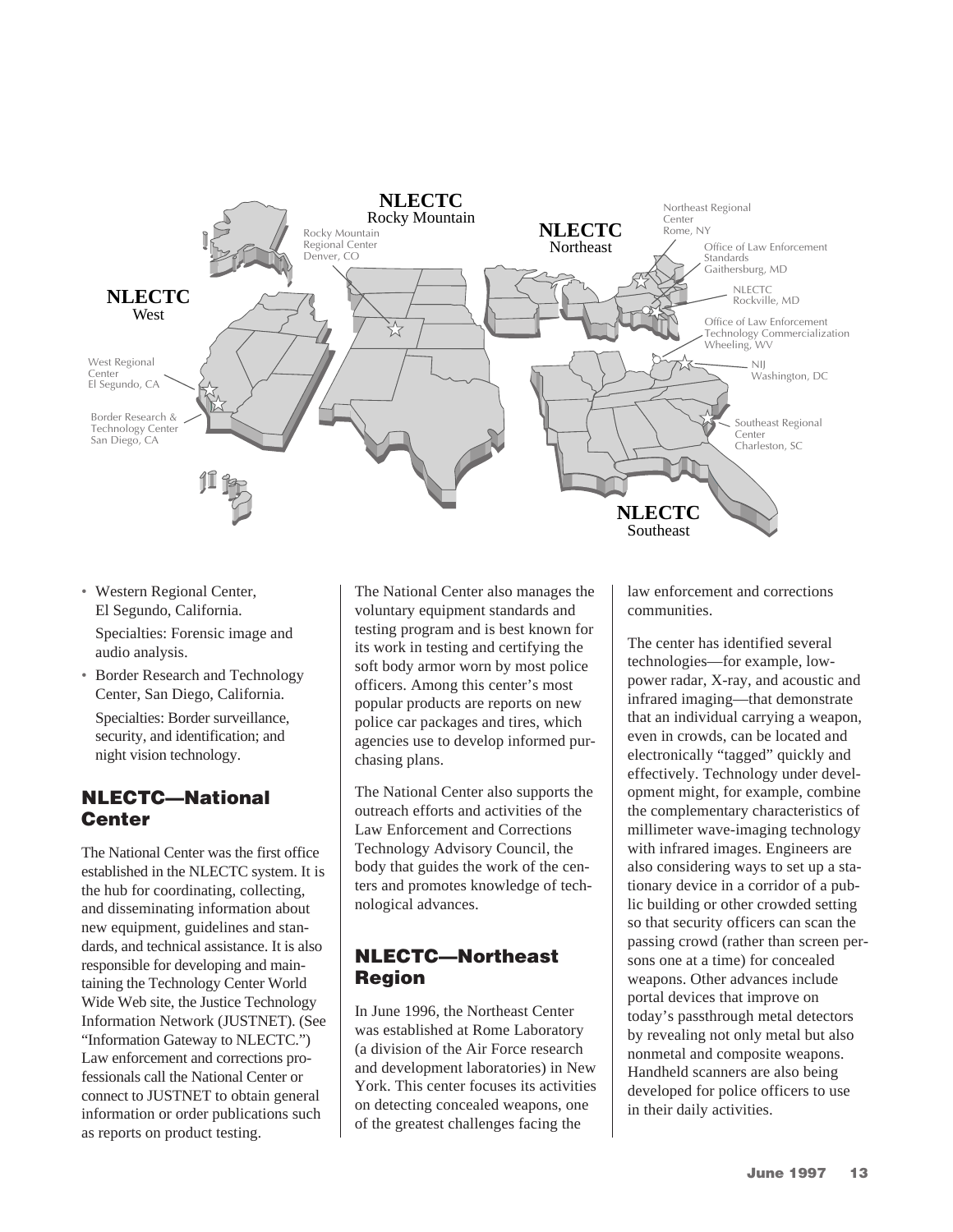# APPLYING TECHNOLOGICAL ADVANCES TO CRIMINAL JUSTICE

Other research involves creating a time analysis and joint automatic booking system; automated firearms identification; high-speed networks; multiband, multifunction radios; transportable communications systems; speech processing; and automatic language translation systems.

# NLECTC—Southeast Region

The Southeast Center's mission is twofold: (1) to locate and transfer surplus military equipment and Federal property to State and local law enforcement and corrections agencies; and (2) to respond to the needs of prison, jail, probation, and parole officers. The surplus property activities are facilitated by the center's close proximity and relationship with the Naval In-Service Engineering (NISE East) program at Charleston Naval Base. Corrections activities are advanced by the Corrections Committee of the Law Enforcement and Corrections Technology Advisory Council. This committee identifies requirements and priorities for technology products and services that can benefit corrections professionals.

Other areas of concentration by the Southeast Center include globalpositioning satellite systems, physical and informational security systems, command and control systems, cryptologic and intelligence systems, and communications systems.

# NLECTC—Rocky Mountain Region

The primary focus of the Rocky Mountain Center, located at the University of Denver, is communications, especially communications involving multiple agencies or jurisdictions. The ability of public safety agencies to carry out their missions effectively and efficiently is highly dependent on communications

interoperability—that is, their ability to communicate on demand across jurisdictions, with different equipment types, and in a wide variety of critical situations. Currently, personnel from different agencies frequently find establishing and maintaining communications to be complex and cumbersome. For example, the sheriff, police, firefighters, and medical emergency personnel who respond to the same critical incident may need to carry several different radios—one to communicate with each agency. The Rocky Mountain Center is implementing a series of projects with the common goal of streamlining communications interoperability. Vendors, developers, national organizations such as the Association of Police Communications Officers, and several agencies within the region are participating in efforts to identify and field test new technology solutions.

The Rocky Mountain Center also houses a branch of the newly established NIJ Crime Mapping Research Center (see page 24). Specialists in the Denver branch collaborate with

NIJ social scientists and scholars in Washington, D.C., to devise applications of crime analysis research. Research findings are used to create practical applications that improve field operations. For example, they are developing crime-mapping software in collaboration with the University of Denver's Department of Geography and crime-mapping training packages that meet the needs of small, medium, and large police departments.

Other focus areas of the Rocky Mountain Center include ballistics and weapons technology and information systems.

# NLECTC—Western Region

The Western Center was established at the Aerospace Corporation in El Segundo, California, and supports law enforcement and corrections technology through its expertise in forensic image analysis. This technique enabled engineers to enhance videotapes that led to the apprehension of a suspect in

# **INFORMATION GATEWAY TO NLECTC**

The Justice Technology Information Network—JUSTNET—is the Internet link to law enforcement and corrections technology. It is designed to be a "one-stop shop" for law enforcement and corrections technology information. It links users to all the Technology Centers, the National Institute of Justice, other law enforcement and corrections Web sites, manufacturer Web sites, and data about technology. JUSTNET also offers visitors two additional services:

- Interactive services. Visitors can converse with one another by posting and responding to comments and questions. JUSTNET provides passwords for users who want access to their discussions restricted. (To allow NLECTC to track usage and to provide better assistance to State and local law enforcement and corrections agencies, users must register when they enter the Interactive Services area for the first time.)
- Data and publications. Visitors can access and download a data base of commercially available law enforcement and corrections products and technologies. They can also be linked to information provided by agencies that have used the products and put their comments about them on the Internet.

The JUSTNET address is: http://www.nlectc.org. Or call 800–248–2742 for assistance.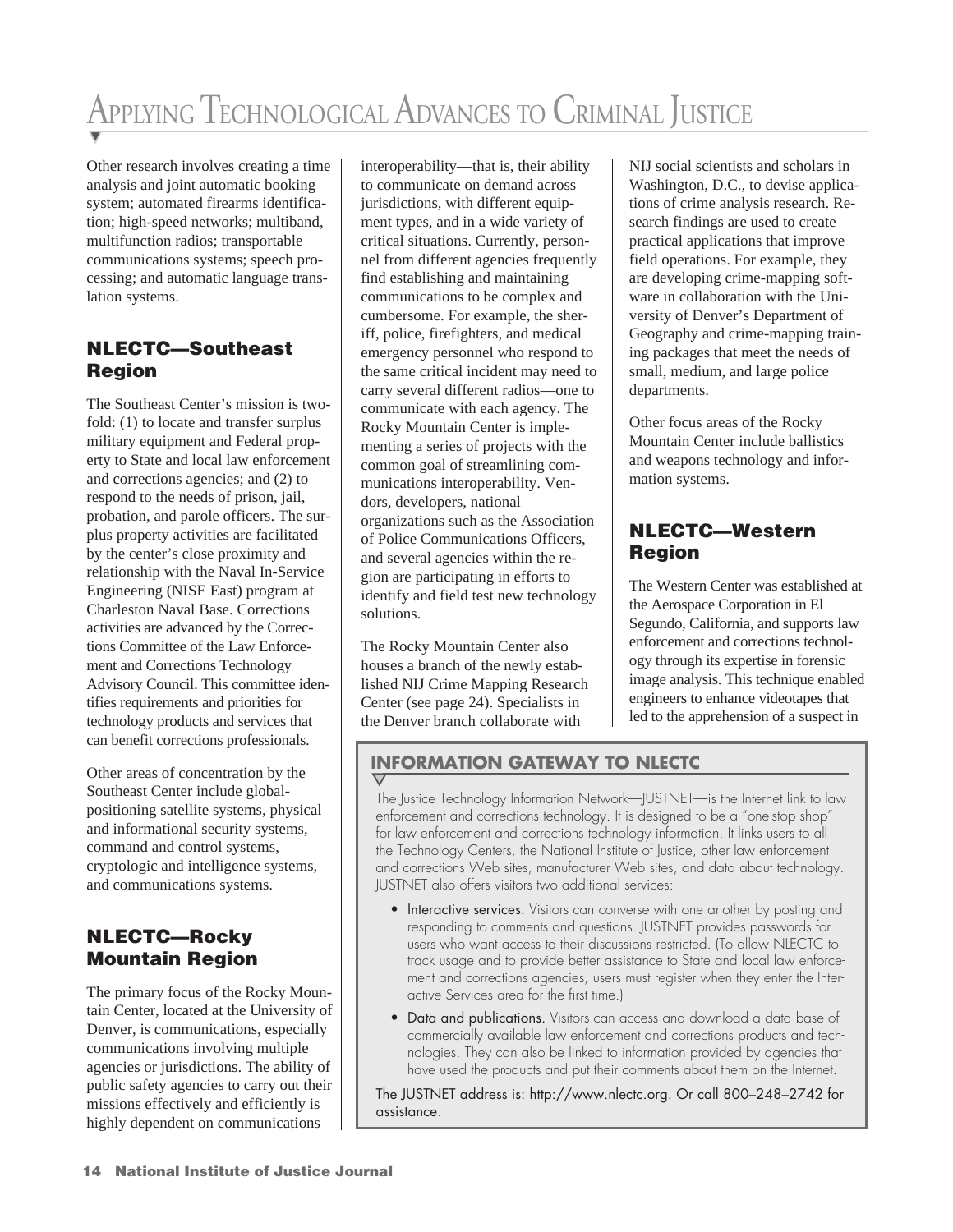the killing of a Manhattan Beach police officer. In another case, specialists in audiotape processes were able to extract information from a noisy audiotape of a conversation between two suspects.

The Western Center also maintains technical capabilities in locating and tracking people and vehicles through the Aerospace Corporation's Global Positioning System program. Other technical capabilities include computer architecture and data processing, communications systems, equipment specifications and standards, and forensic analyses. Just recently, the center began leading an effort to identify and advance technologies to safely stop highspeed fleeing vehicles.

# Border Research and Technology Center

The Border Research and Technology Center, located in San Diego, California, supports law enforcement through its partnership with all major agencies involved in the control of the Southwest border, including the U.S. Attorney for the Southern District of California, the Immigration and Naturalization Service (INS), the U.S. Border Patrol, the U.S. Customs Service, and the Office of National Drug Control Policy. For example, the center participated in a multiagency team led by INS that developed and now operates a special, precleared lane of traffic for people who cross the border daily at the Port of San Ysidro. To avoid the standard wait at the border, daily crossers can obtain clearance to enter the commuter lane, have their license plate read electronically, and have the magnetic strip on an identification card swiped. Border control officers then recognize them and their vehicles as preapproved. The team that developed the system was recently awarded the Vice President's Hammer Award by the National Performance Review in recognition of the system's innovation and effectiveness.

The Border Research and Technology Center is currently participating in joint ventures to identify and develop technologies to stop fleeing vehicles without harming passengers, for example, by using electromagnetic energy fields to disengage the engine. In addition, the center has identified innovative methods that can detect the heartbeats of people concealed in a vehicle. A disk can be placed on the top of the car that "reads" minute movement, such as the beating of a heart. A corrections facility is currently experimenting with this technology to determine if large packages leaving the prison conceal prisoners.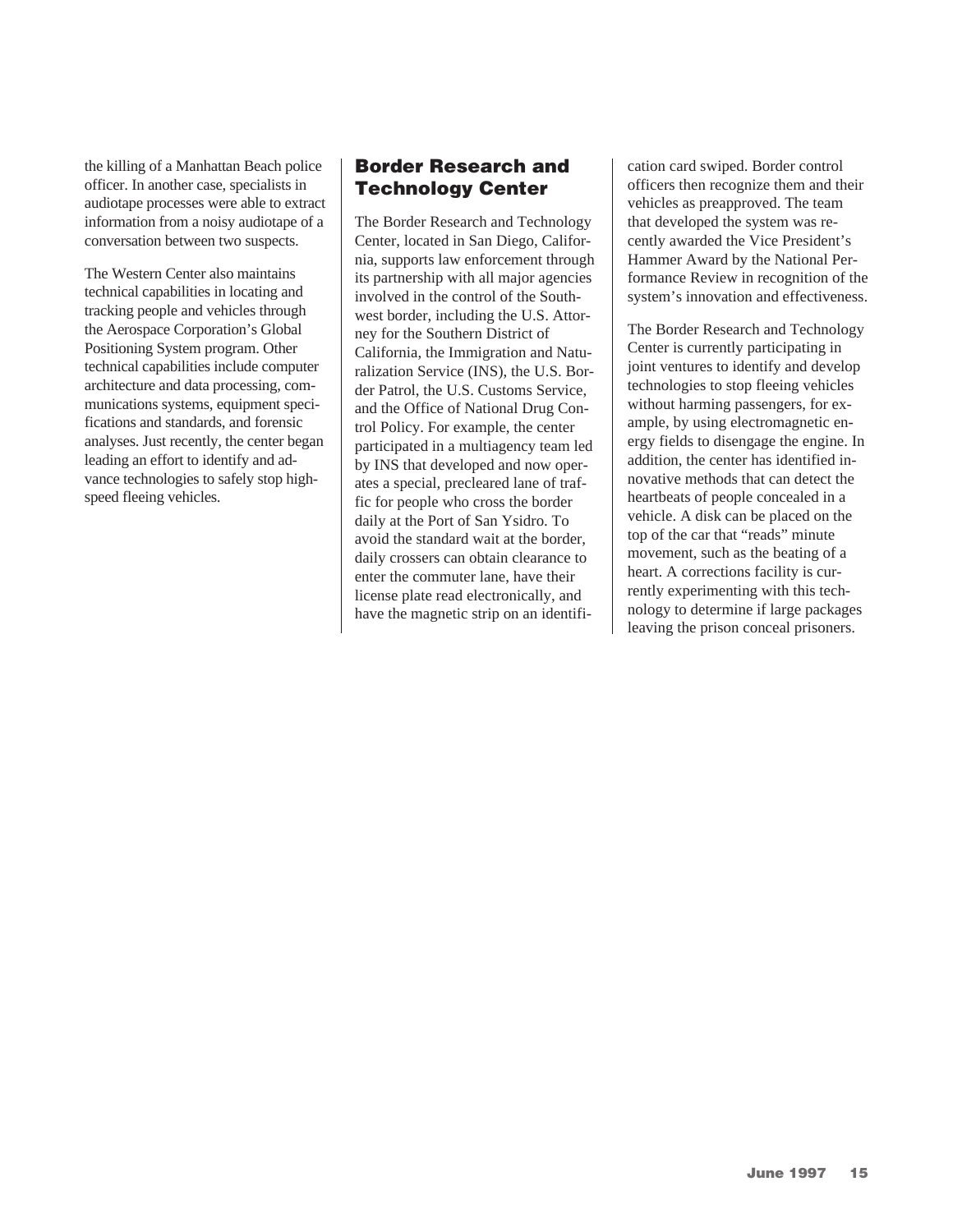# CRIME D. JUSTICE S E R I E S

# ANNUAL RESEARCH

# REVIEWS FOR

# CRIMINAL

# **JUSTICE**

Research on crime and justice has grown significantly in the past three decades. Today it involves an everwidening number of disciplines conducting research on crime, its causes and control, and the institutions that administer criminal law. Integrating and disseminating this wide-ranging knowledge in a way that informs national debate about crime control policies is one of the goals of the National Institute of Justice (NIJ).

Last year, a significant milestone in meeting this goal was reached with the publication of Volume 20 of *Crime and Justice: A Review of Research*. Edited by well-known scholars Michael Tonry and Norval Morris

(through Volume 14) and published by the University of Chicago Press, the *Crime and Justice* series has become an authoritative reference source for those seeking comprehensive essays that summarize important bodies of knowledge and key trends in research and development.

#### **The** *Crime and Justice* **series.** NIJ launched the *Crime and Justice* series

in 1977 to provide for criminal justice the kind of annual reviews of research common to other fields. Eventually, the series grew to include volumes that focused on a single theme, such as *Youth Violence* and *Prisons*, two new volumes currently in the development stage. (See "Theme Volumes in the *Crime and Justice* Series.")

The *Crime and Justice* methodology has been to ask well-informed researchers and others to write comprehensive, balanced summaries of current knowledge, prior experience, and promising future inquiries. The draft essays are critiqued by members of the editorial board (see "Editorial Board for *Crime and Justice*") and expert independent reviewers; approximately half of the commissioned papers are eventually published. Although the National Institute of Justice provides input on topics and reviews draft essays, the editors and the editorial board make the final decisions on the contents of each volume.

**Volume 20.** Like its predecessors, Volume 20 reflects the series' rigorous scholarship, as these examples of the volume essays show:

• "Academic Performance and Delinquency," by Eugene Maguin and Rolf Loeber. The authors conducted a meta-analysis of studies of the relationship between academic performance and delinquency and of intervention studies aimed at both improving academic performance and reducing delinquency. They found that both boys and girls with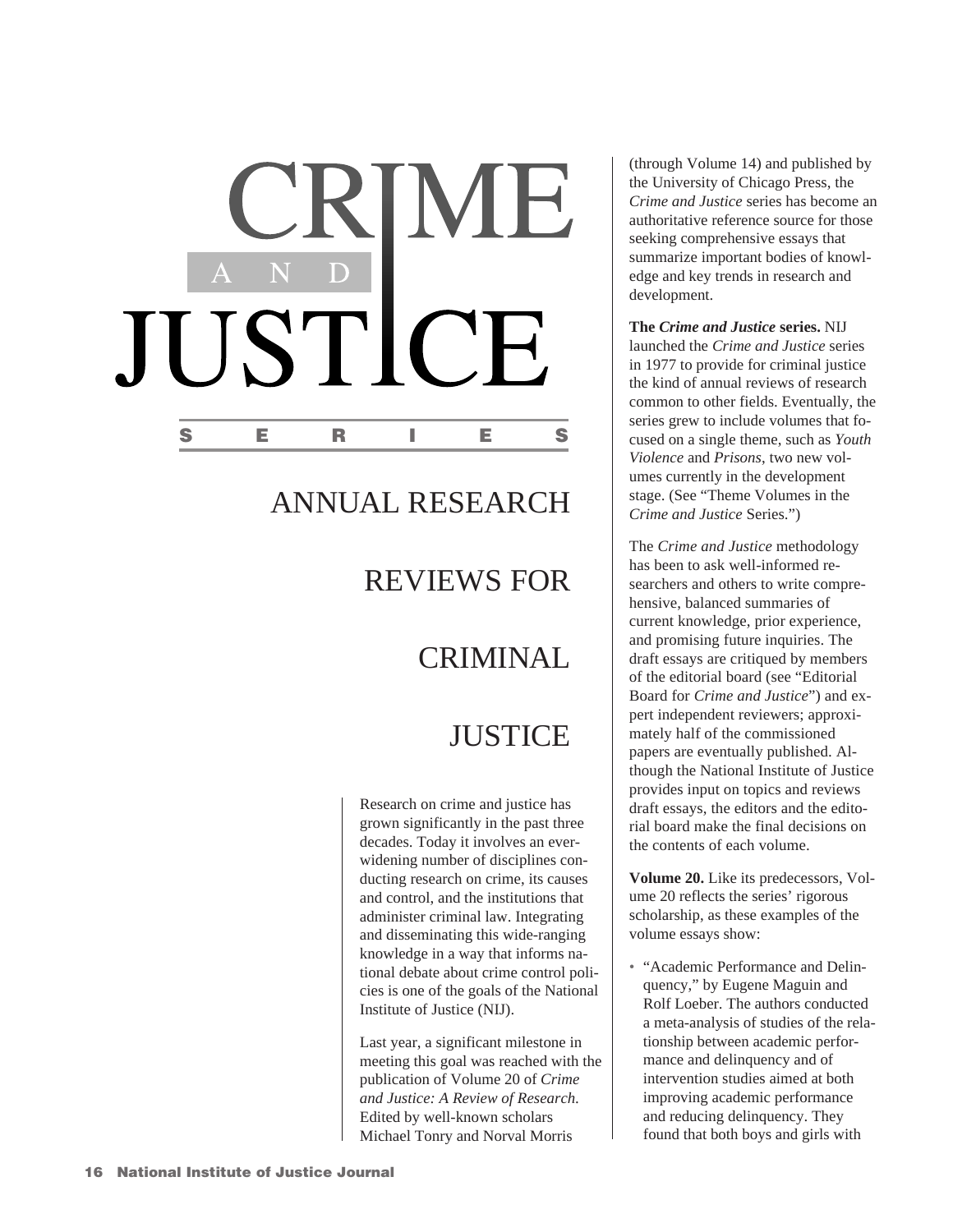lower academic performance offended more frequently, committed more serious and violent offenses, and persisted in their offending. The effectiveness of intervention programs differed by age group and tended to produce improvements in both academic performance and delinquency. The essay offers a number of policy recommendations.

• "Intermediate Sanctions," by Michael Tonry and Mary Lynch. The authors summarize experience to date with the implementation and evaluation of various intermediate sanctions, including boot camps, intensive supervision, house arrest and electronic monitoring, day reporting centers, community service, and day fines. Each section provides an overview of program characteristics and discusses evidence concerning various measures of effectiveness. In addition, the authors suggest reasons that judges and prosecutors tend to use intermediate sanctions for types of offenders other than those for whom programs were designed.

• "The Prevalence of Drug Use in the United States," by Thomas M. Mieczkowski. There is substantial disagreement on the current best estimates of drug use prevalence. This essay examines each of the four major sources of data on illicit drug use—the National Household Survey on Drug Abuse, the High School Senior Survey (Monitoring the Future), the Drug Abuse Warning Network, and the Drug Use Forecasting System. The author discusses each of these four indicators in detail, highlights their

# **THEME VOLUMES IN THE CRIME AND JUSTICE SERIES**

- *Communities and Crime* (Volume 8), edited by Albert J. Reiss, Jr., and Michael Tonry. This volume examines the ways in which communities affect crime and are affected by it, with essays on such subjects as environmental design and crime; the effects of crime on a community's schools, teachers, and pupils; and the influence of community context on recidivism of released offenders.
- *Prediction and Classification* (Volume 9), edited by Don M. Gottfredson and Michael Tonry. The essays in this volume examine the development and applications of research-based prediction and classification methods in criminal justice decisionmaking.
- *Family Violence* (Volume 11), edited by Lloyd Ohlin and Michael Tonry. This volume provides a comprehensive review of research in all areas of family violence, including domestic assault and homicide and child abuse.
- *Drugs and Crime* (Volume 13), edited by Michael Tonry and James Q. Wilson. This volume provides a comprehensive overview of the current state of research on interactions between crime and drug abuse.
- *Modern Policing* (Volume 15), edited by Michael Tonry and Norval Morris. This volume provides a critical assessment of contemporary police agencies.
- *Beyond the Law* (Volume 18) edited by Michael Tonry and Albert J. Reiss, Jr. This volume focuses on illegal activity by, within, among, and against organizations.
- *Building a Safer Society* (Volume 19—supported by the British Home Office), edited by Michael Tonry and David P. Farrington. This volume examines strategic approaches to community, situational, and developmental crime prevention and offers guidelines for implementing and evaluating them.
- *Ethnicity, Crime, and Immigration* (Volume 21—supported by the Research and Statistics Department of the Home Office of England and Wales, the Dutch Ministry of Justice, the Max Planck Institute for International and Comparative Penal Law in Freiburg, Germany, the Swedish National Crime Prevention Council, the National Science Foundation of Switzerland, and the Harry Frank Guggenheim Foundation), edited by Michael Tonry. The essays in this volume provide the most current comparative and cross-national perspectives of racial and ethnic differences in criminal offending, victimization by crime, and disparities and discrimination in Western justice systems.
- *Youth Violence* (Volume 23), edited by Michael Tonry and Mark Moore. This volume is slated for publication in 1998 and will include essays on the role of youths in violent crime and victimization, causes and correlates of youth violence, guns and youth violence, prevention of youth violence, female youth violence, and gangs, drugs, and violence.
- *Prisons* (Volume 25—supported with funds from the Corrections Program Office, OJP) edited by Michael Tonry and Joan Petersilia. This volume is under development for publication in late 1998. Among the proposed essay topics are: changes in prison populations, 1960–97; women's prisons; effects of imprisonment on crime and public spending; effects of imprisonment on offenders, their families, and communities; treatment effectiveness within prisons; work within the walls (prison industries); and health care in prisons.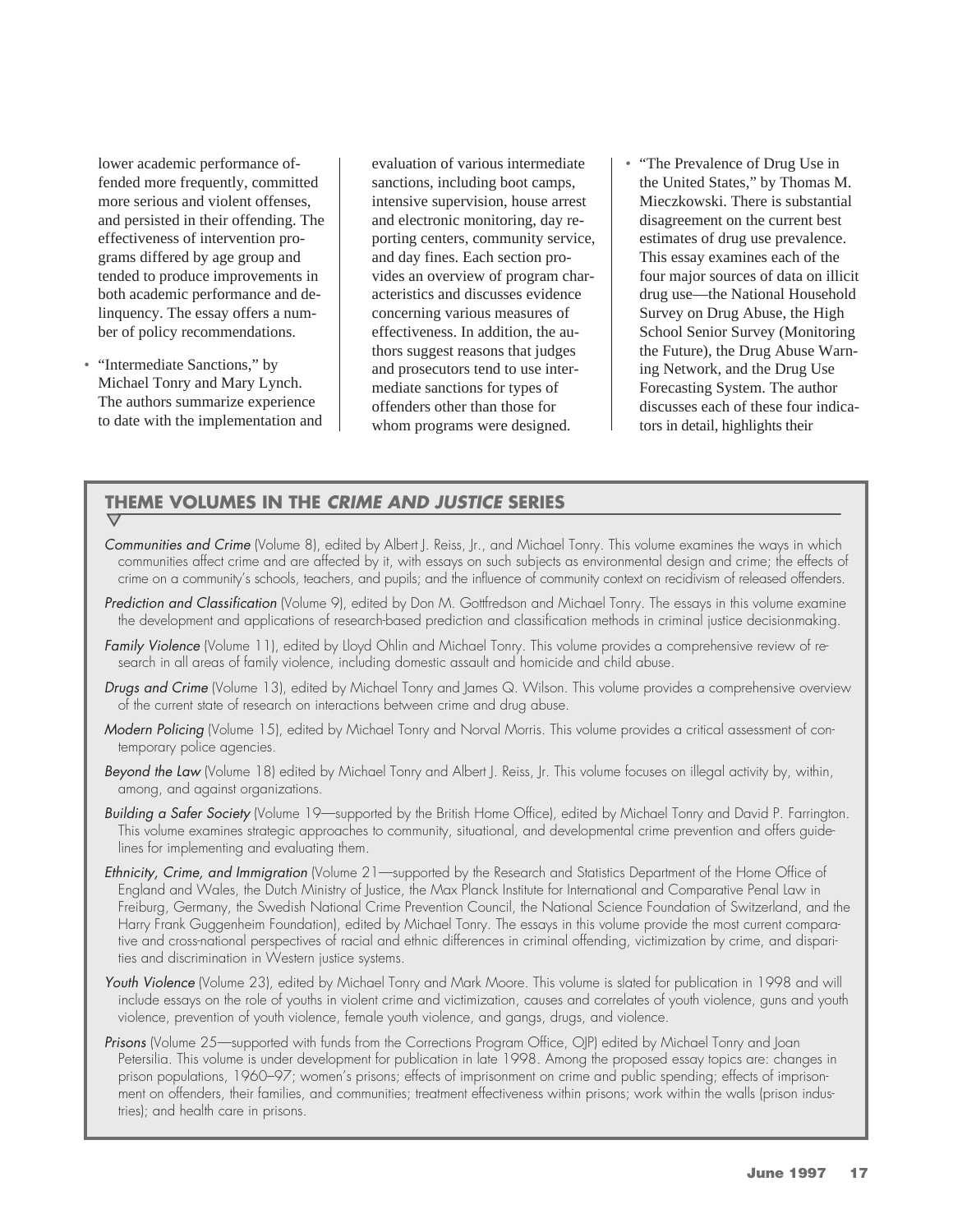# ANNUAL RESEARCH REVIEWS FOR CRIMINAL JUSTICE

strengths and weaknesses, and offers suggestions for improvements. These include recent attempts to integrate each data source's findings using

periods and, hence, useful in documenting the development of knowledge on crime and justice.



synthetic estimation techniques to draw conclusions about how best to integrate data drawn from different populations and gathered by distinct methodologies.

• "*Crime and Justice* and the Criminal Justice and Criminology Literature," by Ellen G. Cohn and David P. Farrington. Using sophisticated citation analysis, the authors find that the most-cited scholars and most-cited works in the general volumes of *Crime and Justice: A Review of Research* were significantly correlated with the most-cited scholars in major American criminology and criminal justice journals as well as international criminology journals. The most-cited scholars in the analyses were Marvin E. Wolfgang, Michael J. Hindelang, and Alfred Blumstein. The authors also examine the most-cited crime and justice works in the Social Sciences Citation Index (SSCI) and find that there is also substantial overlap between the most-cited works in *Crime and Justice* and the most-cited crime and justice works in SSCI. They conclude that citation analysis is useful in identifying topics, works, and authors that are influential during particular time

• "Theoretical Integration and Criminology," by Thomas J. Bernard and Jeffrey B. Snipes. There are many criminology theories today but no agreement on which (if any) have been falsified by research. Some criminologists argue that falsification must continue because theories contradict one another. The authors argue that the theories *are* different but *not* contradic-

tory and thus can be integrated. They believe integration is the appropriate approach because the theories are not incompatible with each other and can be integrated within categories. They conclude that integration is useful pending the development of more advanced theoretical arguments and statistical techniques.

• "Penal Communications: Recent Work in the Philosophy of Punishment," by R.A. Duff. This scholarly, theoretical essay discusses the historical context for several theories of punishment. It addresses the underlying tension between liberal and communitarian conceptions of

society and between our relationships to each other and to the State. Sentencing (whether it results in imprisonment, community service, or probation) shows most clearly how punishment can be more than the mere delivery of pain, it can be a genuinely communicative, reformative, and reconciliatory process.

In addition to the above essays, Volume 20 includes valuable indexes—by author, subject, and essay title—of the contents of the previous 19 volumes that reflect the continuing research and policy challenges facing criminal justice. Another four volumes are in press or in the development phase.

In addition to NIJ support, recent volumes have been funded by the British Home Office and agencies from other European countries. For example, a new volume, *Ethnicity, Crime, and Immigration*, funded by organizations from five European countries, has just been published. The annual *Crime and Justice*, supported by NIJ, will be available later this year.

To order copies of the *Crime and Justice* series, contact The University of Chicago Press, Journals Division, P.O. Box 37005, Chicago, IL 60637 phone: 773–753–3347 fax: 773–753–0811 e-mail: orders@journals.uchicago.edu http://www.journals.uchicago.edu/

# **EDITORIAL BOARD FOR CRIME AND JUSTICE**

Since its inception, the Crime and Justice series has been guided by an editorial board of outstanding scholars and practitioners. The current board consists of the following individuals:

Norval Morris, Chairman Alfred Blumstein Jacqueline Cohen Philip I. Cook Darnell F. Hawkins James B. Jacobs Terrie E. Moffitt

John Monahan Mark H. Moore Charles J. Ogletree, Jr. Joan Petersilia Chase Riveland Stuart O. Simms Michael E. Smith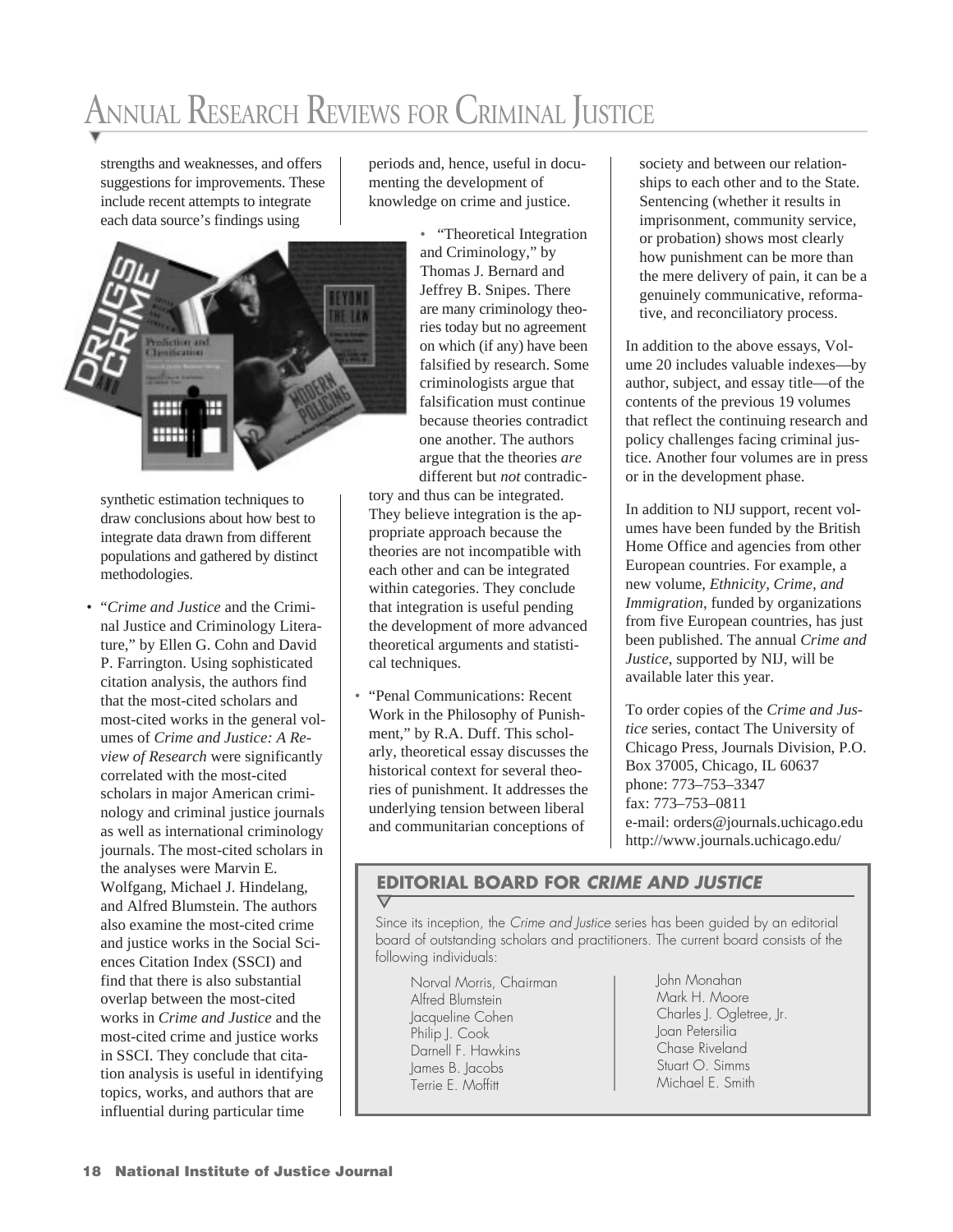# RESEARCH PREVIEW

# Evaluation of Drug Treatment in Local Corrections

*Summary of a Research Study by Sandra Tunis, James Austin, Mark Morris, Patricia Hardyman, and Melissa Bolyard*

Arrests for illegal drug use have been a major factor in increasing jail populations, which has created interest in the effectiveness of drug treatment programs in local jails. A recent evaluation, sponsored by the National Institute of Justice, indicates that the greatest immediate benefit of jail drug treatment programs has been to provide a "behavioral management tool" that controls inmates' behavior, contributing particularly to lower levels of violence.

The programs have had modest positive effects in reducing recidivism within 1 year of jail release. Considering their limitations, however, they have potential for greater success. Limitations included weak or nonexistent aftercare, mismatches between lengths of programs and time in incarceration, budget constraints (such as funds for aftercare), and training issues.

# Study methodology

The research design comprised two major components. The first involved detailed descriptions and analyses of five drug treatment programs: Jail Education and Treatment (JET); Deciding, Educating, Understanding, Counseling, and Evaluation (DEUCE); and Rebuilding, Educating, Awareness, Counseling, and Hope (REACH), all in California; and Substance Abuse Intervention Division (SAID) and New Beginnings, both in New York.

The second study component assessed program completion rates for participants as well as 12-month postrelease outcomes (the probability of being rearrested and convicted within 12 months after release) for participants and matched comparison groups. For most sites, comparison groups included offenders in the same facility who were matched by race, age, primary offense, and sentence length.

# Key program characteristics

**Length of stay.** The five programs recognized length of stay as a challenge to participation, which was voluntary among inmates with a history of substance abuse who could be housed in minimum- or medium-security facilities. Three jurisdictions required a remaining minimum period of incarceration (usually 90 days) for entrance into the program, although in practice few individuals were rejected on this basis.

For three programs, movement into the next phase of treatment was based on time spent in the previous phase. Some offenders received only the basics of the program because they left jail early; others who were not ready for the next phase were moved into it simply because they had spent time in the first phase. This mismatch suggests that program staff may need to redesign their programs to develop services for those jailed for 3 days as well as for 3 months.

**Types of participants.** About onethird of the participants were Caucasian, more than one-third were African American, and one-fourth were Hispanic. Participants also differed in education level, employment history, marital status, self-reported alcoholand drug-use patterns, and prior drug treatment participation. The average age across sites was between 31 and 32.

Offenders who were Caucasian, "older" (over 28 years), and had no previous (self-reported) history of mental illness were significantly less likely to leave the programs prematurely or to be expelled. This finding suggests the need to develop specific inhouse or ancillary services for particular groups.

**Treatment issues.** All programs addressed recovery from a physical, psychological, emotional, and social perspective. They offered traditional drug treatment services, including counseling and self-help groups. DEUCE and REACH were primarily curriculum based; the others relied more heavily on counseling. All except SAID continued to conduct drug testing.

The level or intensity of treatment services participants actually received is not clear, however, because of (1) differences in length of stay in jail, (2) differences in needs related to race/ ethnicity and age, and (3) difficulty in treating those with both substance abuse and psychiatric problems. One response may be to provide substance abuse information to all inmates while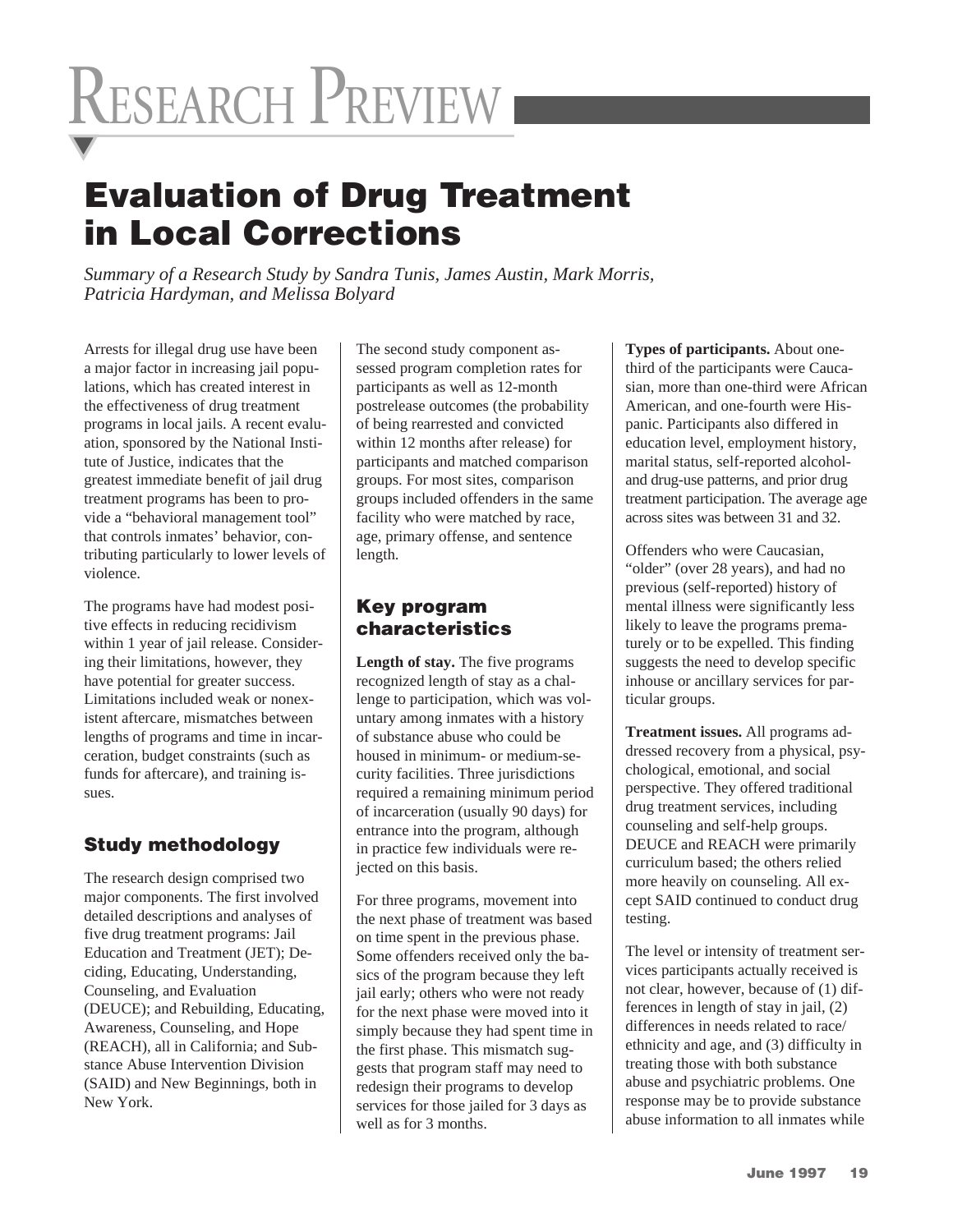### RESEARCH PREVIEW

focusing intensive treatment efforts on those who are most likely to benefit from and/or to be in need of services.

**Aftercare.** Although treatment providers recognized the importance of integrated postcustody services, formal aftercare links were limited. Other studies have found that aftercare programs preserve or extend treatment effects.

#### **Custody-treatment program**

**relations.** At all sites except SAID, agencies such as a school district or substance abuse agency ran the programs. Although all sites offered at least some cross training of custody and treatment staff, more training of custody staff could help gain their support for the programs. Ideally, custody staff should be included in program planning and training.

### Programs' effects

**Infraction rates.** At all sites, program participants were housed in separate living units; in all but one, participants were separated from other prisoners for most daily activities. The infraction rates for these programs were compared with rates for comparable

units within each facility. The treatment programs were found to have fewer incident reports in general there were lower rates of serious behavioral problems (e.g., physical violence) and, to a lesser extent, other behavioral problems (e.g., insubordination and possession of [nondrug] contraband).

**Recidivism rates.** Seventeen percent of the treatment group and 23 percent of the comparison group were reconvicted at least once during the 1-year followup period, most for property or drug crimes. The differences between the two groups were greatest for older offenders, those with at least two prior convictions, and Caucasians and Hispanics. Among treatment participants, the probability of reconviction was lower for abusers of one drug than of multiple drugs, those who did not prematurely leave the programs, and those who stayed longer than 1 month.

### Future evaluations

Because more complete postrelease outcome data are essential, future studies should include a followup period of at least 2 years. Evaluations

should quantify not only the cost of treatment but also costs avoided by positive treatment outcomes. Studies should also assess the impact of programs on jail management and operations, data on prisoner behavior, and costs associated with disciplinary incidents.

The final report, Evaluation of Drug Treatment in Local Corrections, prepared under NIJ grant 91–DD–CX–K052, was written by Sandra Tunis, Ph.D., James Austin, Ph.D., Mark Morris, Ph.D., Patricia Hardyman, Ph.D., and Melissa Bolyard, M.A., of the National Council on Crime and Delinquency. Limited copies of the full report are available; contact the National Criminal Justice Reference Service at 800–851–3420, or e-mail askncjrs@ncjrs.org. Ask for NCJ 159313. The report is also online at http://www.ncjrs.org.

**FS000173**—Please refer to this number to order copies of this Preview. It is also available online at http://www.ncjrs.org or through fax-on-demand at 800–851– 3420 or 301–519–5518 (in the Washington, D.C., area).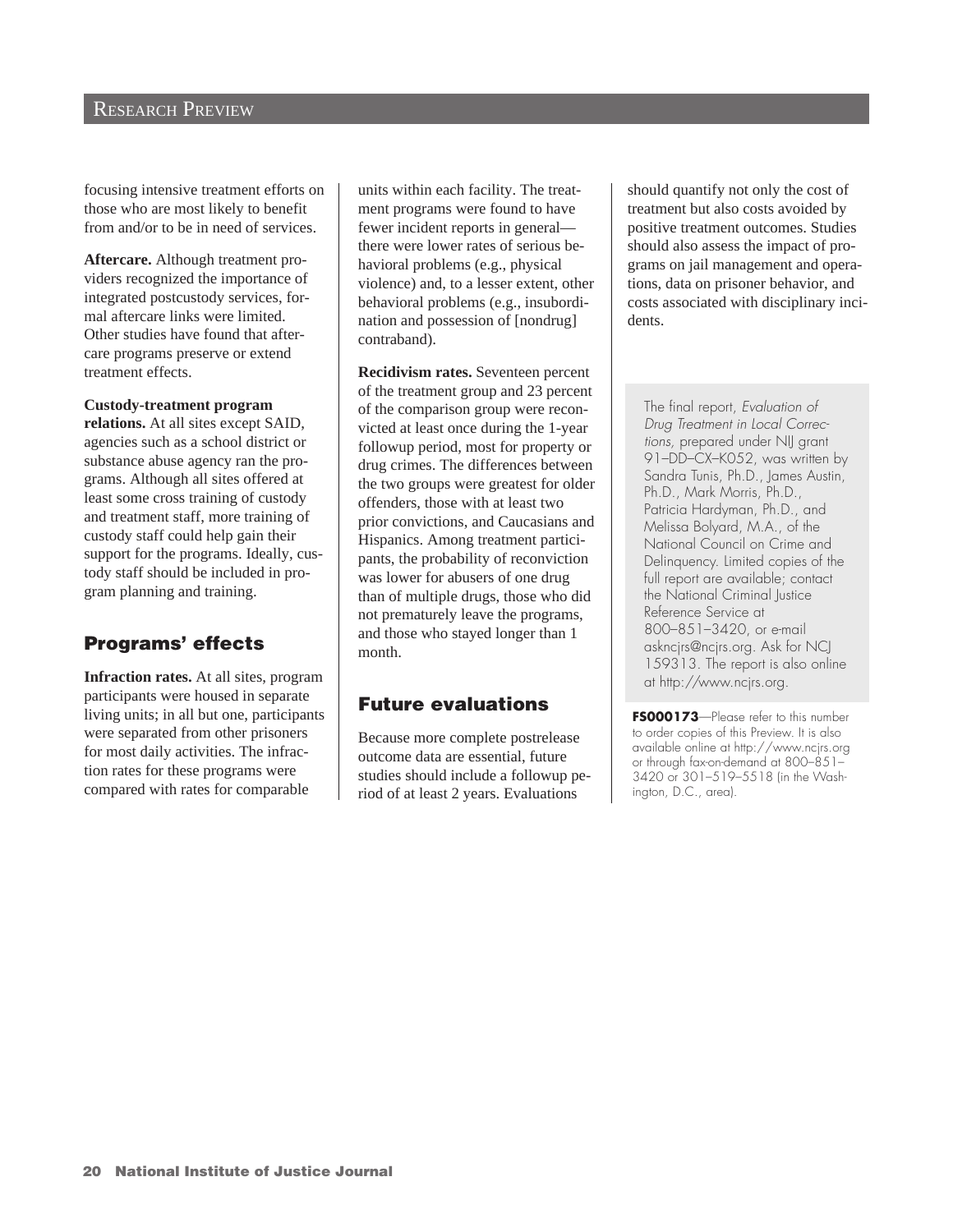# RESEARCH PREVIEW

# Court Security and the Transportation of Prisoners

*Summary of a Research Study by the National Sheriffs' Association*

The sharp rise of violence in court settings—from minor disturbances to murder—has prompted a reexamination of safeguards for the judicial process and personnel and of the transportation of prisoners to and from court. The National Institute of Justice (NIJ) sponsored an assessment by the National Sheriffs' Association (NSA) of the current state of the art in court security and the transportation of prisoners.

The study's three surveys found that the safety of personnel transporting and monitoring prisoners in the courtroom is the most pressing concern. Possible responses include improving training through more intense classroom instruction and field training for high-risk situations, providing personnel with appropriate equipment, enhancing facilities' structural features, and establishing policies and procedures for courtroom security and for safe prisoner transport—on the ground and in the air. The assessment offers specific suggestions for agencies to consider when evaluating their individual programs.

# Study method

Information was gathered from interviews and questionnaires administered to court security, probation, parole, and sheriffs' personnel nationwide; a review of existing research literature and reports of some of the violent incidents that occurred in courts over the past two decades; and input from the Project Advisory Board, Staff Review Committee, practitioners, experts in the field, and other criminal justice organizations.

# Personnel education and training

The majority of court security and prisoner transport personnel are 40- to 50-year-old males who attended college for at least 1 or 2 years and are very satisfied with their jobs. A majority have completed a training program in court security, prisoner transportation, or serving of civil or criminal process.

However, many felt they were not fully prepared to meet new and emerging challenges. Fewer than half the responding agencies provide training in vehicle operation, which is a key area for liability actions. Also, fewer than half the agencies instruct officers in the proper application of commonly used restraining devices (e.g., handcuffs, straps, leg irons). A vehicle operation training curriculum could include commercial driver's license requirements; driver's pursuit and defensive training; liability issues; care, custody, control, and supervision procedures; driver and escort officer/deputy responsibilities; and use of specialized equipment.

In addition, although they rarely perform routine maintenance tasks, over half the respondents said they inspect some security equipment (e.g., vehicles, doors) and conduct security

checks inside and outside courthouses. Fewer than half, however, inspect equipment such as scanning devices, alarms, and cameras.

Respondents said they need more instruction in legal liabilities; legal responsibilities of supervision; firearms; court functions, duties, and security; serving of civil or criminal process; and transporting prisoners both on the ground (e.g., in an automobile, bus, or van) and in the air. They also felt they needed more education about vicarious liability; possible areas for suits include failure to train or direct and negligence in supervision, entrustment, assignment, hiring, and retention.

The study suggests that basic court security and prisoner transport training programs should provide a minimum of 80 hours of classroom instruction over a 4- to 6-week period. Personnel should also be certified in certain key areas such as the use of electronic nonlethal equipment (e.g., stun, laser, and taser guns and stun belts) and methods of applying physical force to control defendants in high-risk situations.

All trainees should pass examinations to demonstrate they have adequate knowledge and skills before they are assigned to security or prisoner transport duties. The Federal Aviation Administration (FAA) requires personnel transporting prisoners to pass a certified 2-hour block of training.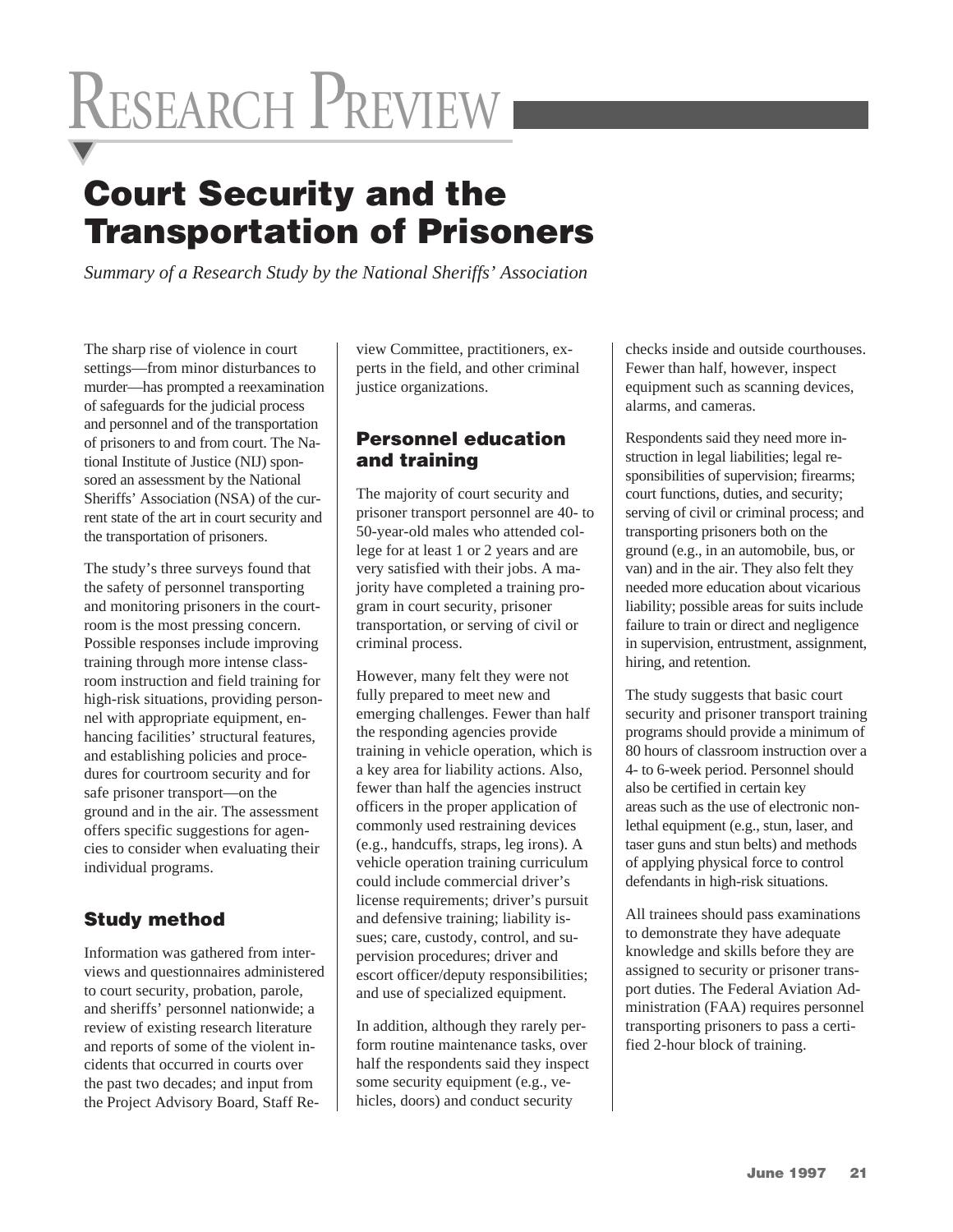# Court facility security

Court security staff comprise sworn and unsworn personnel (e.g., bailiffs, private-sector employees, and Federal and State Department of Corrections personnel).

Fewer than half the court agencies and sheriffs' offices said they put a high priority on controlling access into court and judicial facilities (e.g., patrolling exterior perimeters, scanning mail and packages, and supervising elevator use). Probation and parole personnel think metal detectors should be used more often outside courtrooms.

The study suggests that the underlying principle of court security should be maintaining a physical security system that does not interfere with the activities of the court.

A key aspect of security involves providing physical mechanisms for safe passage inside and outside court facilities. Consideration should be given to employing structural features and controlled access devices, in compliance with the Americans with Disabilities Act of 1990, such as the following:

- Adequate lighting and proper landscaping around parking areas, walkways, and at points of access where visual recognition is necessary.
- Barriers to prohibit forcible entry by vehicles or pedestrians.
- Bullet-resistant glazing on windows in all areas of sight exposure as well as shatter-resistant film between layers of glass and sensor devices on ground-floor windows.
- Designated parking areas for judges and selected court employees, prisoner transport, and service-related vehicles.
- Mechanisms on perimeter doors that can detect unauthorized entry.
- Controlled access to building facilities through separate, electronically monitored entrances for the general public, judges, court personnel, and service personnel.
- Distinct structural circulation systems within the courthouse to limit access for visitors, prisoners, and outside service personnel and to provide secure passage for judges, juries, and court staff (e.g., restricted elevators for different users and centralized holding areas for prisoners).

Policies and procedures regarding use of these mechanisms need to be continually monitored and updated. Each hearing and trial should be assessed to determine the correct level of security needed. This assessment could prepare security officers/deputies for any disruptions that may occur and could keep costs down by increasing staff only when appropriate. A balance should be struck between protecting all who enter the court and permitting normal operations.

# Transportation of prisoners

The majority of probation and parole agents surveyed believe uniformed officers (e.g. deputy sheriffs/officers) should transport prisoners, even though most of the respondents have been required as part of their official duties to do the transporting. Although transporting male adults, female adults, male juveniles, and female juveniles requires different guidelines, fewer than half the respondents have ever received special or refresher training in prisoner transportation. Survey respondents indicated that most agencies do not possess vehicles specially equipped to transport prisoners. In addition, over half the agencies do not allow agents to perform gender-appropriate strip searches.

Rules or procedures exist in several jurisdictions governing the transportation of prisoners, but there are no national regulations (except those issued by the FAA). The study suggests that the first step should be implementation of a "dangerousness" classification for prisoners being transported so security officers can implement the proper levels of care, custody, control, and supervision. Other suggestions concern providing handheld radios for all transport personnel and establishing a statewide or regional radio frequency so help can be summoned quickly in an emergency.

All prisoners should be monitored continuously in case medical emergencies arise. If such an emergency does occur during transport, officers/deputies should be prepared to take appropriate action and know how to handle patients with infectious diseases. An agency's medical unit should inform transporting officers/deputies if a prisoner has a communicable disease and provide guidelines that follow those mandated by the U.S. Occupational Safety and Health Administration and the Centers for Disease Control and **Prevention** 

# Conclusion

A risk assessment should be an integral part of a comprehensive survey of courtroom security and the transportation of prisoners to determine security vulnerabilities and equipment and training needs. Even the most sophisticated equipment is only a supportive tool used by trained personnel as part of a well-prepared plan to administer justice in a danger-free environment.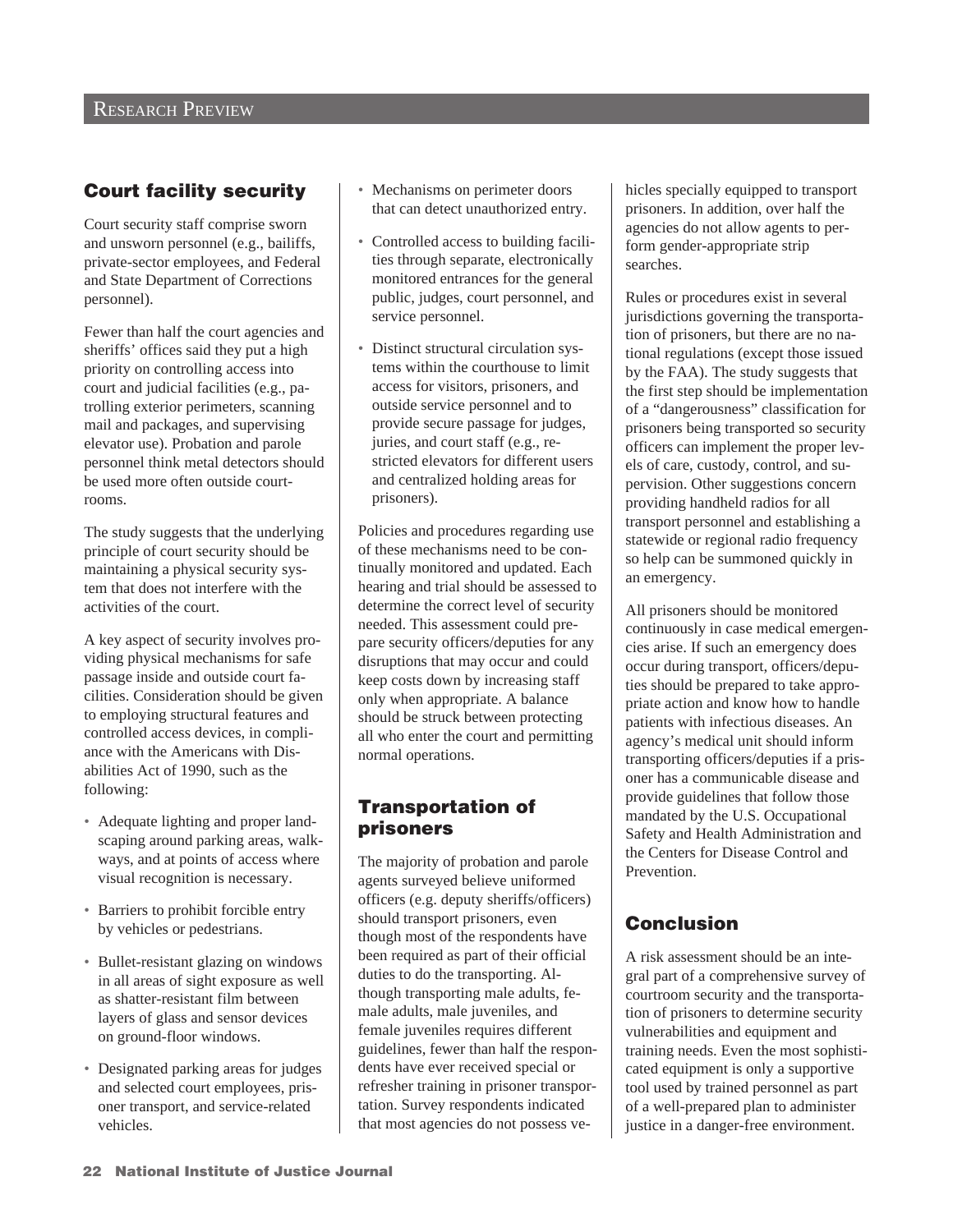### **SELECTED NIJ PUBLICATIONS ABOUT COURTS, CRIME PREVENTION THROUGH ENVIRONMENTAL DESIGN, AND VICTIMIZATION AND VIOLENCE**

#### $\triangledown$

Listed below are some NIJ publications and videos related to issues of courts, Crime Prevention Through Environmental Design, and victimization and violence. These products are free, except as indicated, and can be obtained from the National Criminal Justice Reference Service (NCJRS): telephone 800–851–3420, e-mail askncjrs@ncjrs.org, or write NCJRS, Box 6000, Rockville, MD 20849–6000.

These documents also can be downloaded through the NCJRS Bulletin Board System or at the NCJRS Anonymous FTP site in ASCII or graphic formats. They can be viewed online at the Justice Information Center World Wide Web site. Call NCJRS for more information.

Please note that when free publications are out of stock, they are available as photocopies or through interlibrary loan.

#### COURTS

Anderson, David C., In New York City, a "Community Court" and a New Legal Culture, Program Focus, 1996, NCJ 158613.

The Drug Court Movement, Update, 1995, FS 000093.

Finn, Peter, and Andrea K. Newlyn, Miami's "Drug Court": A Different Approach, Program Focus, 1996, NCJ 142412.

Whitcomb, Debra, and Mark Hardin, Coordinating Criminal and Juvenile Court Proceedings in Child Maltreatment Cases, Research Preview, 1996, FS 000157.

#### CRIME PREVENTION THROUGH ENVIRONMENTAL DESIGN

Fleissner, Dan, and Fred Heinzelmann, Ph.D., Crime Prevention Through Environmental Design and Community Policing, Research in Action, 1996, NCJ 157308.

Gordon, Corey L., and William Brill, The Expanding Role of Crime Prevention Through Environmental Design in Premises Liability, Research in Brief, 1996, NCJ 157309.

Smith, Mary S., Crime Prevention Through Environmental Design in Parking Facilities, Research in Brief, 1996, NCJ 157310.

Taylor, Ralph B., and Adele V. Harrell, Physical Environment and Crime, Research Report, 1996, NCJ 157311.

#### VICTIMIZATION AND VIOLENCE

The Extent and Costs of Crime Victimization: A New Look, Research Preview, 1996, FS 000131.

Fein, Robert A., Ph.D., Bryan Vossekuil, and Gwen A. Holden, Threat Assessment: An Approach to Prevent Targeted Violence, Research in Action, 1995, NCJ 155000.

Finn, Peter, and Kerry Murphy Healey, Preventing Gang- and Drug-Related Witness Intimidation, Issues and Practices, 1996, NCJ 163067.

Healey, Kerry Murphy, Victim and Witness Intimidation: New Developments and Emerging Responses, Research in Action, 1995, NCJ 156555.

Kellermann, Arthur L., M.D., M.P.H., Understanding and Preventing Violence: A Public Health Perspective, VHS videotape, 1995, NCJ 152238, U.S. \$19, Canada and other foreign countries \$24. A summary of the presentation is available as a Research in Progress Preview, 1996, FS 000141.

Roth, Jeffrey A., and Mark H. Moore, Reducing Violent Crimes and Intentional Injuries, Research in Action, 1995, NCJ 156089.

State and Local Responses to Terrorism, Update, 1995, FS 000092.

This Research Preview highlights a study, supported under NIJ grant 94–IJ–CX–0005, by the National Sheriffs' Association. The executive summary and full report, Court Security and the Transportation of Prisoners: A National Study, written by NSA Executive Director Charles B. Meeks, Project Director A.N. Moser, Jr., and Senior Research Consultant Betty B. Bosarge, are available through interlibrary loan or copy satisfaction from the National Criminal Justice Reference Service at 800–851–3420, or through e-mail at askncjrs@ncjrs.org. Ask for NCJ 161710 (executive summary), NCJ 161701 (volume one), and NCJ 161702 (volume two).

FS 000165—Please refer to this number to order copies of this Preview. It is also available online at http://www.ncjrs.org or through fax-ondemand at 800–851–3420 or 301–519–5518 (in the Washington, D.C., area).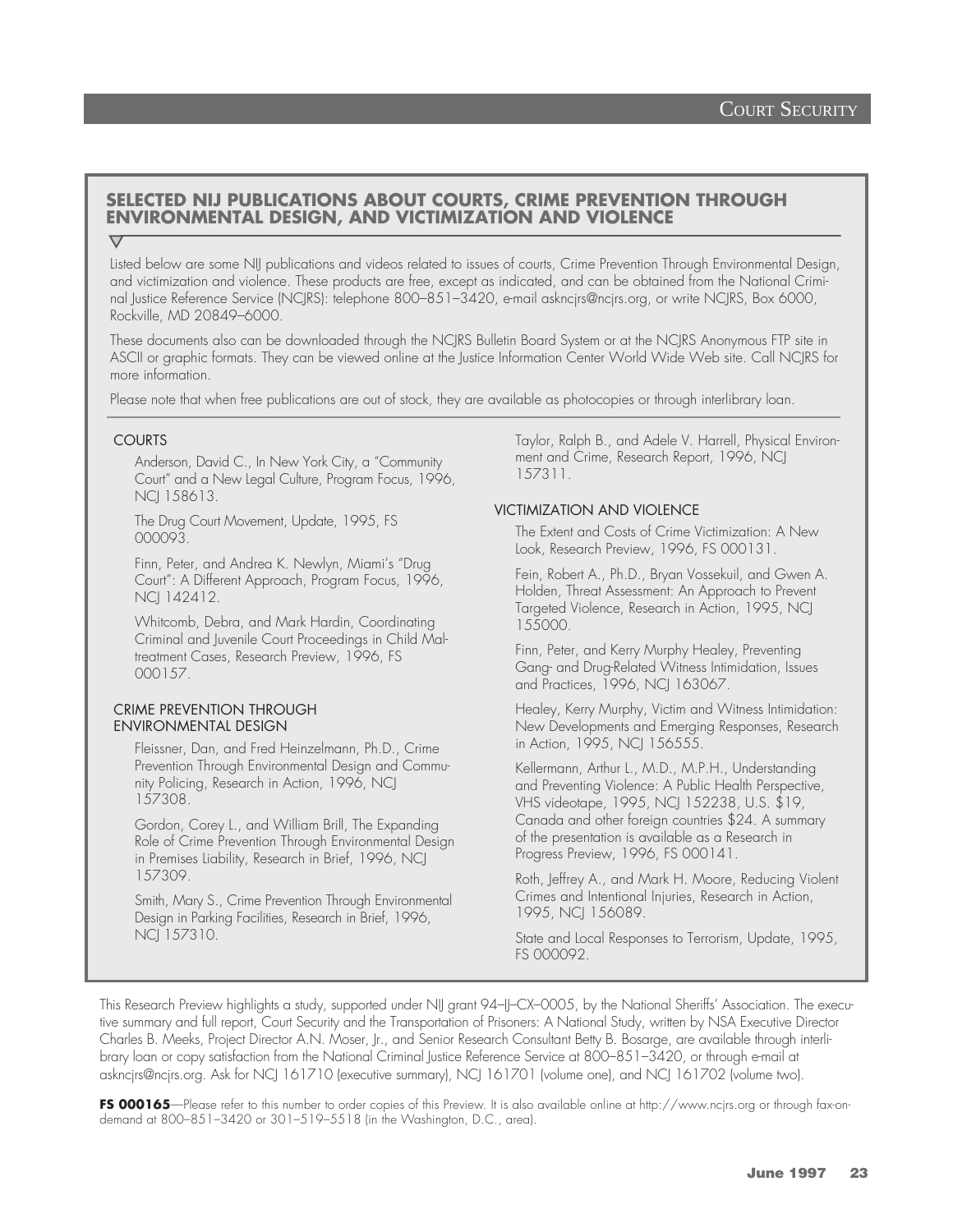

# Annual conference on research and evaluation

NIJ's annual conference on research and evaluation is scheduled for July 20–23, 1997. This year's conference, "Meeting the Challenges of Crime and Justice," will be held at the J.W. Marriott Hotel in Washington, D.C. Speakers, panels, and workshops are under development. The topics for two plenary sessions are "Crime, Physical Environment, and Specific Locations" and "The Impact of a Community Focus on the Justice System."

To register or obtain more information, contact NIJ's Professional Conference Series staff at the Institute for Law and Justice, phone 703–684– 5300, fax 703–739–5533, or e-mail nijpcs@ilj.org.

# Linking policy and research

One of NIJ's goals is to inform policymaking by disseminating research findings. Two recent programs have contributed to that goal by encouraging dialogue between policymakers and researchers. The "Perspectives in Crime and Justice" lecture series in Washington, D.C., linked widely respected scholars with Federal and local policymakers on Capitol Hill. The second event involved members of the Oregon legislature, who met with a team of researchers assembled by NIJ to discuss criminal justice policy issues and recent research findings.

**Perspectives in crime and justice.** With funding support from the Edna McConnell Clark Foundation, NIJ hosted a breakfast lecture series in which policymakers had the opportunity to talk candidly with leading researchers in the crime and justice

field. The lectures by these nationally prominent scholars were followed by question-and-answer sessions.

Speakers and their topics included:

- James Q. Wilson, University of California at Los Angeles: "What, If Anything, Can the Federal Government Do About Crime?"
- Peter Reuter, University of Maryland: "Can We Make Prohibition Work Better? An Assessment of American Drug Policy."
- Mark H. Moore, Harvard University: "The Legitimation of Criminal Justice Policies and Practices."
- Cathy Spatz Widom, State University of New York at Albany: "Child Victims: In Search of Opportunities for Breaking the Cycle of Violence."
- Norval Morris, University of Chicago Law School: "Crime, the Media, and Our Political Discourse."

Videotapes of the sessions are being prepared. The first two tapes—"What, If Anything, Can the Federal Government Do About Crime?" by James Q. Wilson and "Can We Make Prohibition Work Better?" by Peter Reuter—are now available. Each tape costs \$29.50 in the United States and \$33 in Canada. Call the National Criminal Justice Reference Service (NCJRS) at 800–851– 3420 or send an e-mail to askncjrs@ncjrs.org. Ask for NCJ 164375 (Wilson) or NCJ 164376 (Reuter).

**Oregon legislators team up with researchers.** In another effort to expand dialogue between researchers and legislators, NIJ conducted a sentencing policy seminar for the Oregon legislature and other State-level officials. NIJ organized a team of experts to present research findings on sentencing and discuss how legislative decisions affect public safety. NIJ worked in collaboration with State Senator Neil Bryant, chairman of the State Senate Judiciary Committee, who organized a bipartisan audience of more than 100 legislators, executive branch staff, judges, community-based advocates for victims' rights, judges, and other criminal justice professionals. The goals of the session were to contribute to the legislative debate on justice reforms and demonstrate the ways in which objective research findings are relevant to State legislators grappling with a packed legislative agenda.

The team of researchers who went to Oregon included Joel Garner of the Joint Centers for Justice Studies, Peter Greenwood of the RAND Corporation, and Joan Petersilia of the University of California at Irvine.

Postsession evaluations by participants have encouraged NIJ to consider launching similar efforts in other legislative venues.

# Crime mapping takes new strides

Today, virtually anyone with a personal computer and a modest software budget can analyze crime patterns more effectively than through the dated practice of manually inserting push pins on wall maps. Indeed, Geographic Information Systems (GISs) have advanced the criminal justice field, enabling police to make better deployment decisions and researchers to easily link criminal incidents to demographic data and environmental characteristics to test various crime theories. One of the negative consequences of the rapid adoption of computerized crime mapping, however, has been that in many cases the user's conception of how to map and conduct spatial analysis is superficial, rendering crime-mapping efforts haphazard,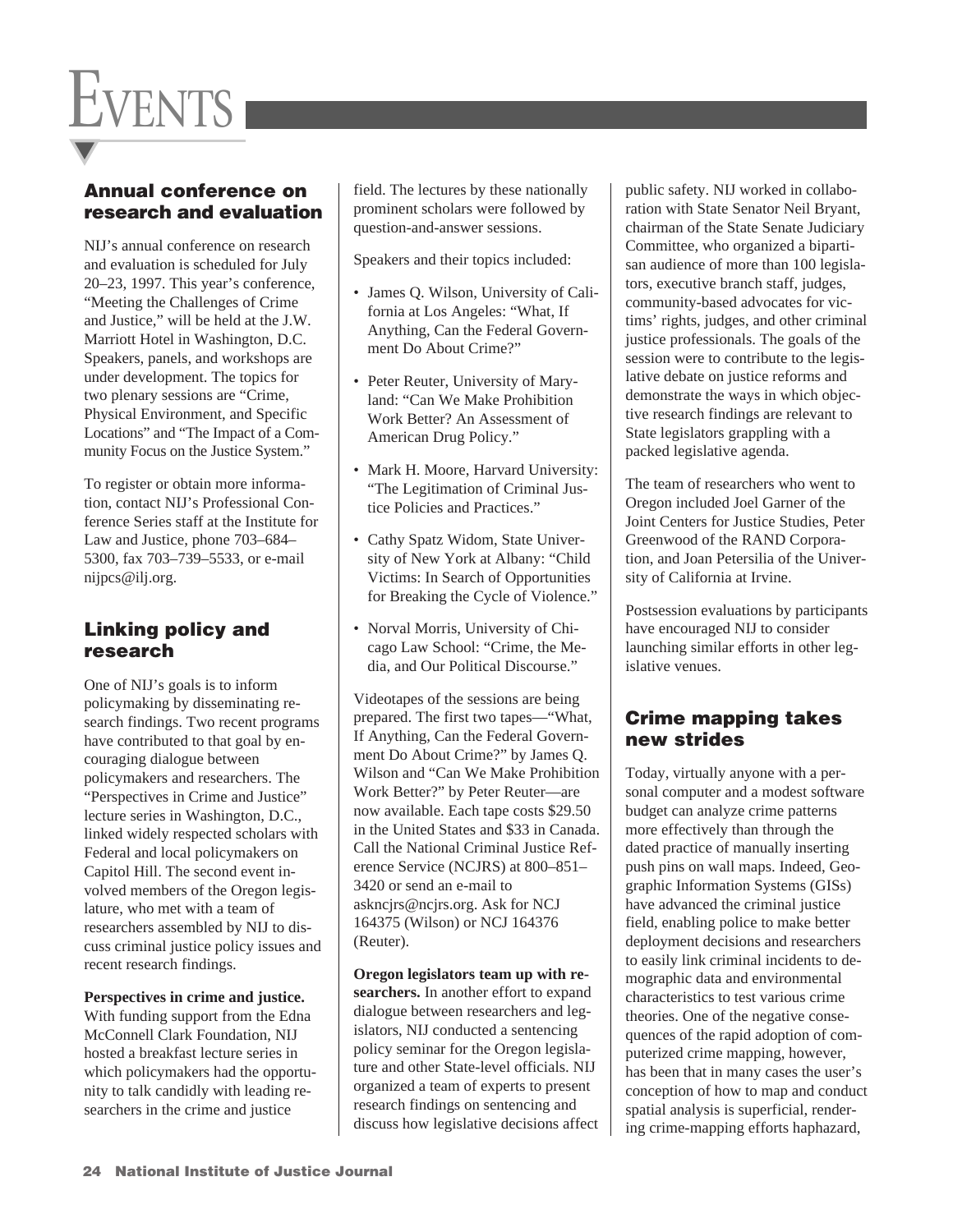unsophisticated, and ineffective. This dilemma calls for an authoritative resource well versed in the problems associated with mapping criminal justice data to guide mapping efforts.

To help answer this call, NIJ established the Crime Mapping Research Center (CMRC) in 1996 using funds available under the technology assistance provisions of the 1996 Omnibus Appropriations Act amending the Violent Crime Control and Law Enforcement Act of 1994 (Crime Act). The CMRC's goals include:

- Establishing a crime-mapping training center for both researchers and practitioners.
- Creating partnerships among neighboring law enforcement agencies to enable spatial analysis across jurisdictional boundaries.
- Promoting mapping for criminal justice applications in addition to policing.
- Developing user-friendly analytic software with corporate and university partners.
- Collecting and archiving geocoded crime statistics to make available to researchers.
- Establishing a fellowship program to build an interdisciplinary knowledge base.

The Mapping Center—which is headquartered at NIJ in Washington, D.C., and has a satellite office in Denver has taken several steps in the initial stages of operation. In early 1997, staff convened a strategic planning meeting of experts in geographic analysis to identify how CMRC can best meet the needs of the criminal justice community and to aid in the planning of a sentencing symposium scheduled for fall 1997. CMRC staff are also conducting a survey of police departments to gauge the extent to which they currently use analytic mapping. Future plans include providing

technical assistance and training to law enforcement and other criminal justice agencies, disseminating crimemapping efforts through the creation of a Web site, and soliciting proposals for evaluations of crime-mapping initiatives.

NIJ is planning a national crimemapping conference in Denver, Colorado, October 5–7, 1997. To find out about this conference, to learn how your agency can benefit from learning more about mapping technology, or to be put on CMRC's mailing list, write to: Crime Mapping Research Center, National Institute of Justice, 633 Indiana Avenue N.W., Room 302, Washington, DC 20531. To sign up on "Crimemap," NIJ's new listserv, email to listproc@aspensys.com and type "subscribe crimemap" and your name.

# SOLICITATIONS

# Solicitation for Investigator-Initiated Research

NIJ continues to seek proposals for investigator-initiated criminal justice research. Investigators are invited to submit proposals to explore any topic relevant to State and local criminal justice policy and practice. Under this solicitation, NIJ has generally awarded grants ranging from \$25,000 to \$300,000 that last for 1 to 2 years.

Of particular interest are proposals to study new means of improving the delivery of justice; explore the links between criminal activity and other social phenomena; test interventions for recurring criminal justice problems; and develop, test, and evaluate new and transferable techniques and technologies for the criminal justice system.

The deadlines for receipt of proposals under the two funding cycles are June 17 and December 16, 1997.

Call NCJRS at 800–851–3420 to receive a printed copy of the *Solicitation for Investigator-Initiated Research* (SL 000201). It is also available on the NCJRS World Wide Web site at http://www.ncjrs.org/fedgrant.htm#nij, on the NCJRS\*BBS, and by mail.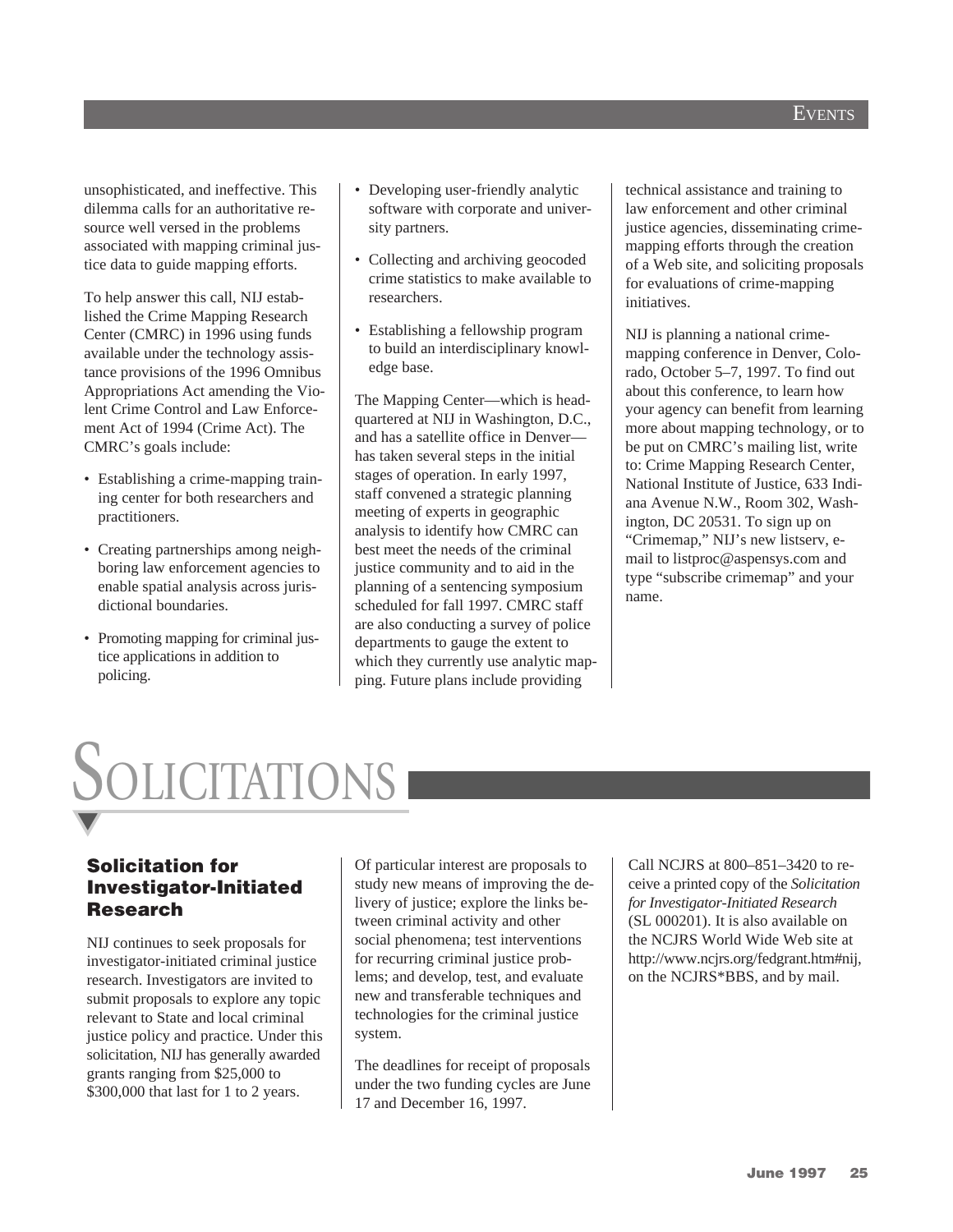# NIJ IN THE JOURNALS

*The following articles, based on research funded by NIJ, were recently received by NCJRS.*

"Investigating Hate Crimes: Case Characteristics and Law Enforcement Responses," *Justice Quarterly*, Volume 13, Number 5, September 1996, by S.E. Martin, grant number 90–IJ– CX– 0002, ACCN 163364. This article examines characteristics of hate crimes in New York City and Baltimore County, Maryland, and the police response to them. Findings reveal that hate crimes in both jurisdictions differ from similar offenses not involving bias and from the public image of such offenses.

"Predicting Pretrial Misconduct With Drug Tests of Arrestees: Evidence from Eight Settings," *Journal of Quantitative Criminology*, Volume 12, Number 3, September 1996, by W. Rhodes, R. Hyatt, and P. Scheiman, grant number OJP–89–C–009, ACCN 163379. This article questions whether testing arrestees for drugs always improves predictions of pretrial misconduct. Although the authors acknowledge that the findings do not settle the debate about the predictive value of pretrial drug testing, they advise that considering how drug test results might be improved could be a productive strategy.

"Predicting Criminal Recidivism: A Comparison of Neural Network Models With Statistical Methods," *Journal of Criminal Justice*, Volume 24, Number 3, 1996, by J. Caulkins, J. Cohen, W. Gorr, and J. Wei, grant number 86–IJ–CX–0039, ACCN 162895. This article, which applies neural network and conventional statistical models to predicting criminal recidivism, does not find any gains in accuracy by using these models.

"Rural Crime and Justice: Implications for Theory and Research," *Crime and Delinquency*, Volume 42, Number

3, July 1996, by R.A. Weisheit and L.E. Wells, grant number 92–IJ–CX–K012, ACCN 162082. This article assesses current theories and research methods regarding their ability to account for crime and justice in rural areas.

"Drug Policy and Community Context: The Case of Small Cities and Towns," *Crime and Delinquency*, Volume 42, Number 2, April 1996, by M.J. McDermott and J. Garofalo, grant number 91–DD–CX–K049, ACCN 162022. This article examines drug problems and anti-drug initiatives in small cities and towns across the United States. Results show that economic issues and school matters are the main concerns in these communities; residents' anxieties about drugs focus mainly on alcohol and marijuana.

"Adjusting to Criminal Victimization: The Correlates of Postcrime Distress," *Violence and Victims*, Volume 11, Number 1, Spring 1996, by R.C. Davis, B. Taylor, and A.J. Lurigio, grant number 83–IJ–CX–0044, ACCN 163370. This study examines the correlates of immediate and short-term psychological distress among victims of burglary, robbery, and nonsexual assault. The findings suggest the therapeutic usefulness of encouraging victims to reinterpret the event in ways that will restore their previctimization view of the world.

"Preventing Retail Theft: An Application of Environmental Criminology," *Security Journal*, Volume 7, Number 1, April 1996, by M. Felson, grant number 91–IJ–CX–K021, ACCN 162436. This article discusses how routine activity theory and environmental criminology apply to retail sales prevention in countering shoplifting, employee floor theft, and storage room theft. Findings show that control of retail theft requires that retailers take into account space, microenvironments within stores, and

how the store relates to its larger physical environment.

"Prosecutorial Discretion to Defer Criminalization: The Effects of Defendants' Ascribed and Achieved Status Characteristics," *Journal of Quantitative Criminology*, Volume 12, Number 1, March 1996, by C.A. Albonetti and J.R. Hepburn, grant number 89–DD– CX–0055, ACCN 163191. This research looks at prosecutorial discretion in diverting felony drug defendants from criminal prosecution into a treatment program using causal attribution theory and etiology of bias theory.

"Comparative Study of Male and Female Prison Misconduct Careers," *Prison Journal*, Volume 76, Number 1, March 1996, by A. Craddock, grant number 86–IJ–CX–0015, ACCN 162102. This article examines patterns of male and female inmate misconduct (rule violations) to determine whether an inmate's misconduct continues throughout imprisonment (i.e., an inmate's misconduct career). The stages of such a career are delineated. Approximately half the males were found to have had rule violations, while only about one-third of the women violated prison rules.

"Determinate Sentencing and Abolishing Parole: The Long-Term Impacts on Prisons and Crime," *Criminology*, Volume 34, Number 1, February 1996, by T.B. Marvell and C.E. Moody, grant number 88–IJ–CX– 0045, ACCN 163189. This paper studies the impact of determinate sentencing laws (DSLs) on prison commitments, prison populations, and Uniform Crime Reports crime rates. There is little or no evidence that DSLs affect crime rates. The authors conclude that DSLs are not likely to worsen prison overcrowding unless they are accompanied by "get tough" policies, and lawmakers can use DSLs to limit prison population growth.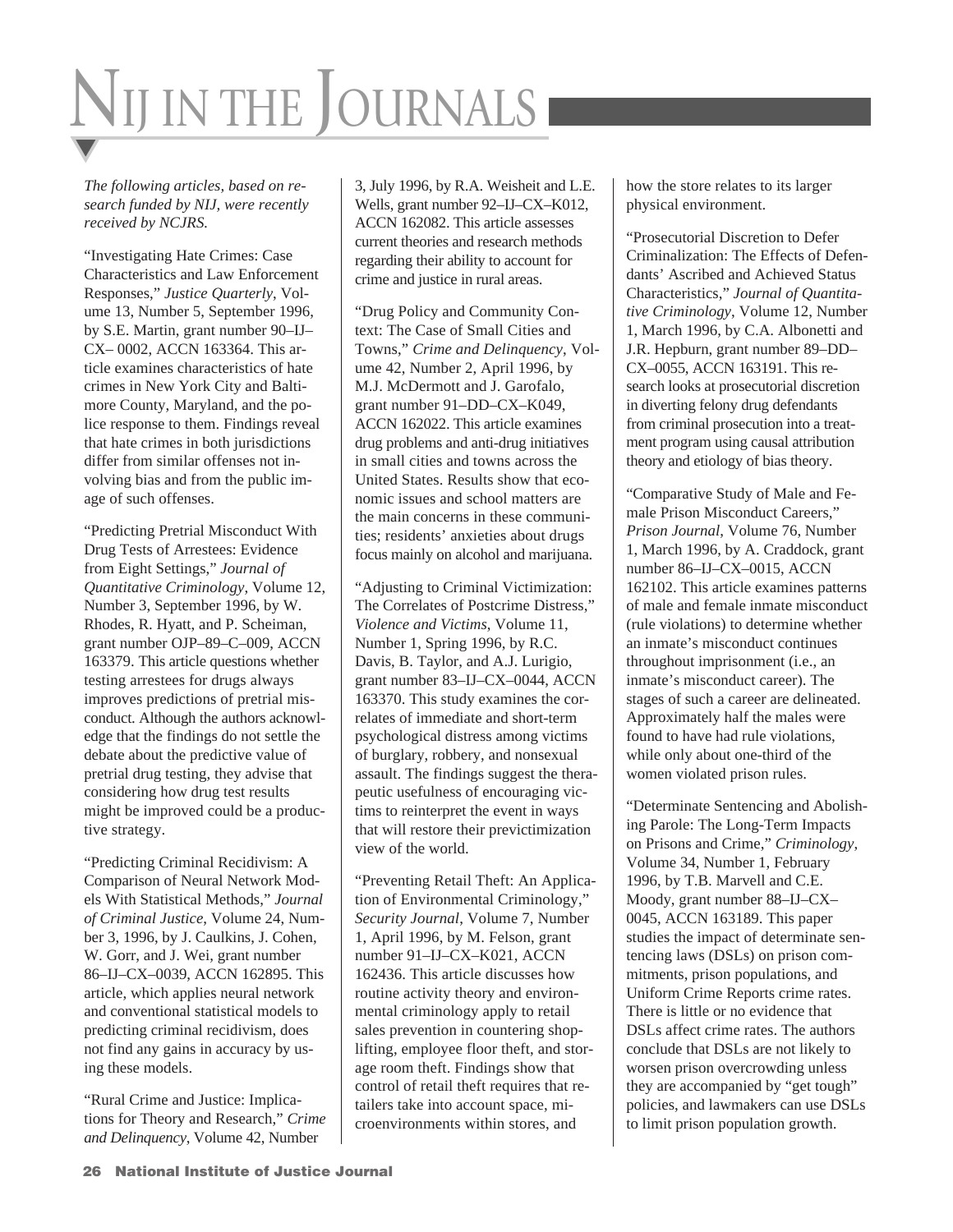# Linking business and crime prevention

In the past, criminal justice research related to crime and business has generally focused on corporate crime. Few studies exist on the many other ways in which business and industry relate to crime, especially the wide range of crime prevention practices businesses pursue, the vital role of small businesses in maintaining the stability of marginal neighborhoods, ways that new business products and services can create or reduce crime opportunities, and the nature of crimes suffered by businesses, their customers, and their employees.

A new book, *Business and Crime Prevention*, edited by Marcus Felson and Ronald V. Clarke, discusses these underexplored areas of criminal justice research. The book arose out of discussions between NIJ Director Jeremy Travis and then NIJ Visiting Fellow Clarke that led to an NIJ-sponsored conference on business and crime prevention. The conference, held at Rutgers University in May 1996, showcased the work of a small group



of pioneers in this field working in the United States and abroad.

*Business and Crime Prevention* presents an introductory discussion of the need to further explore the relationships between business and crime prevention and the potential benefits of such research. The volume includes a compendium of papers presented at the conference, including essays on measuring the impact of crime on business, the impact of crime on specific industries (for example, the effects of crime on the insurance industry), a brief history of the security industry, and real estate development and crime prevention needs.

Copies of *Business and Crime Prevention* are available for \$25 (includes shipping and handling for prepaid orders) from Willow Tree Press, Inc., 800–914–3379, P.O. Box 249, Monsey, NY 10952.



The following titles are final reports of NIJ-sponsored research recently received by NCJRS.

"Advanced Electronic Monitoring for Tracking Persons on Probation or Parole: Final Report," by J.H. Murphy, G.O. Hitchins, T.A. Oblak, H.C. Cooper, and A.A. Anderson, NCJ 162420, 1996, grant number 94–IJ–CX–K010. This report presents an assessment of the technological feasibility of electronic monitoring. The study, which followed offenders in Pittsburgh, shows that electronic monitoring in locations other than the offender's home is feasible given the new technologies being advanced.

"Geographic and Temporal Sequencing of Serial Rape: Final Report," by J. Warren, R. Reboussin, and R.R. Hazelwood, NCJ 162419, 1995, grant number 91–IJ–CX-R027. This report focuses on the behavior exhibited by serial rapists and relates this behavior to patterns in the temporal sequencing and geographic distribution of sex offenses. The results show that serial rapists tended to rape strangers, that victims were usually raped in their own homes, and that victims were most often taken by surprise.

"Identification and Measurement of Carbon Monoxide and Inorganic Cyanide in Post Mortem Biological

Material," by B.K. Logan, NCJ 159312, 1996, grant number 91–IJ– CX–0022. This final report describes two automated methods for (1) detection and quantitation of hydrogen cyanide gas liberated from inorganic cyanide in biological material, and (2) detection and quantitation of carbon monoxide gas derived from fire gases or automobile exhaust.

"Mental Health Services in American Jails: A Survey of Innovative Practices," by S.M. Morris, H.J. Steadman, and B.M. Veysey, NCJ 162365, 1996, grant number 92–IJ–CX–K020. This final report presents the results of a study designed to elicit information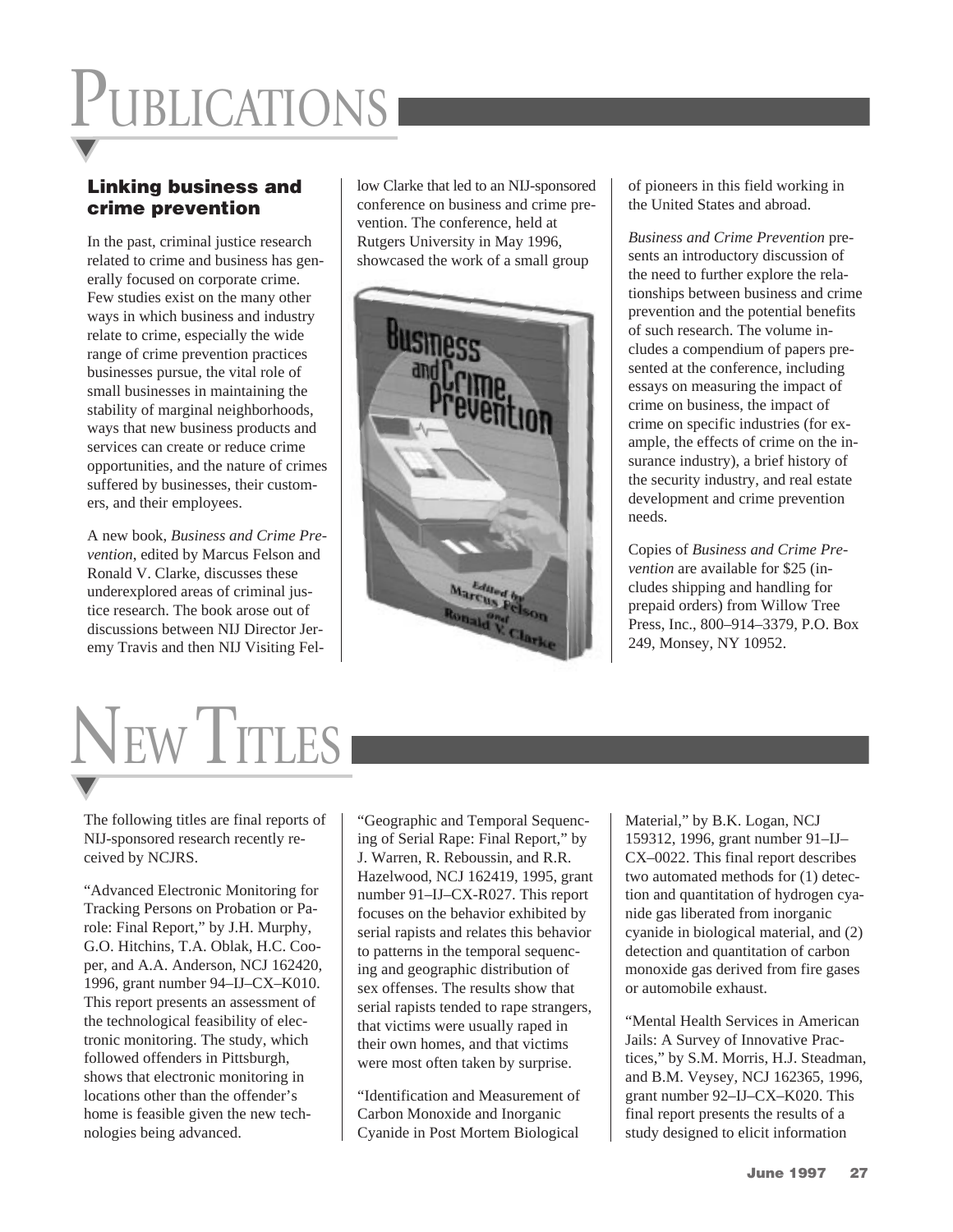### **NEW TITLES**

about policies and practices for managing detainees with mental illnesses in five sizes of jails. Findings show that screening, evaluation, and suicide prevention have been emphasized in U.S. jail mental health services.

"Pepper Spray Disperser Final Report," by R. Kelly, NCJ 162418, 1996, grant number 93–IJ–CX–K020. This final report examines a research and development project initiated in 1994 involving dispersal of oleoresin capsicum, or pepper spray. This project resulted in an improved less-than-lethal projectile that can be carried and operated by an individual. The projectile can be used in hostage, barricade, and tactical assault situations.

"Priority Prosecution of the Serious Habitual Juvenile Offender: Roadblocks to Early Warning, Early Intervention, and Maximum Effectiveness—The Philadelphia Study," by N.A. Weiner, NCJ 163380, 1996, grant number 90–IJ–CX–0065. "Executive Summary of Findings," NCJ 163792. This report examines the nature and effectiveness of the selection criteria used by the Philadelphia Juvenile Court Habitual Offender Unit (HOU) to determine which youths to designate as serious habitual offenders and involve in specialized prosecution. The report concludes that HOU selection criteria might be improved with the use of additional official records and the testing of additional criteria through a field experiment.

"Role of Drug and Alcohol Abuse in Domestic Violence and Its Treatment: Dade County's Domestic Violence

Court Experiment: Final Report," by J.S. Goldkamp, NCJ 163410, 1996, grant number 93–IJ–CX–0028. This research addresses the role of substance abuse in domestic violence, the impact of the domestic violence court approach, and the effect of an innovative treatment approach that integrates batterer and substance abuse treatment. Findings show that the combined treatment produces some positive, practical results in reaching domestic violence offenders and retaining them in treatment. The study also suggests that the hybrid program may prevent reoffending among batterers.

"Understanding the Use of Force By and Against the Police," by J. Garner, J. Buchanan, J. Fagan, T. Schade, and J. Hepburn, NCJ 159602, 1996, grant number 92–IJ–CX–K028. This final report, based on the Phoenix Use of Force project, analyzes incidents in which force was used by and against Phoenix police officers, focusing on the amount of force used and the characteristics of arrest situations, suspects, and officers associated with the use of force.

"Use of Closed-Circuit Television and Videotaped Testimony in Child Sexual Abuse Trials: An Evaluation of BJA's (Bureau of Justice Assistance's) Funding Program: Final Report," S.G. Elstein, D. Rebovich, B.E. Smith, K. Free, H. Davidson, M. Ells, and C. Sempel, NCJ 162930, 1996, grant number 94–IJ–CX–0054. This report presents the findings of an evaluation of a BJA program that provides assistance to States to purchase

closed-circuit television, videotape equipment, and training in the use of that equipment for child sexual abuse trials. States, in compliance with BJA requirements, conducted needs assessments to determine how to distribute the technologies. Many States selected an informal assessment process, and most elected to distribute funds on a countywide, not statewide, basis.

"User Accountability and Long-Term Recidivism: A Final Report," by J.R. Hepburn, NCJ 163406, 1996, grant number 94–IJ–CX–0028. This final report analyzes relationships among offender characteristics, offense characteristics, treatment exposure, and length of time to rearrest. Study results reveal significant differences in the recidivism of four offender groups. The rate and level of reoffending were greater for those who failed to enter the program despite eligibility than for those who entered the program and failed to complete it. Offenders who completed treatment performed substantially better than those who did not.

#### *Other final reports received include:*

"Juvenile Justice Programs in Prosecutor Offices: An Overview of Four Sites Final Report," by A. Taylor, NCJ 163412, 1995, grant number 94– IJ–CX–0020.

"Management of Special Populations: Mentally Disabled Offenders: Final Report," by H.J. Steadman, NCJ 163143, grant number 92–IJ–CX– K020.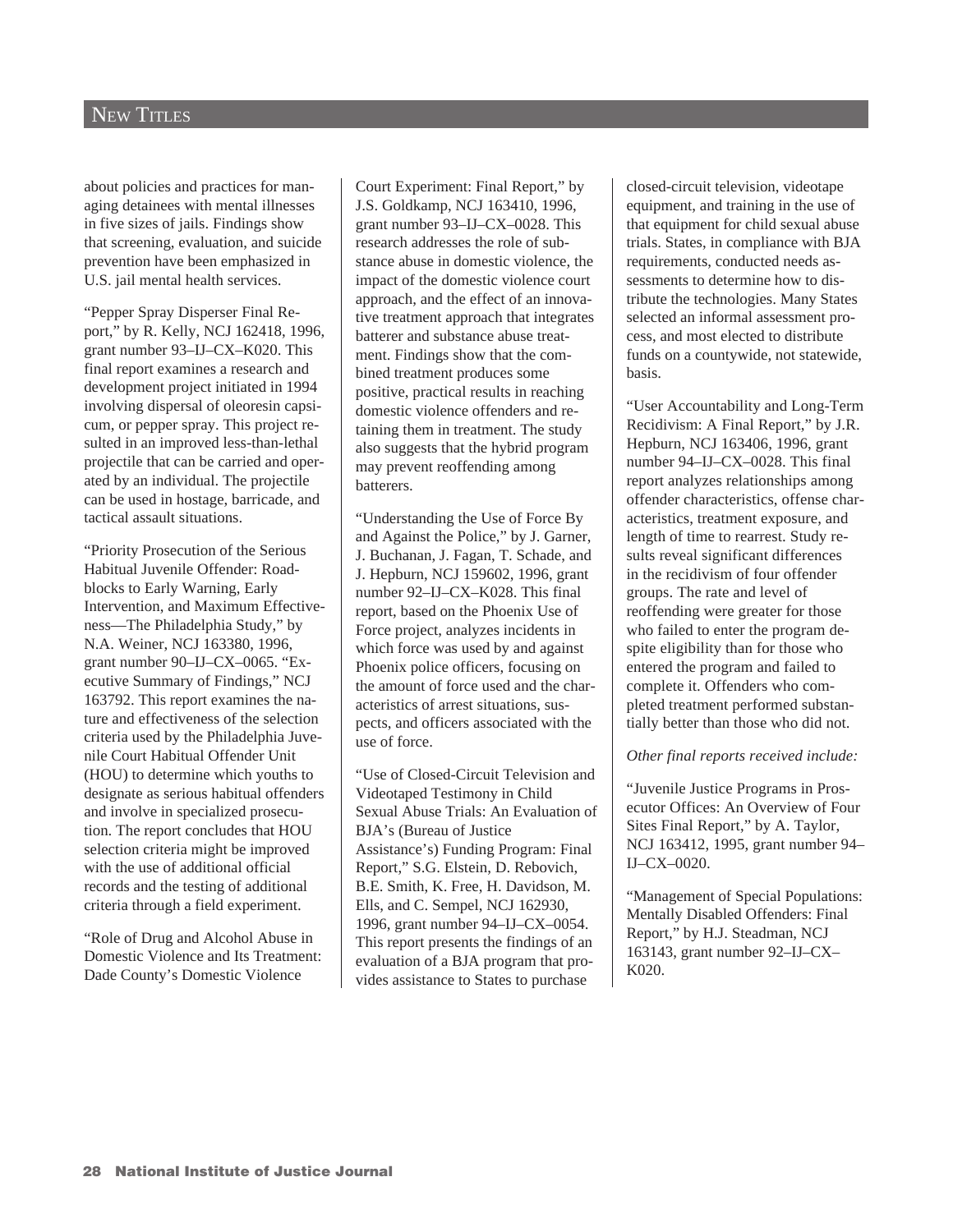# NEW & NOTEWORTHY

Every year, the National Institute of Justice offers fellowships to scholars, practitioners, and researchers to spend a year working onsite with NIJ staff in Washington, D.C., and pursue independent research on topics that reflect NIJ priorities. The work is conducted with the support of other researchers and policymakers in the Nation's capital.

#### **NIJ's 1997 Visiting Fellows:**

- William Burnham, a retired United Nations (U.N.) official, resided in Austria before coming to Washington, D.C., for his fellowship. During his stay, he will evaluate and analyze data collected by the U.N. since 1976 on global crime trends and criminal justice systems. His overall objective is to produce an informed assessment of whether the data collection exercise is worth governments' investment of effort. Specifically, he will evaluate how data might improve the management of national or local criminal justice systems and the exchange of information among agencies at these levels.
- James Collins is a Senior Program Director and Research Sociologist at the Research Triangle Institute in North Carolina. Basing his research on evidence that alcohol and drugs are associated with domestic violence, Collins will examine the extent to which domestic violence and substance abuse services are linked by programs, identify models currently linking services, and design a demonstration/evaluation to assess the effectiveness of integrated programs. The main components of the project include national surveys of domestic violence and substance abuse treatment programs and case studies of programs that are currently linking services.
- Ralph Taylor is a professor at Temple University. His study, "An Orienting Overview: Broken Windows and Decline and Disorder," will examine the extent to which perceived incivilities reflect differences between communities and among people in the same communities. His findings will contribute to better understanding of the effectiveness of community policing initiatives and the variation in such

effectiveness across problems or outcomes.

This edition of the *National Institute of Justice Journal* highlights the work of current NIJ Visiting Fellow William McDonald (see page 2).

#### **Visiting Fellowship Solicitation.**

Each year, the National Institute of Justice issues a solicitation encouraging researchers and practitioners to apply for the Visiting Fellowship Program. Visiting Fellows study a topic of mutual interest to the Fellow and the Institute while in residence at NIJ for 6 to 15 months. The Visiting Fellowship Program is highly competitive; only two or three Fellows are selected each year. NIJ is particularly interested in applications from candidates who are working in the following areas: international issues, policing, drugs and crime, violence, and sentencing and corrections. Applicants must prepare a standard research proposal that is evaluated on the basis of technical merit and likely practical impact. Look for an announcement soon at the NCJRS Web site www.ncjrs.org—and in a forthcoming issue of the *National Institute of Justice Journal*.

# NIJ AWARDS

# Awards support community policing technology

Law enforcement agencies around the Nation are actively engaged in exploring and implementing new techniques and methods to manage limited police resources more skillfully, reduce crime rates, and improve relations with the communities they serve.

The 1994 Crime Act authorized the Department of Justice to support the development of new technologies to assist State and local governments in reorienting the emphasis of their activities to proactive crime prevention. As a result, the Office of Community Oriented Policing Services (COPS) and the National Institute of Justice collaborated in issuing a solicitation for proposals to create and apply inno-

vative technology to community policing efforts.

The solicitation, issued in 1996, requested proposals from teams or partnerships of public- and private-sector agencies, such as those between a police department and a company with technological expertise or a consortium that includes members of a police department and private companies or academic institutions.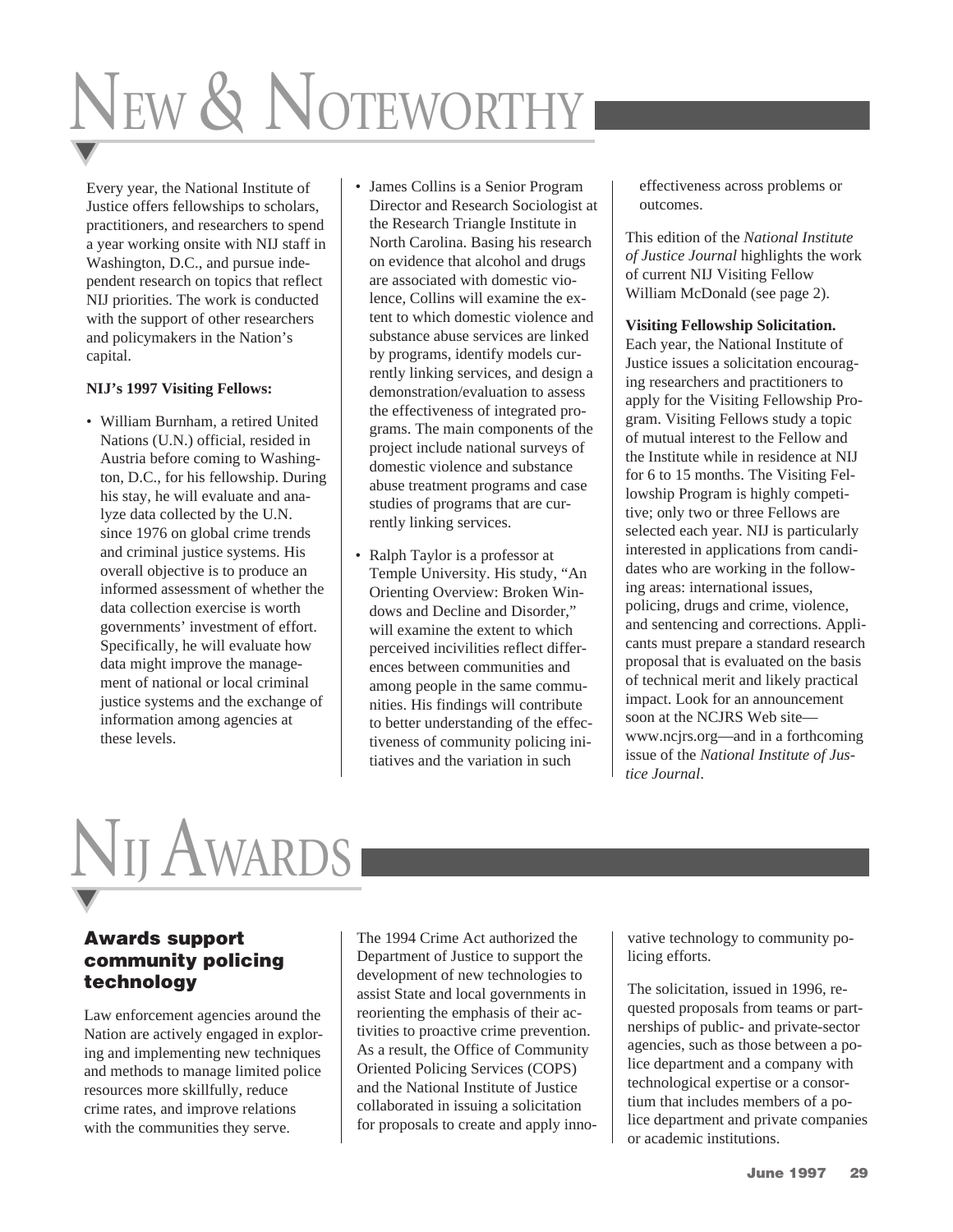# NIJ AWARDS

 $\overline{\nabla}$ 

NIJ received 117 proposals in response to the solicitation. Peer panels and office staff reviewed the proposals and recommended 15 for awards with the available funding.

The 15 projects are intended to (1) improve police-citizen cooperation and communication, (2) increase police and citizen ability to solve com-

munity problems innovatively, and (3) facilitate the restructuring of agencies to allow the fullest use of departmental and community resources. For example, the Nashville, Tennessee, Police Department is developing software for a palmtop computer to enable officers assigned to walking, bicycle, or motorcycle patrols to access arrest information, check data bases or mug shots using wireless technology, and pinpoint an officer's location (for safety purposes). Several grants are being used to upgrade or enhance computer software and hardware so that officers will have more time to spend solving problems in their communities.

### **THE AWARD RECIPIENTS, THEIR PARTNERS, AND PROJECT TITLES ARE:**

| <b>Award Recipient</b>                                                                       | <b>Partners</b>                                                                    | <b>Project Title</b>                                                                                    | <b>Project Description</b>                                                                                                                                                                                                |
|----------------------------------------------------------------------------------------------|------------------------------------------------------------------------------------|---------------------------------------------------------------------------------------------------------|---------------------------------------------------------------------------------------------------------------------------------------------------------------------------------------------------------------------------|
| AKELA, Inc.<br>1.                                                                            | • Los Angeles County<br>Sheriff's Department<br>Anro Engineering<br>Toyon Research | "Demonstration of a<br>Concealed Weapons<br>Detection System<br>Using Electromagnetic<br>Resonances"    | Developing a handheld<br>concealed weapons<br>detection system with<br>potential to detect metal<br>and plastic weapons<br>beneath clothing.                                                                              |
| Metropolitan<br>2.<br>Government of<br>Nashville and<br>Davidson County,<br>Tennessee        | • Integral Data<br>Systems, Inc.                                                   | "Metropolitan<br>Nashville Police<br>Department's Palm<br>Top Project"                                  | Creating an onsite<br>system for law enforcement<br>officers to conduct<br>up-to-date warrant, arrest<br>history, and stolen vehicle<br>checks; access mug shots;<br>and complete reports<br>onsite and online.           |
| <b>Battelle Memorial</b><br>3.<br>Institute                                                  | • Washington State<br>Attorney General's<br>Office                                 | "Artificial Neural<br>Network System for<br>Classification of<br>Offenders in Murder<br>and Rape Cases" | Developing software for the<br>Washington State Attorney<br>General's Office that would<br>compare unknown murder<br>and rape offenders and<br>their methods of operating<br>to similar cases on file.                    |
| New York State<br>$\mathcal{A}_{\cdot}$<br>Department of<br>Criminal Justice<br>New Services | • Hudson Falls<br>Police Department<br>• Watervliet Police<br>Department           | "Automation of Local<br>Police Functions"                                                               | Providing expanded,<br>real-time data base access<br>software used by nearly half of<br>York State's law enforcement<br>agencies, allowing officers to<br>access and add incident and<br>arrest data via laptop computer. |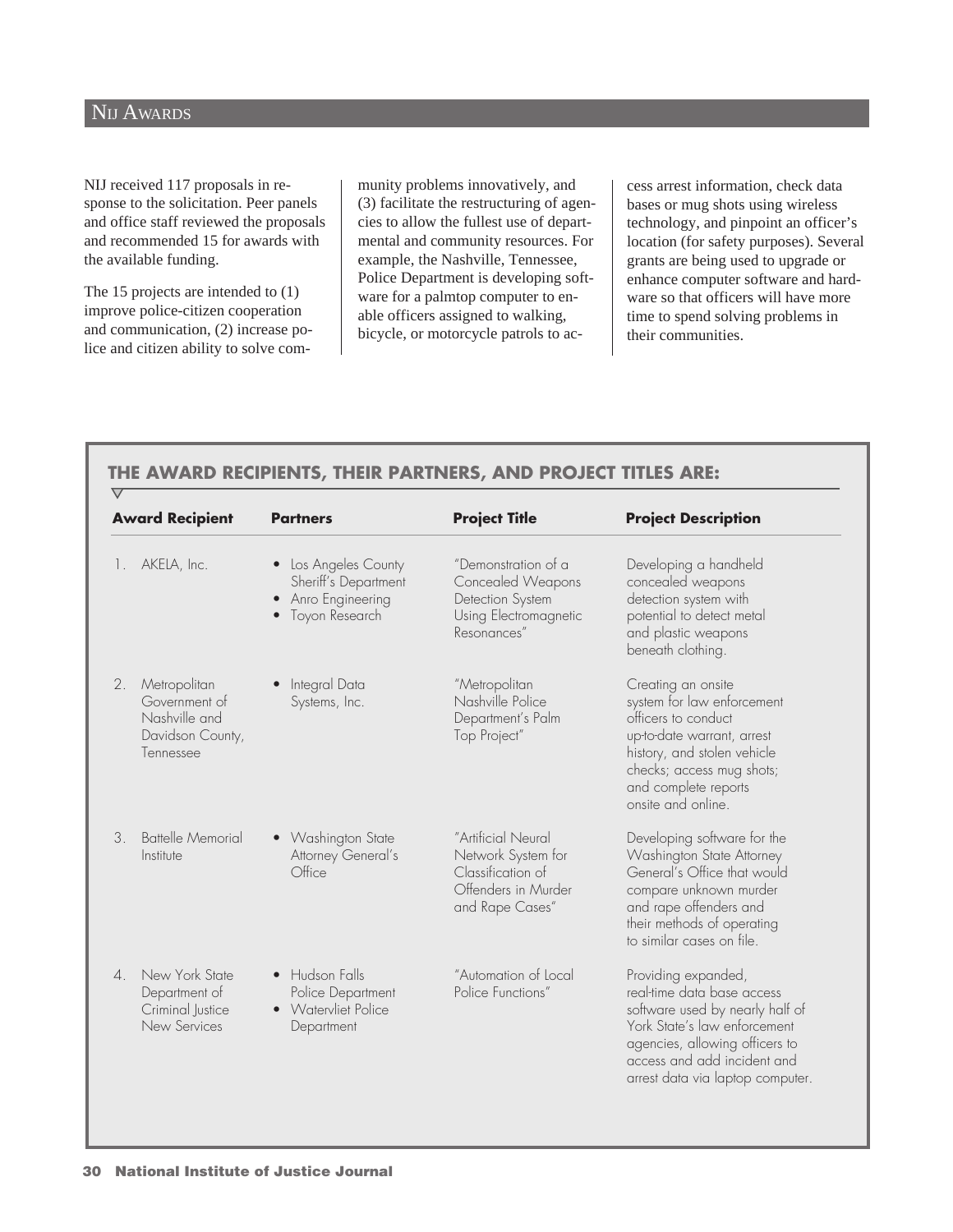# NIJ AWARDS

|    | <b>Award Recipient</b>                                     | <b>Partners</b>                                                                       | <b>Project Title</b>                                                                                       | <b>Project Description</b>                                                                                                                                                                                                                                                                                                                                    |
|----|------------------------------------------------------------|---------------------------------------------------------------------------------------|------------------------------------------------------------------------------------------------------------|---------------------------------------------------------------------------------------------------------------------------------------------------------------------------------------------------------------------------------------------------------------------------------------------------------------------------------------------------------------|
| 5. | Santa Ana Police<br>Department                             | InfoTec Development,<br>$\bullet$<br>lnc.<br>• Zentrum fur<br>Neuroinformatik         | "Algorithmic Image<br>Matching: Police<br>Technology Research<br>and Development<br>Project"               | Developing an Algorithmic<br>Image Matching (AIM) system<br>to reduce time required to<br>search automated mug shot<br>systems. AIM will provide<br>the ability to search mug shot<br>systems based on known facial<br>features of a suspect. The<br>system will be able to compare<br>photographs, sketches, and<br>video images.                            |
| 6. | Monroe County,<br>Florida, Sheriff's<br>Office             | None                                                                                  | "Software<br>Development for<br>Intelligence Gathering"                                                    | Developing software that will<br>collect, classify, input, and<br>analyze intelligence data<br>collected by officers in the field<br>that is geographically indexed<br>and digitally transmitted.                                                                                                                                                             |
| 7. | City of New<br>Orleans Police<br>Department                | University of<br>New Orleans                                                          | "Affordable Crime<br>Mapping and<br>Information Sharing<br>Technology for<br>Community Police<br>Officers" | Developing an affordable crime-<br>mapping and information-sharing<br>technology using touch-screen<br>technology for beat officers<br>and community members.                                                                                                                                                                                                 |
| 8. | Largo, Florida,<br>Police Department                       | • City of Largo<br>Management<br>Information Systems<br>GTE/Mobilnet<br>Digital Ocean | "Largo Police<br>Department Wireless<br>Internet Project"                                                  | Implementing a wireless remote<br>data and voice communications<br>system to link beat<br>officers, investigators, and the<br>community. Officers will use<br>devices equipped with wireless<br>cellular modems, keyboards,<br>pen-based handwriting software<br>cellular voice communication,<br>and Web-browsing software,<br>creating a wireless intranet. |
| 9. | City of Charlotte,<br>North Carolina,<br>Police Department | University of North<br>Carolina                                                       | "Future Alert and<br>Contact Network"                                                                      | Developing the Future Alert<br>and Contact Network<br>(FALCON) to predict<br>community problems and allow<br>beat officers to be more<br>proactive in community<br>policing.                                                                                                                                                                                  |
|    | 10. City of Arlington,<br>Texas, Police<br>Department      | • Tiburon                                                                             | "Arlington Police<br>Department Intranet/<br><b>Briefing Stations"</b>                                     | Developing a system for beat<br>officers to access information<br>through a number of methods,<br>such as computerized briefing<br>stations, electronic mail,<br>and beat inquiries.                                                                                                                                                                          |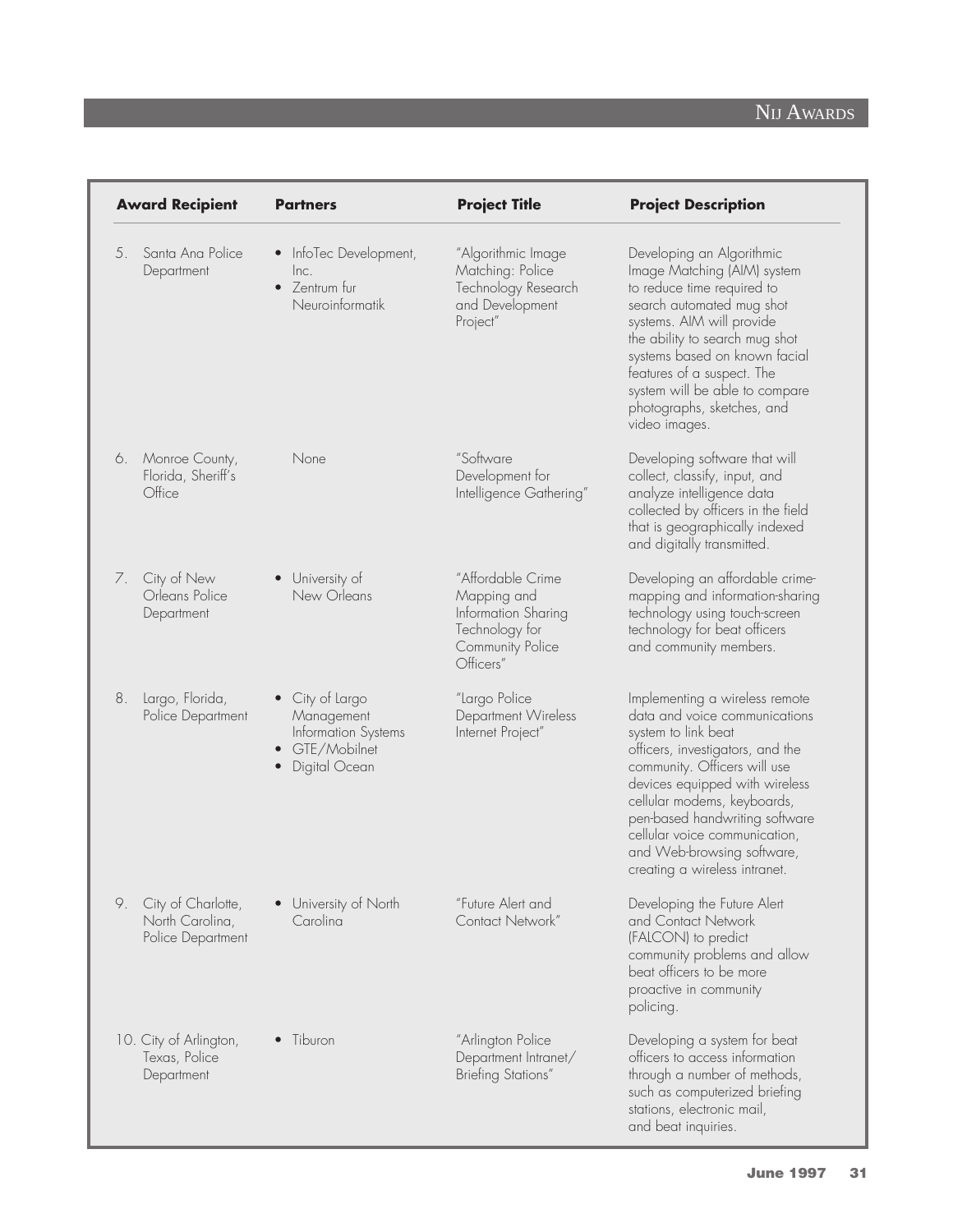| <b>Award Recipient</b>                                 | <b>Partners</b>                                                                                                           | <b>Project Title</b>                                                    | <b>Project Description</b>                                                                                                                                                                                                                           |
|--------------------------------------------------------|---------------------------------------------------------------------------------------------------------------------------|-------------------------------------------------------------------------|------------------------------------------------------------------------------------------------------------------------------------------------------------------------------------------------------------------------------------------------------|
| 11. City of Davis,<br>California, Police<br>Department | • University of<br>California at Davis<br>• Davis Community<br><b>Network</b><br>• Davis Joint Unified<br>School District | "Internet Community<br>Oriented Policing<br>Tools"                      | Using the Internet to develop<br>community partnerships between<br>law enforcement and students,<br>parents, and teachers. The<br>project will provide a two-way<br>dialogue between police and<br>citizens for problem solving<br>and goal setting. |
| 12. Virginia Department<br>of State Police             | • University (TBD)                                                                                                        | "Seamless Mobile<br>Law Enforcement"                                    | Developing an infrastructure in<br>Virginia to seamlessly connect<br>different cellular carriers for<br>voice and data communications.<br>The infrastructure will maximize<br>the coverage area and minimize<br>the cost of transmission.            |
| 13. Abt Associates Inc.                                | · Blackstone, Inc.<br>· Hartford, Connecticut,<br>Police Department                                                       | "Developing a<br>Neighborhood Problem<br>Solving System in<br>Hartford" | Developing a neighborhood<br>problem-solving system for<br>Hartford that will contain<br>data bases of city agencies,<br>demographic data, and other<br>community information.                                                                       |
| 14. Environmental<br>Systems Research<br>Institute     | • City of Salinas<br>• University of New York<br>at Buffalo                                                               | "Crime Analysis<br>Extension Application"                               | Researching, developing, and<br>field-testing geographic<br>information system-based crime<br>analysis applications. The<br>resulting tools will provide<br>officers with mapping and<br>predictive modeling capability<br>for proactive policing.   |
| 15. Chang Industries                                   | • Los Angeles County<br>Sheriff's Office                                                                                  | "Portable Concealed<br>Weapon Detector"                                 | Developing the prototype of<br>a handheld device to detect<br>metal or plastic concealed<br>weapons at a distance of up<br>to 10 feet.                                                                                                               |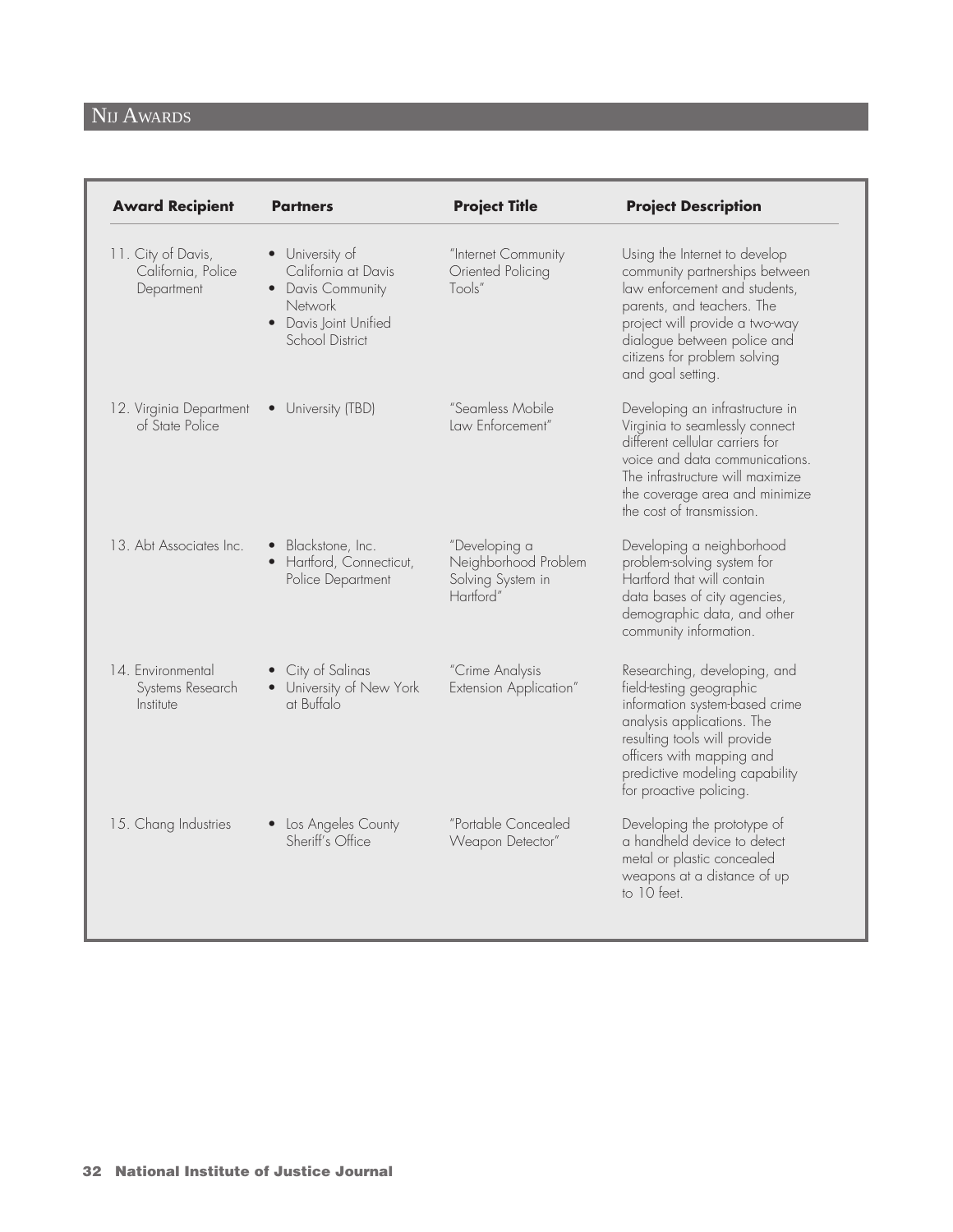**U.S. Department of Justice Office of Justice Programs** 633 Indiana Avenue N.W. Washington, DC 20531

**Janet Reno** *Attorney General* U.S. Department of Justice

**John C. Dwyer** *Acting Associate Attorney General*

> **Laurie Robinson** *Assistant Attorney General*

**Jeremy Travis** *Director, National Institute of Justice*

Justice Information Center World Wide Web Site *http://www.ncjrs.org*